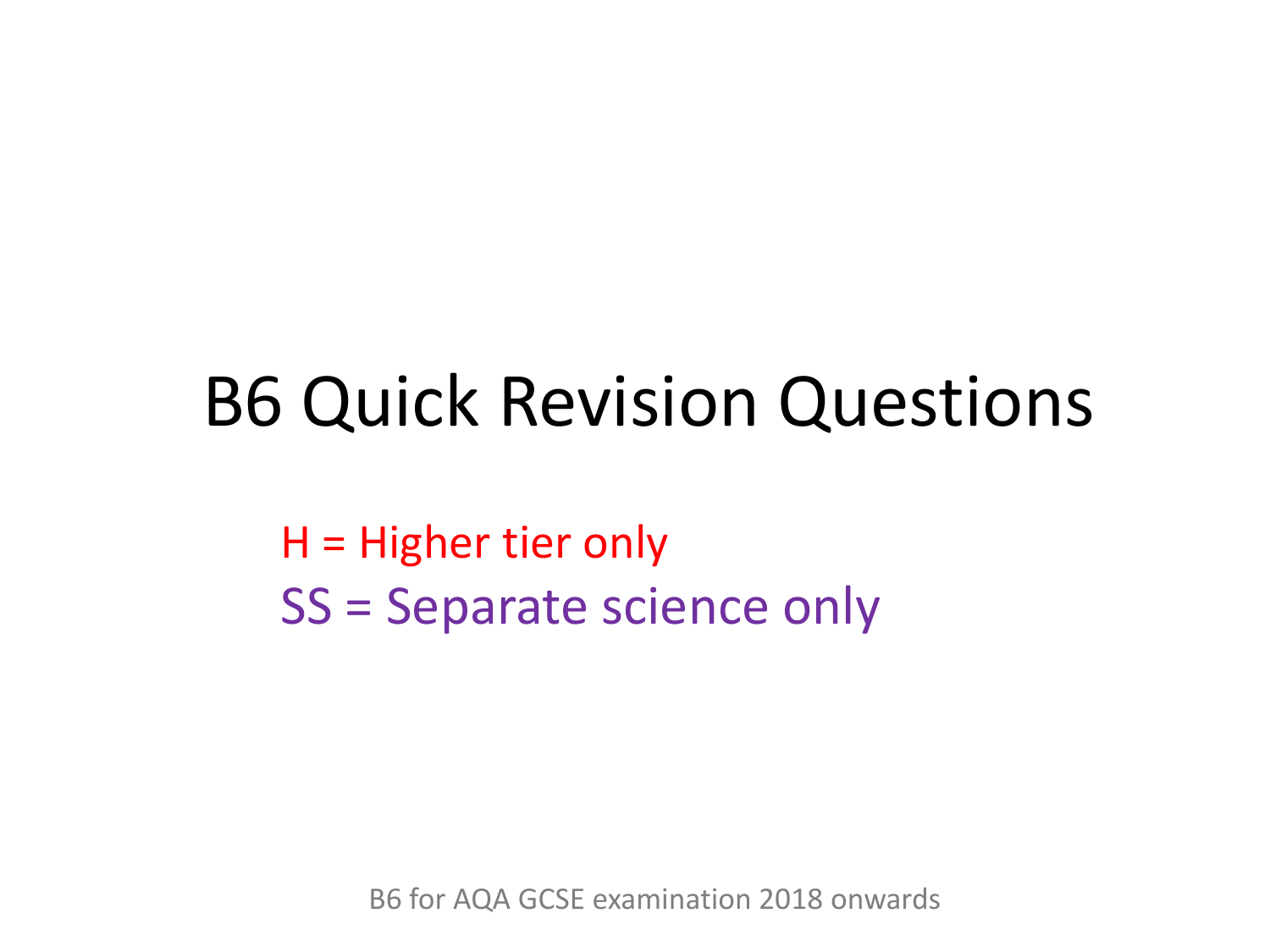### Question 1 .... of 50

• Define genome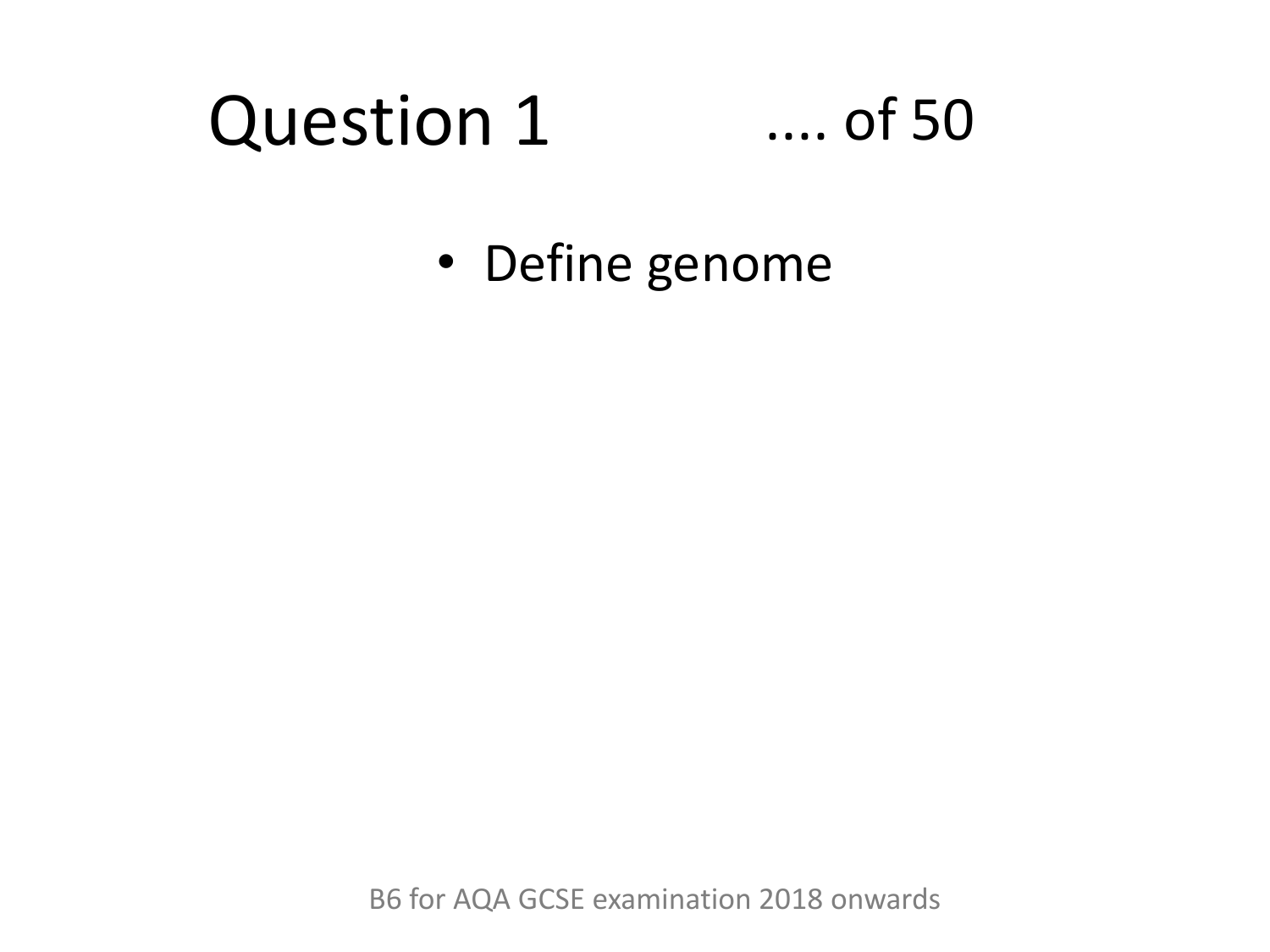# Answer 1 .... of 50

• The entire genetic material of an organism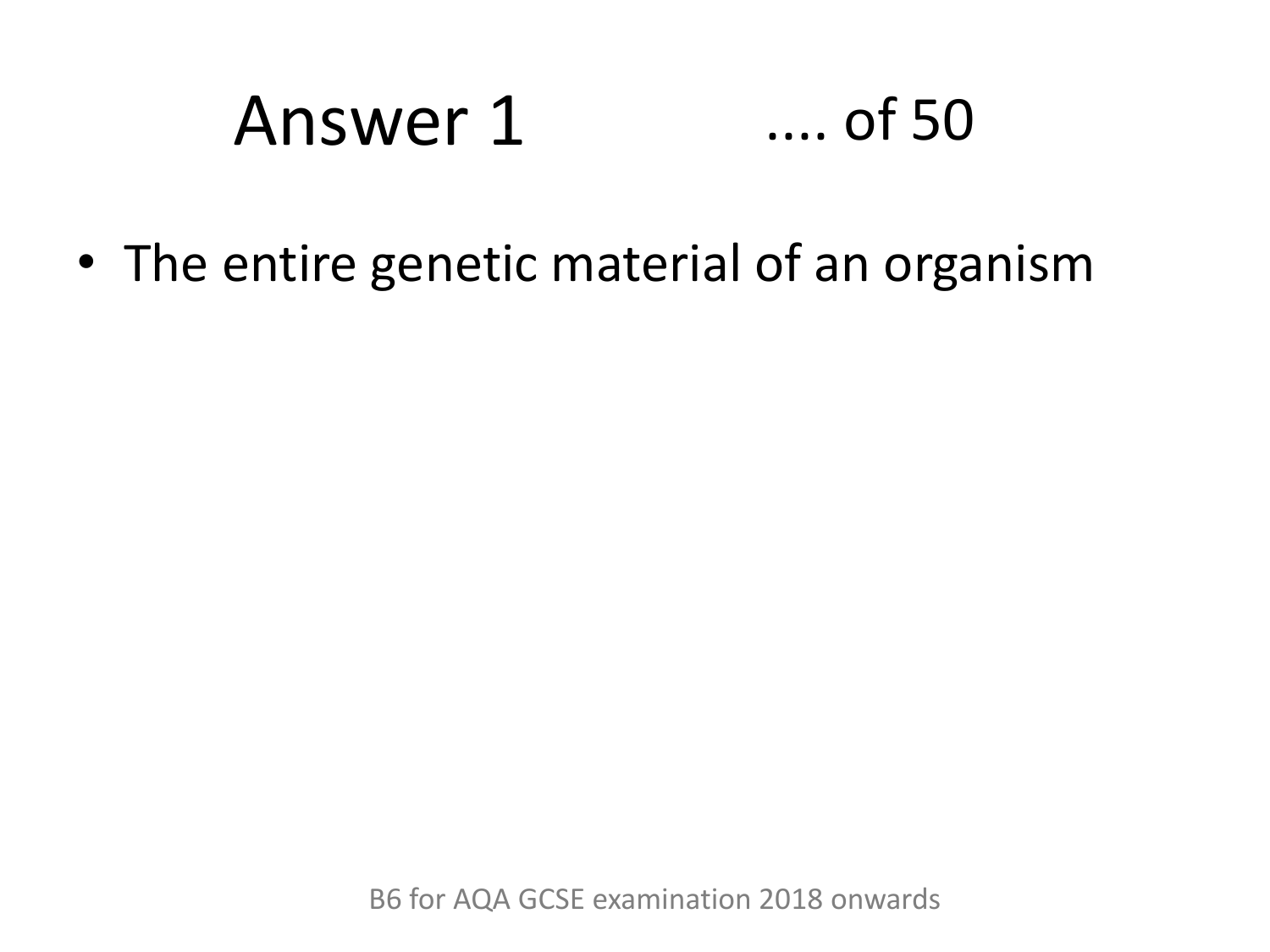### Question 2 .... of 50

• What is a gene?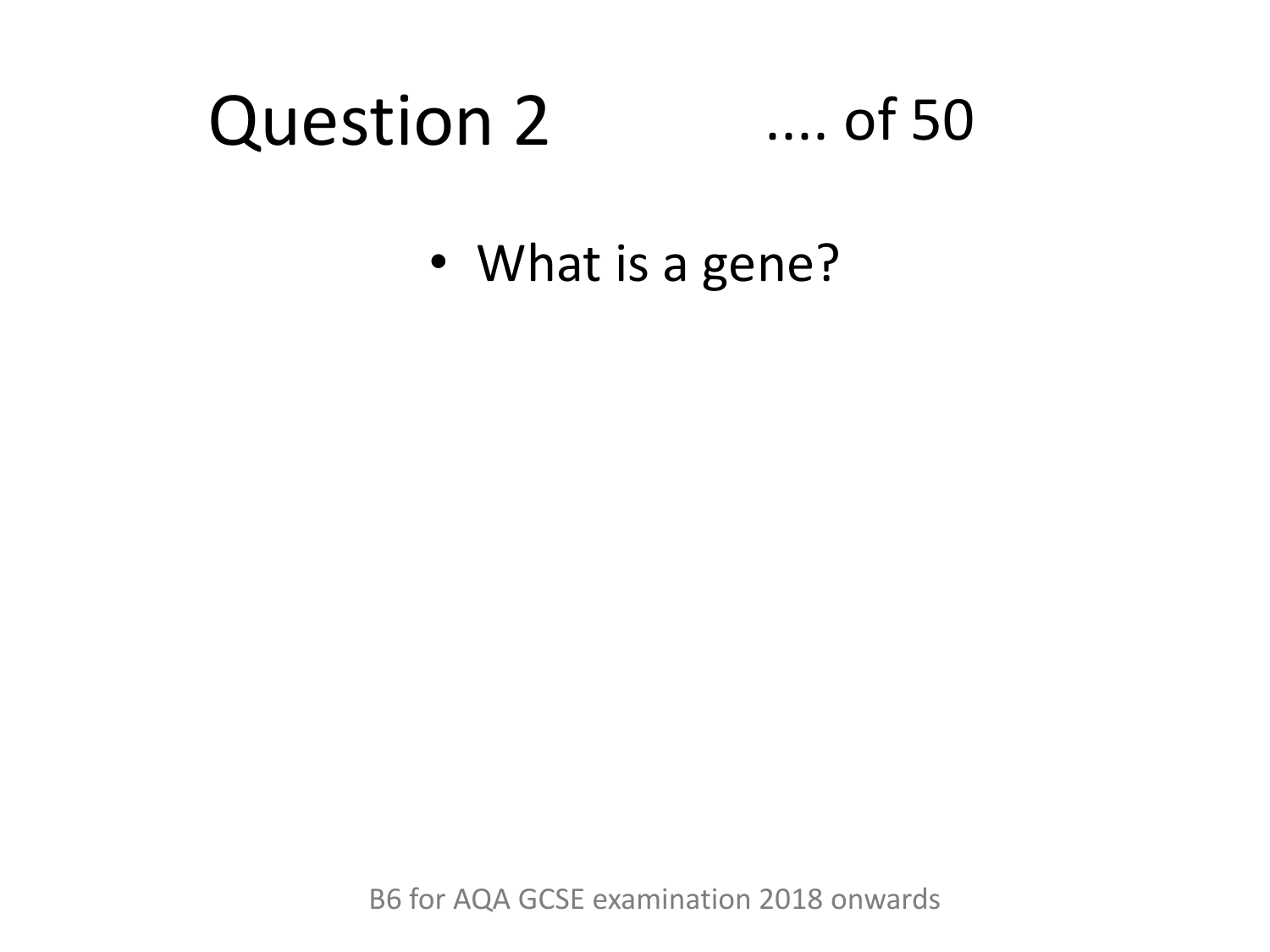# Answer 2 .... of 50

• A short section of DNA that contains instructions for one characteristic of an organism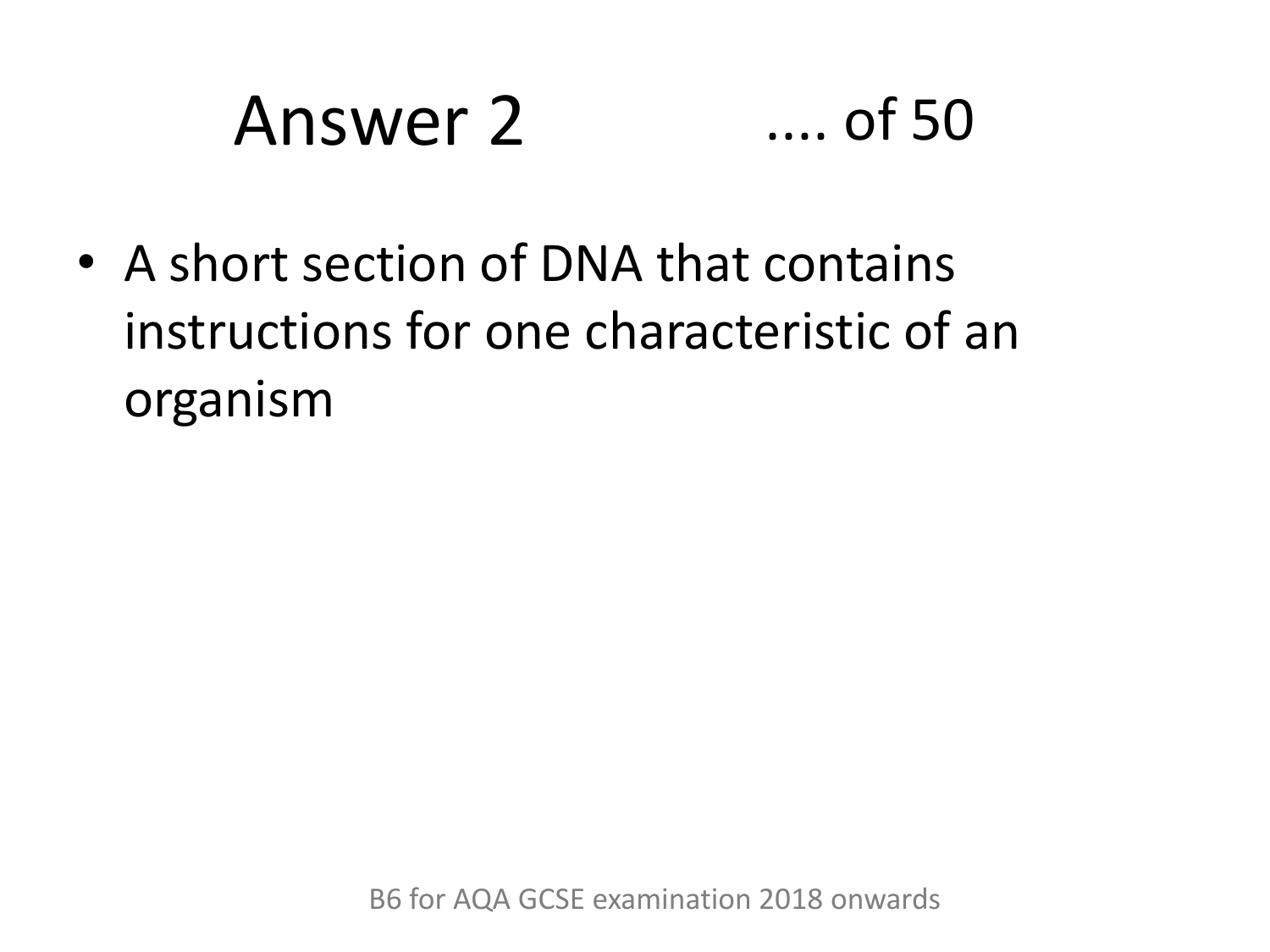### Question 3 .... of 50

• Name two structures of human cells that contain DNA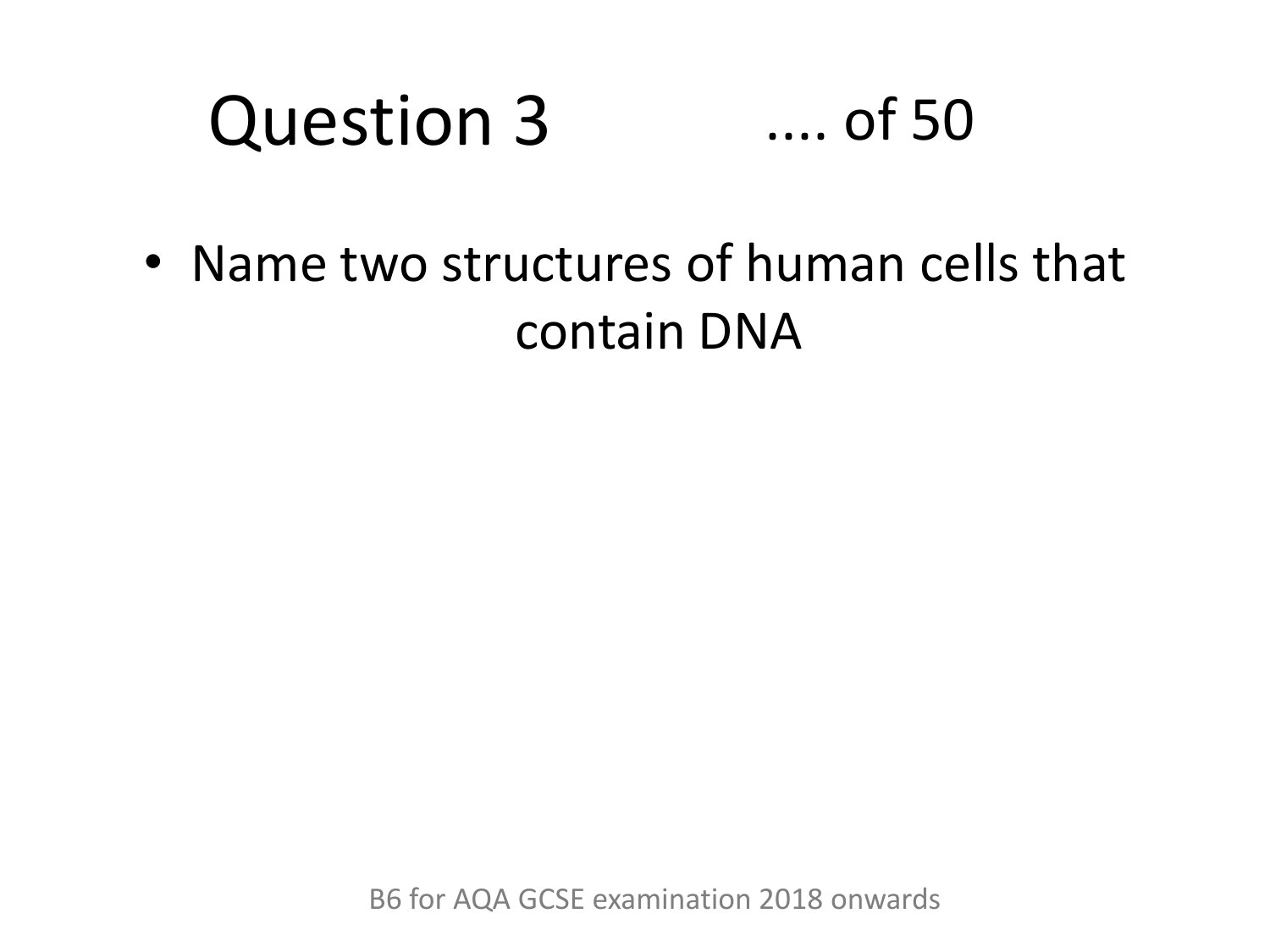## Answer 3 .... of 50

- Nucleus
- Mitochondria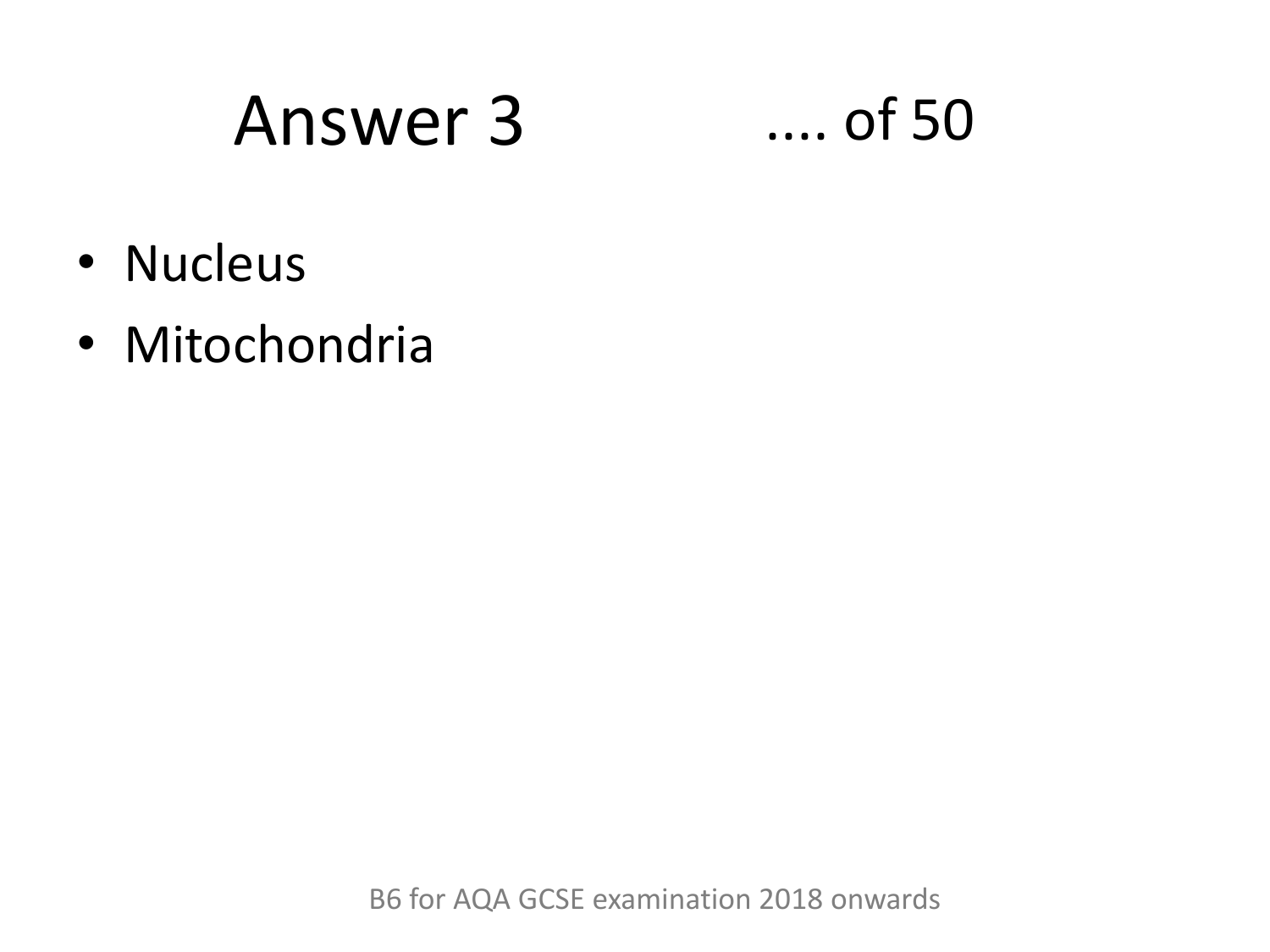#### Question 4 .... of 50

• Name one condition resulting from a defective single gene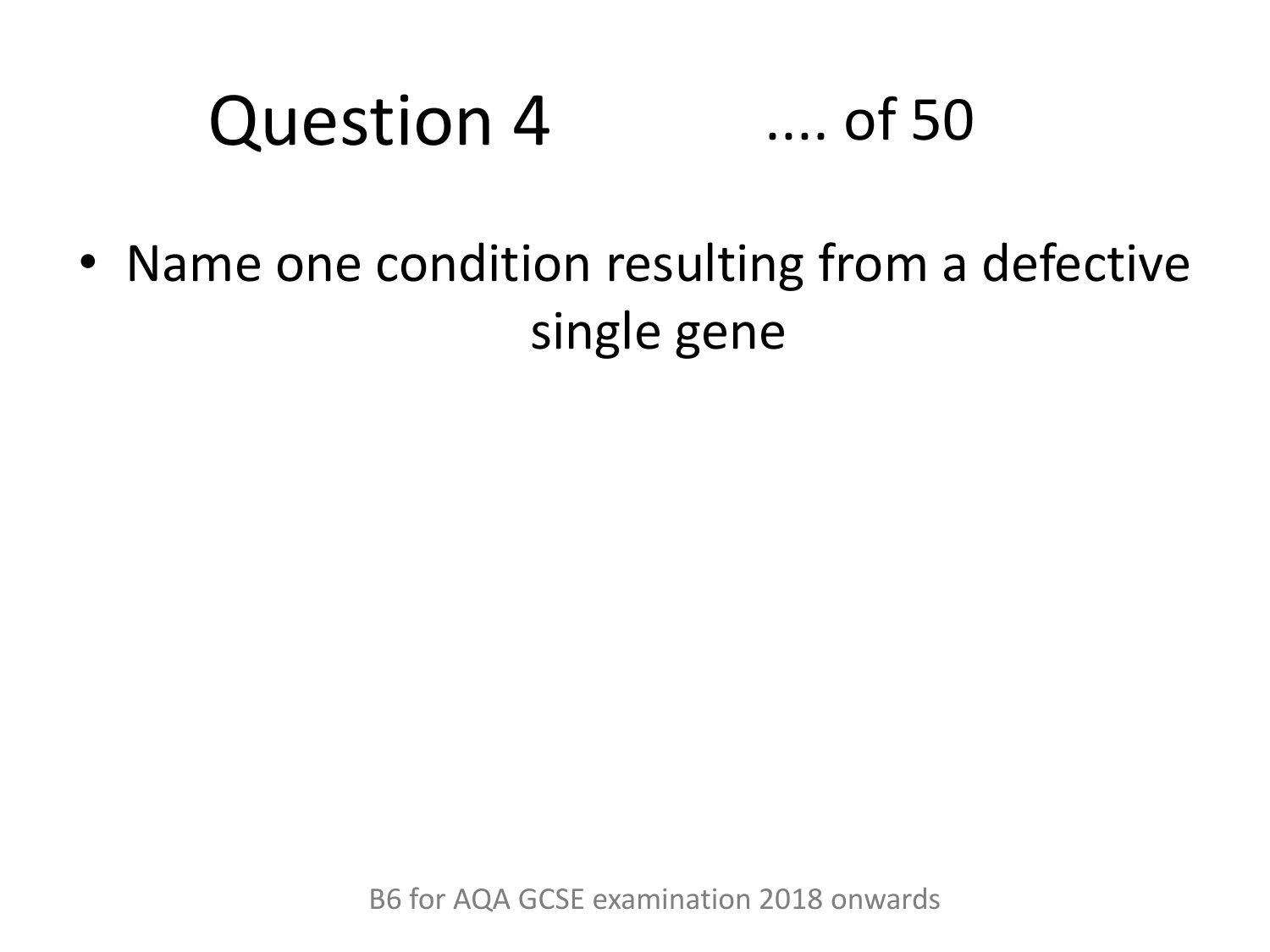## Answer 4

 $...$  of 50

• Cystic fibrosis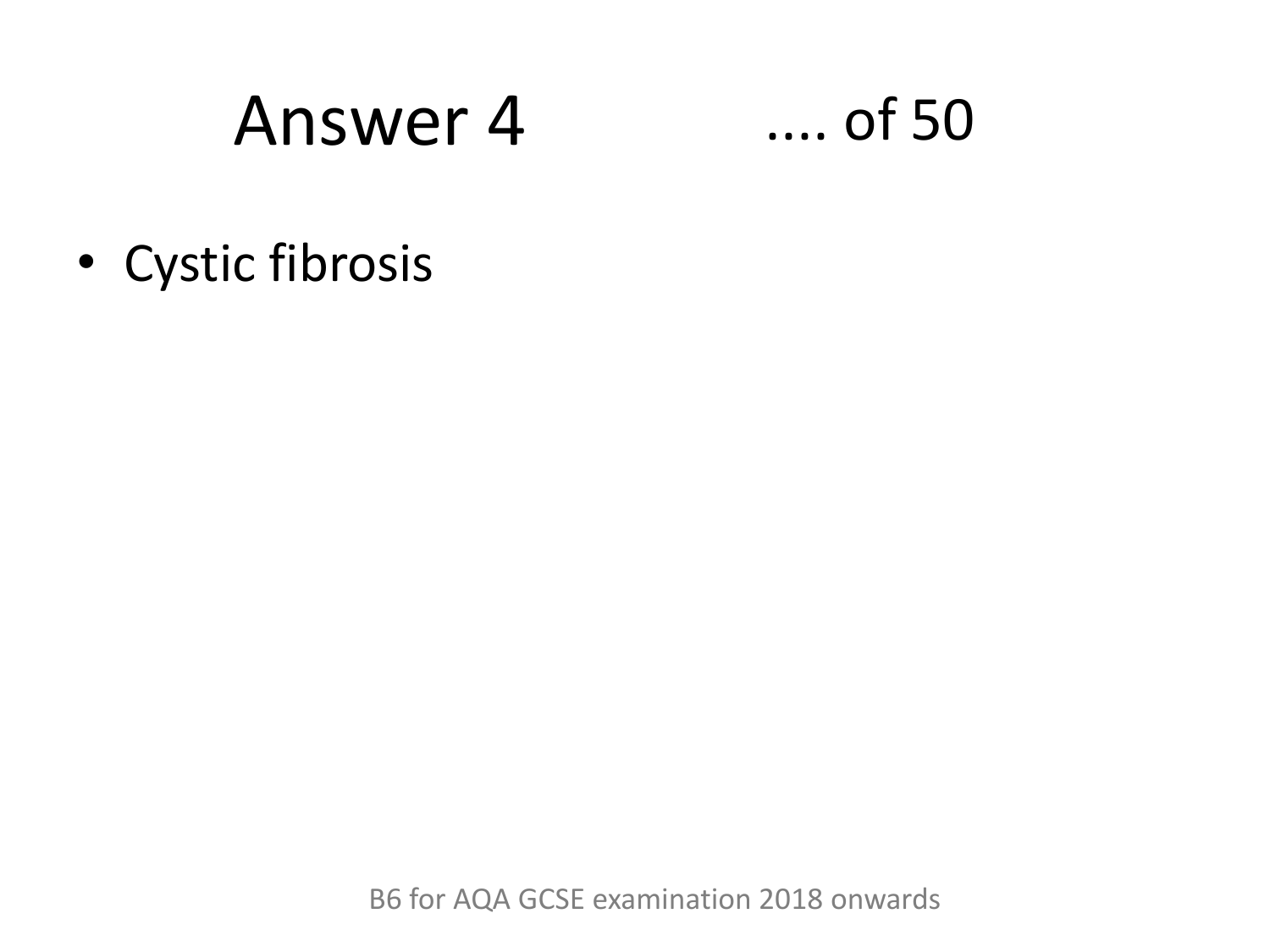### Question 5 .... of 50

• Give one factor doctors may be able to do after understanding a person's genome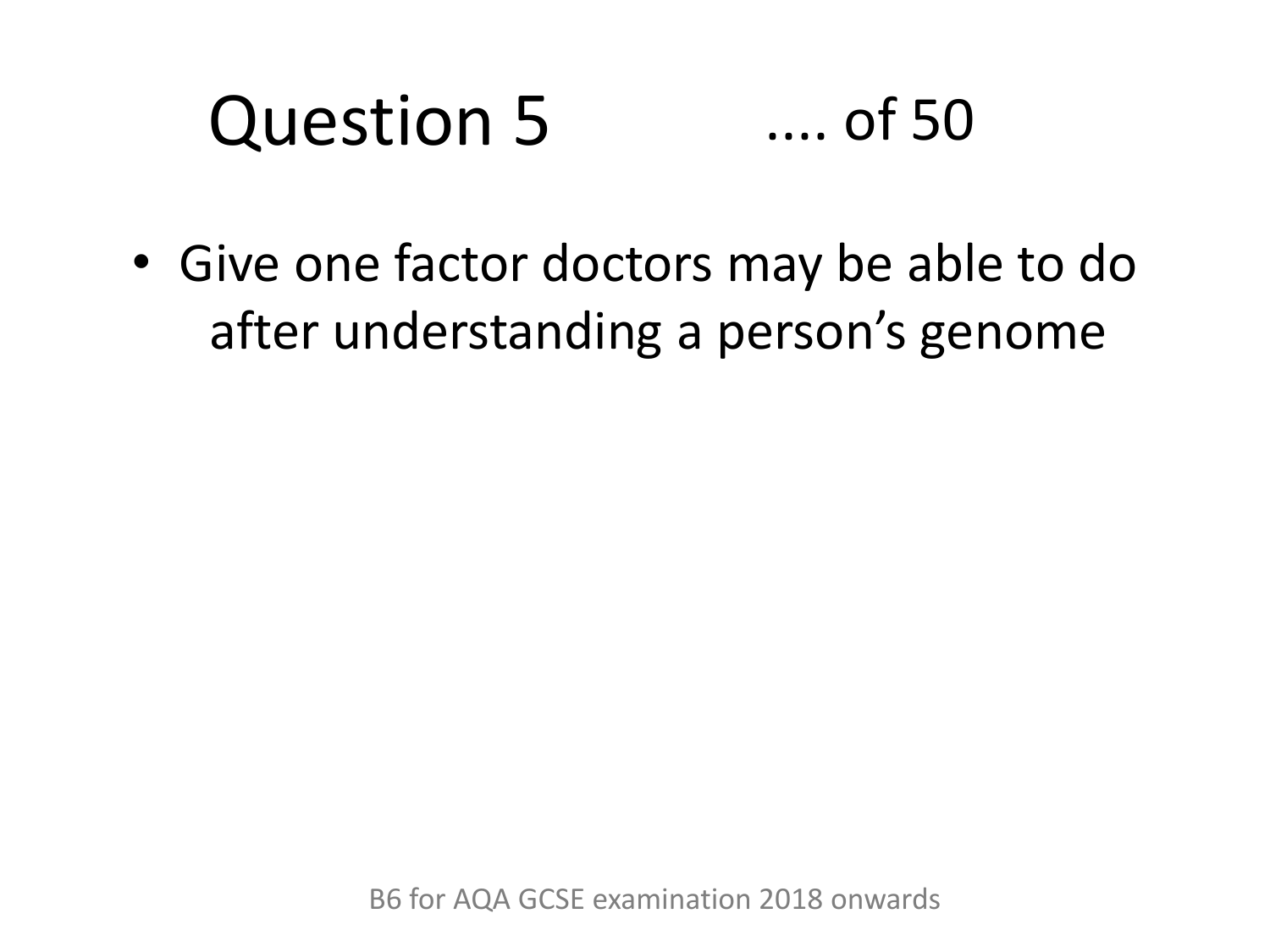# Answer 5 .... of 50

- Recommend better preventative medicine
- Identify the targets of drugs more effectively
- Tailor healthcare to the individual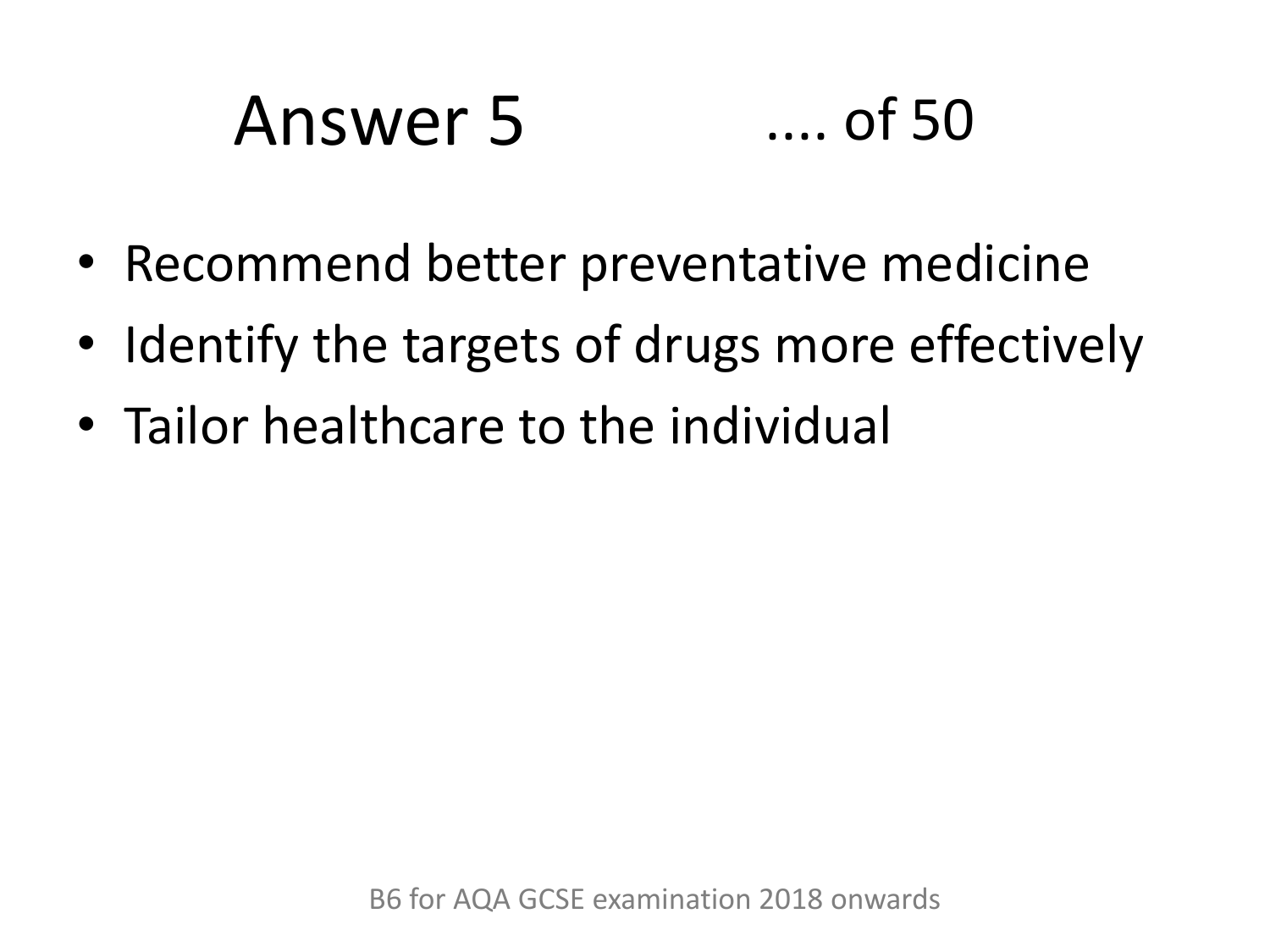### Question 6 .... of 50 H

• What % of our genome is made up of genes that code for proteins?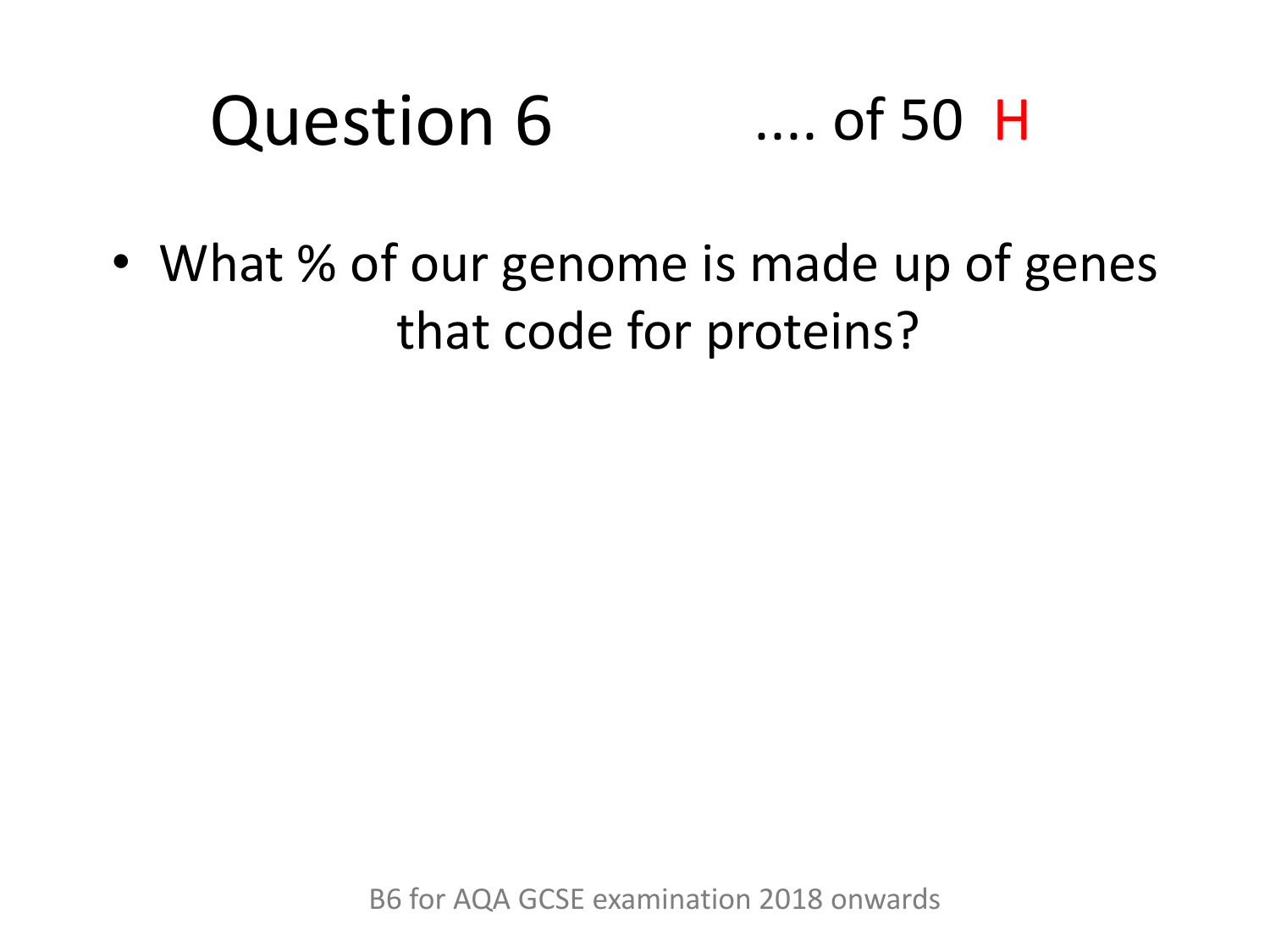# Answer 6 .... of 50

• 1.5%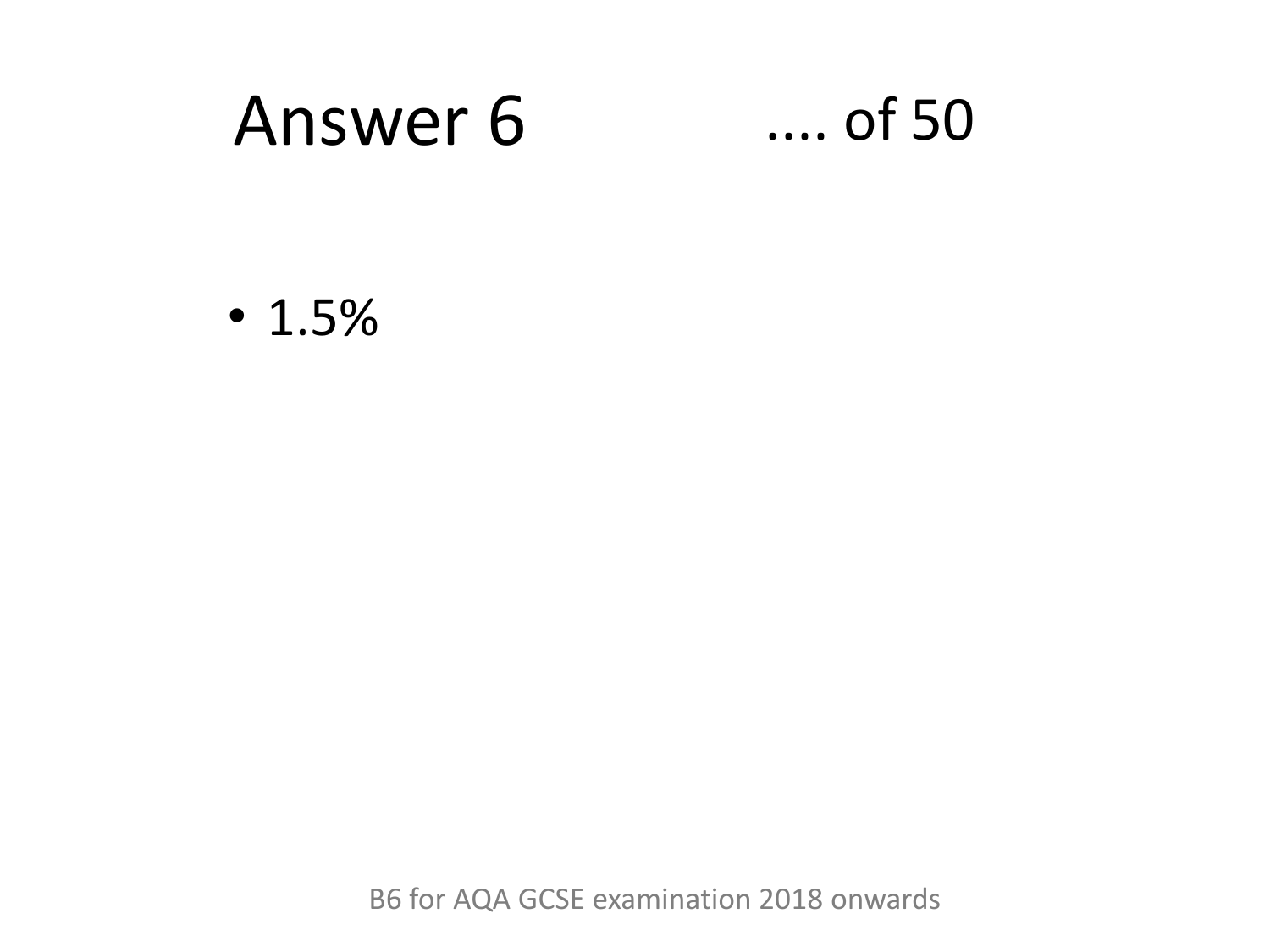#### Question 7 .... of 50

• How is the genographic project different to HGP?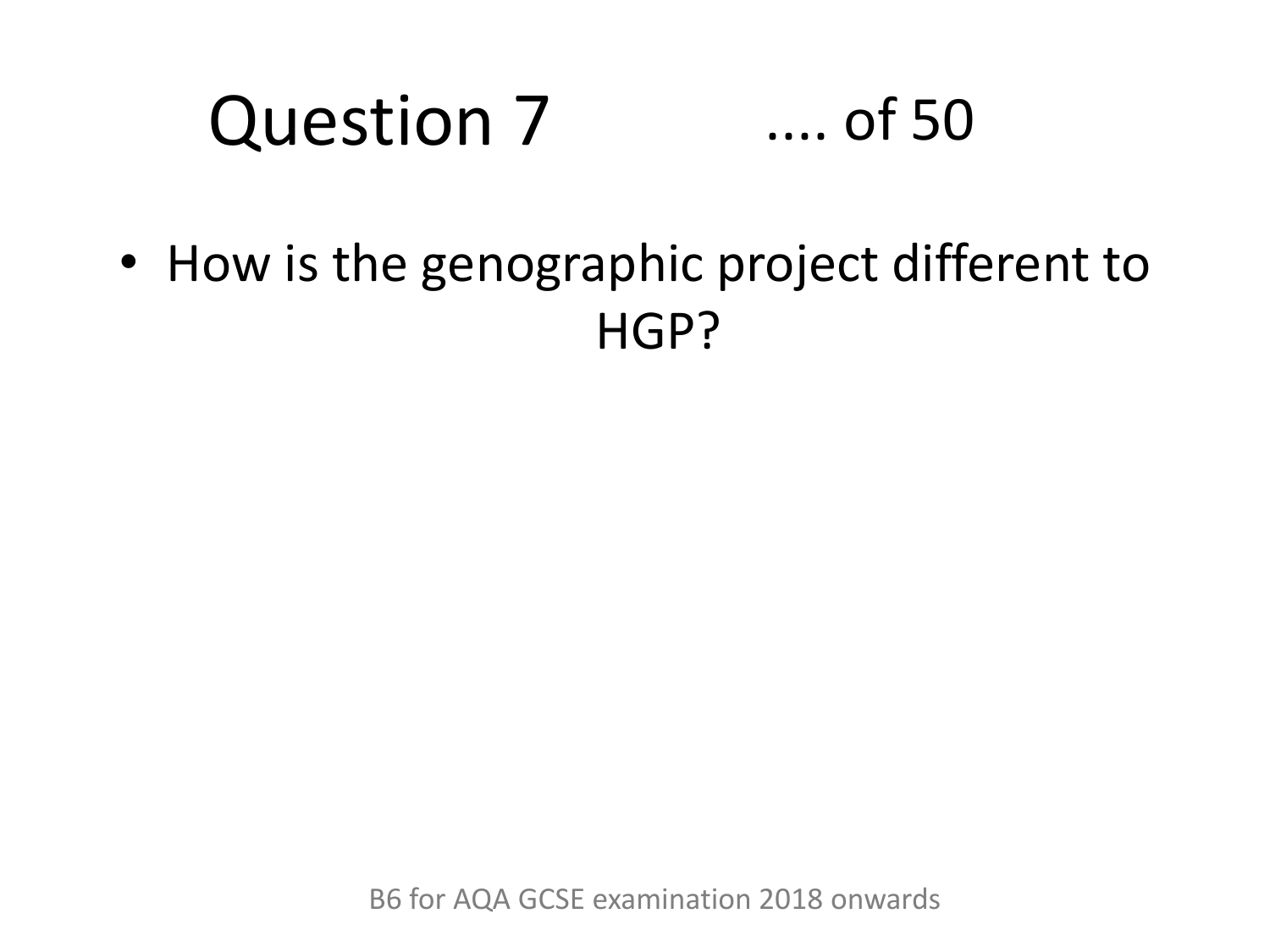# Answer 7 .... of 50

• It doesn't focus on the whole genome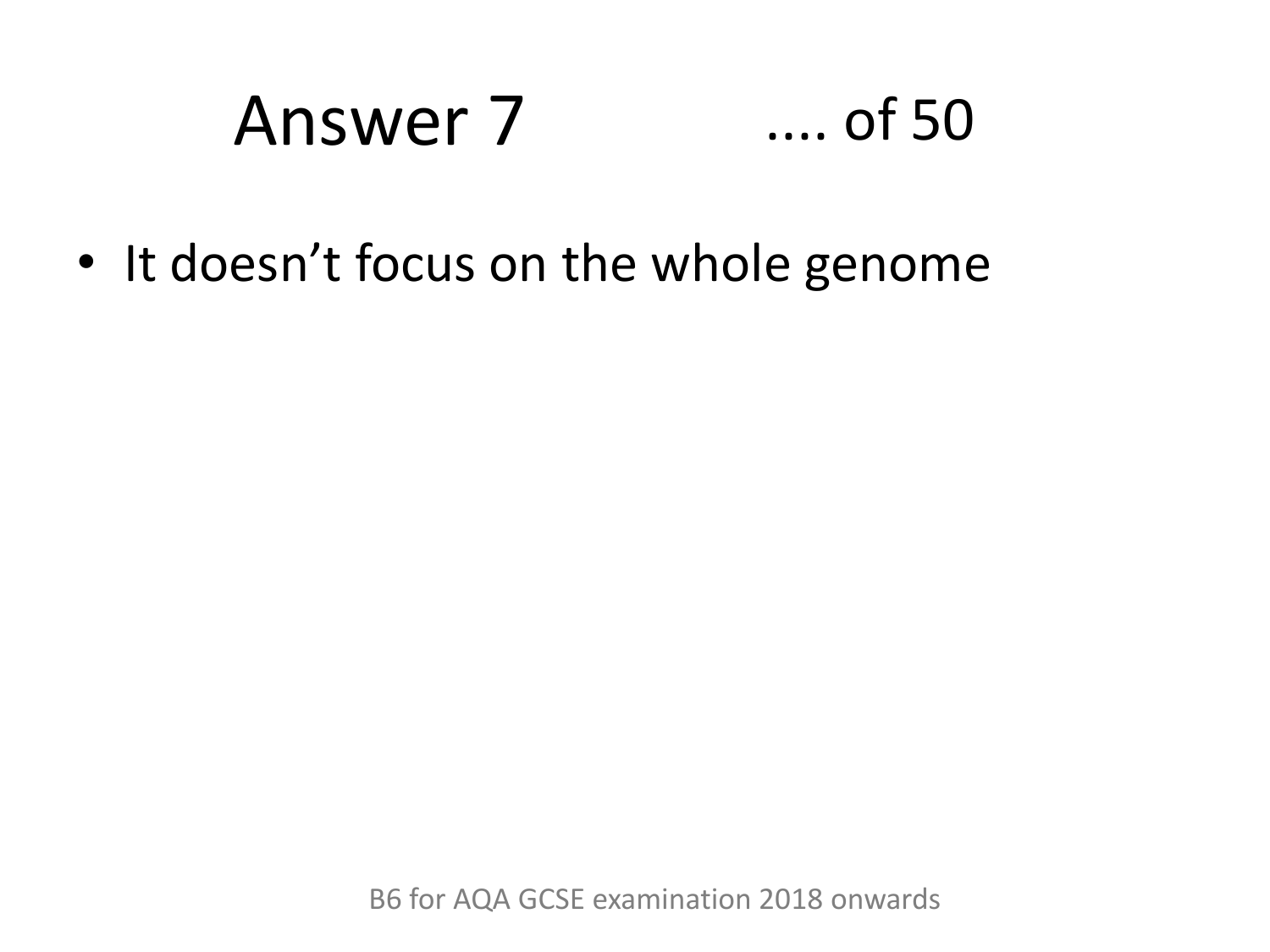### Question 8 .... of 50

• Why is representative sampling important?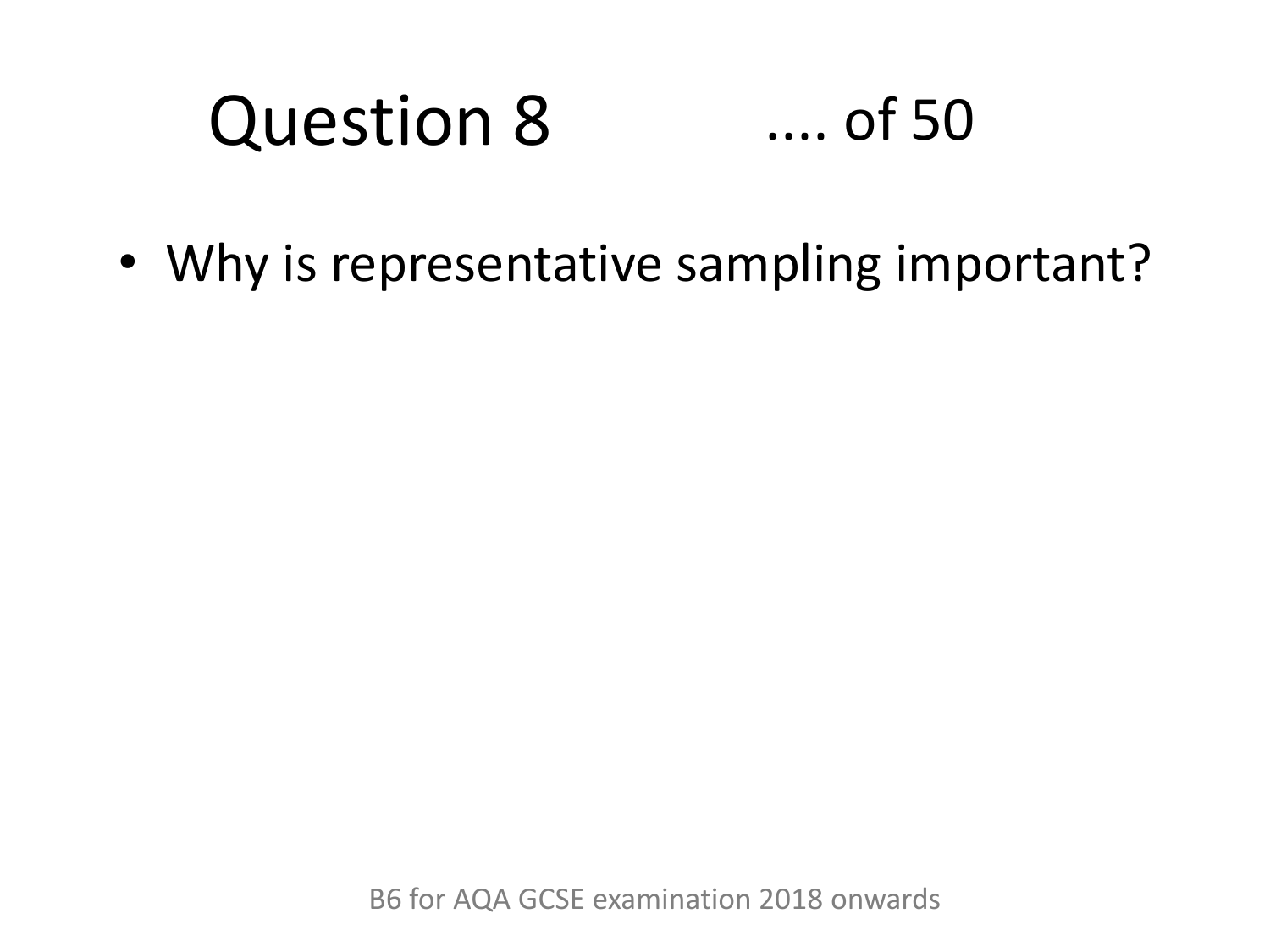# Answer 8 .... of 50

• Little information would be gained if whole populations were excluded from the study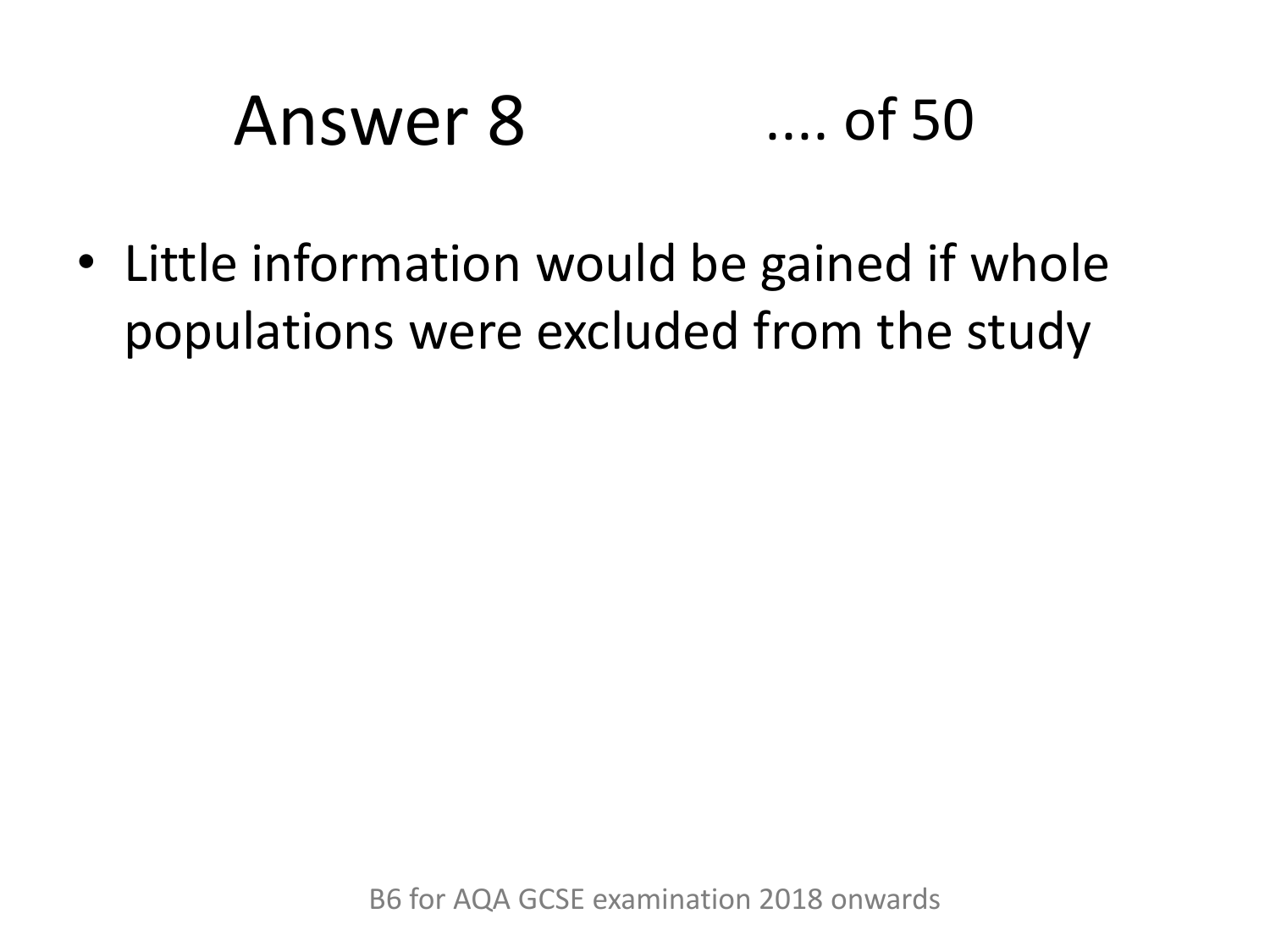#### Question 9 .... of 50 **SS**

• What is the name given to the structure of the DNA molecule?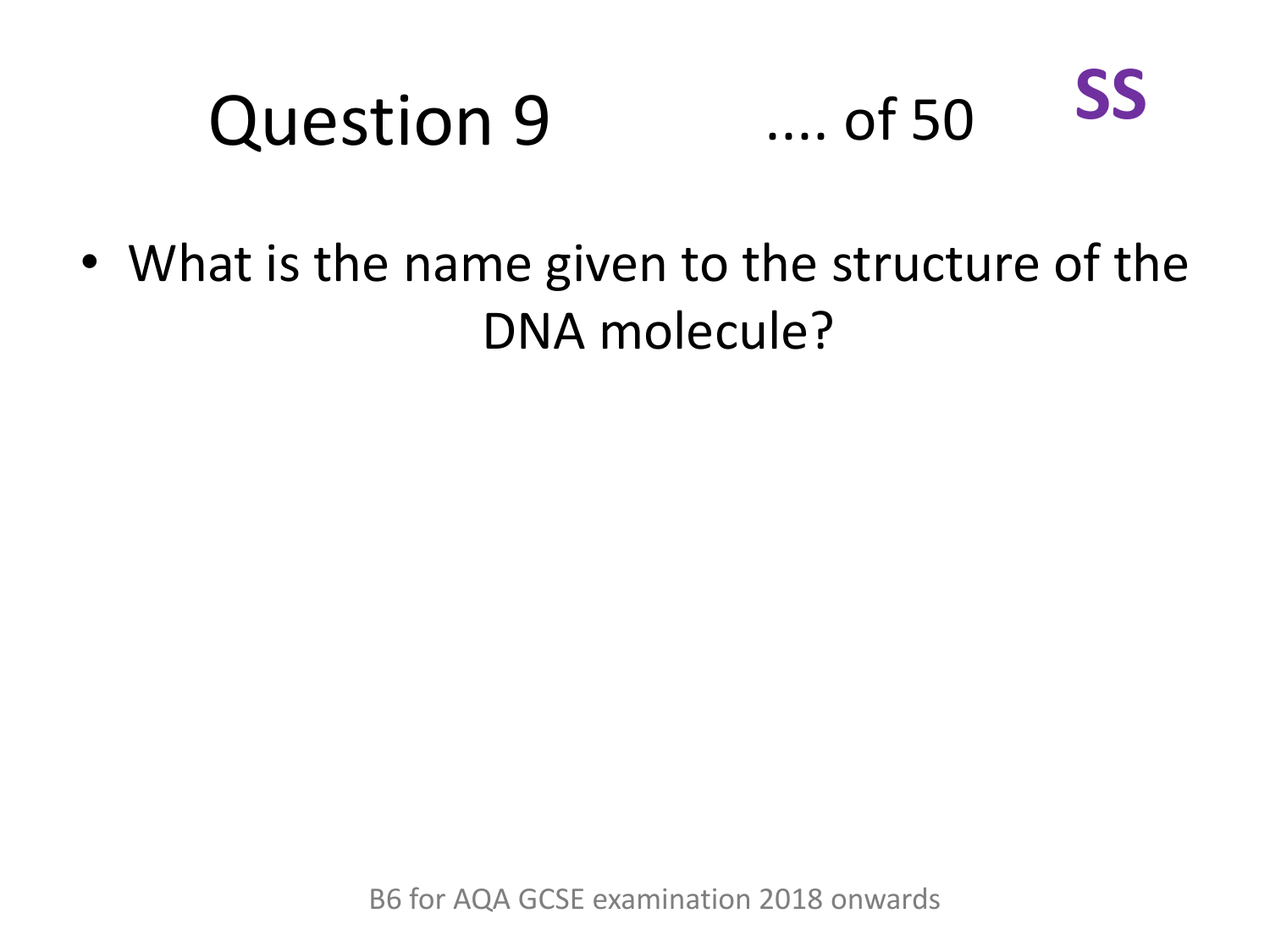## Answer 9

SS  $\dots$  of 50

• Double helix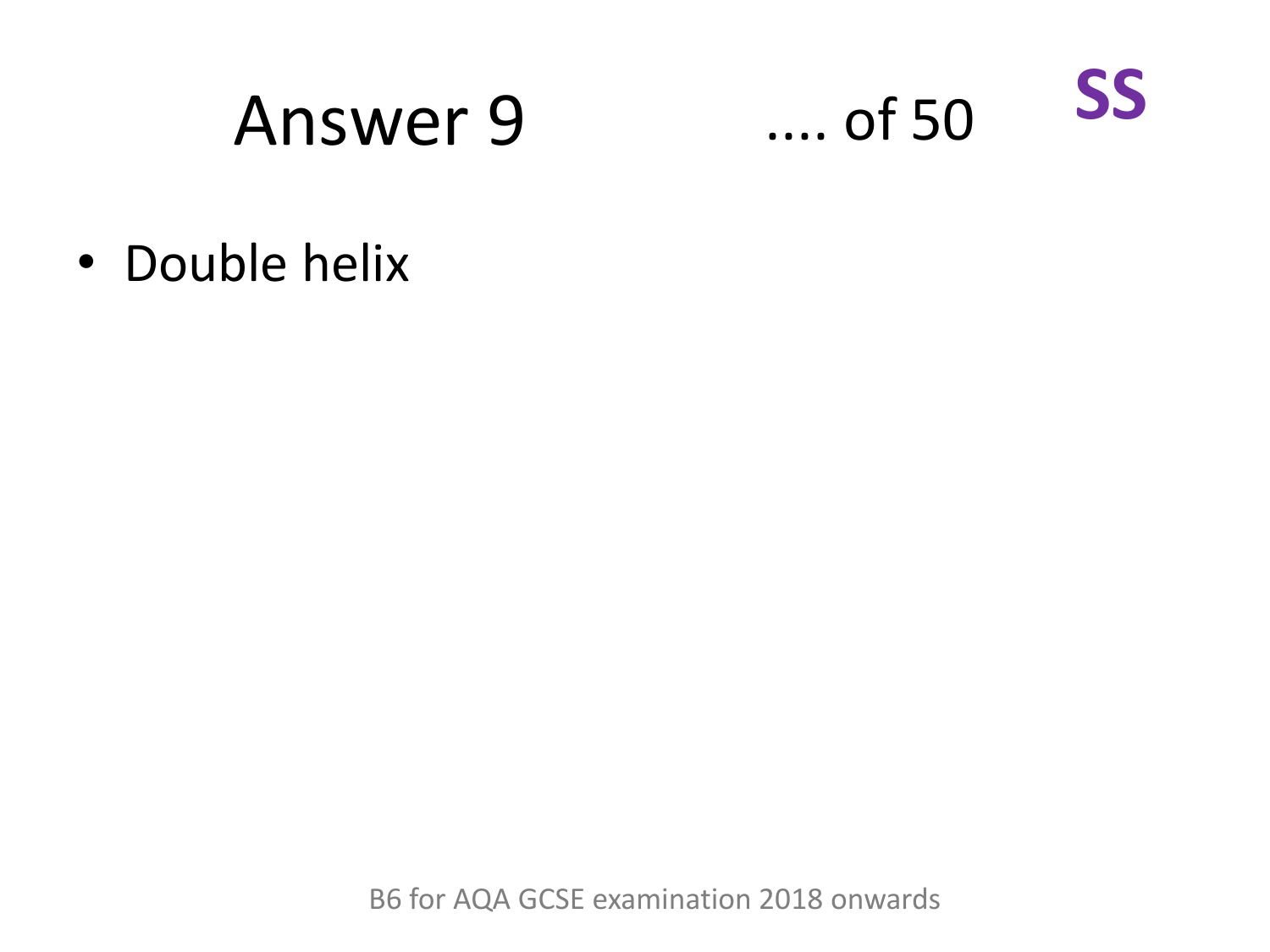#### Question 10 .... of 50 **SS**

• What are the four different bases in DNA?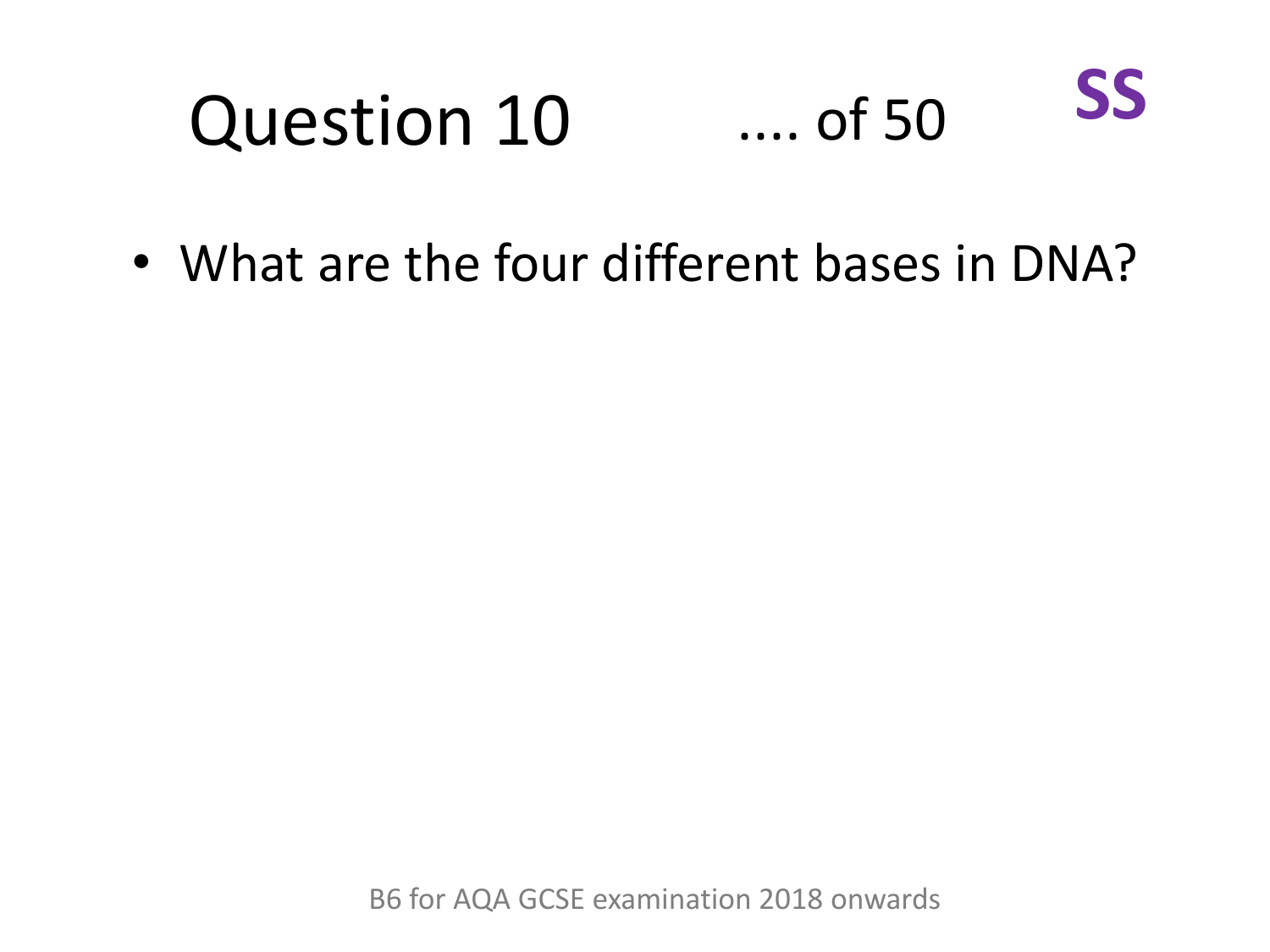# Answer 10 .... of 50



- Adenine
- Thymine
- Cytosine
- Guanine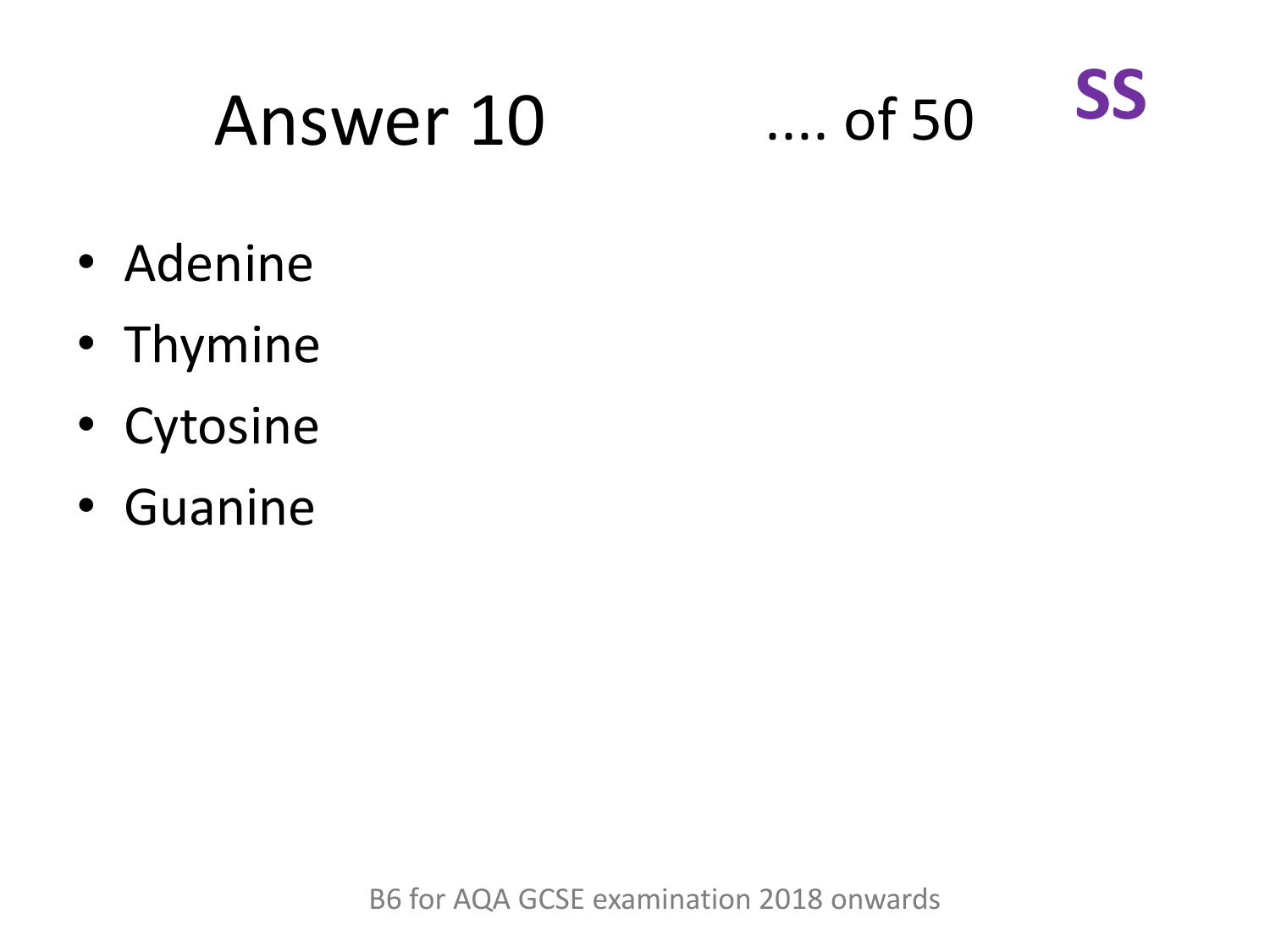# Question 11



• How is the structure of a protein determined?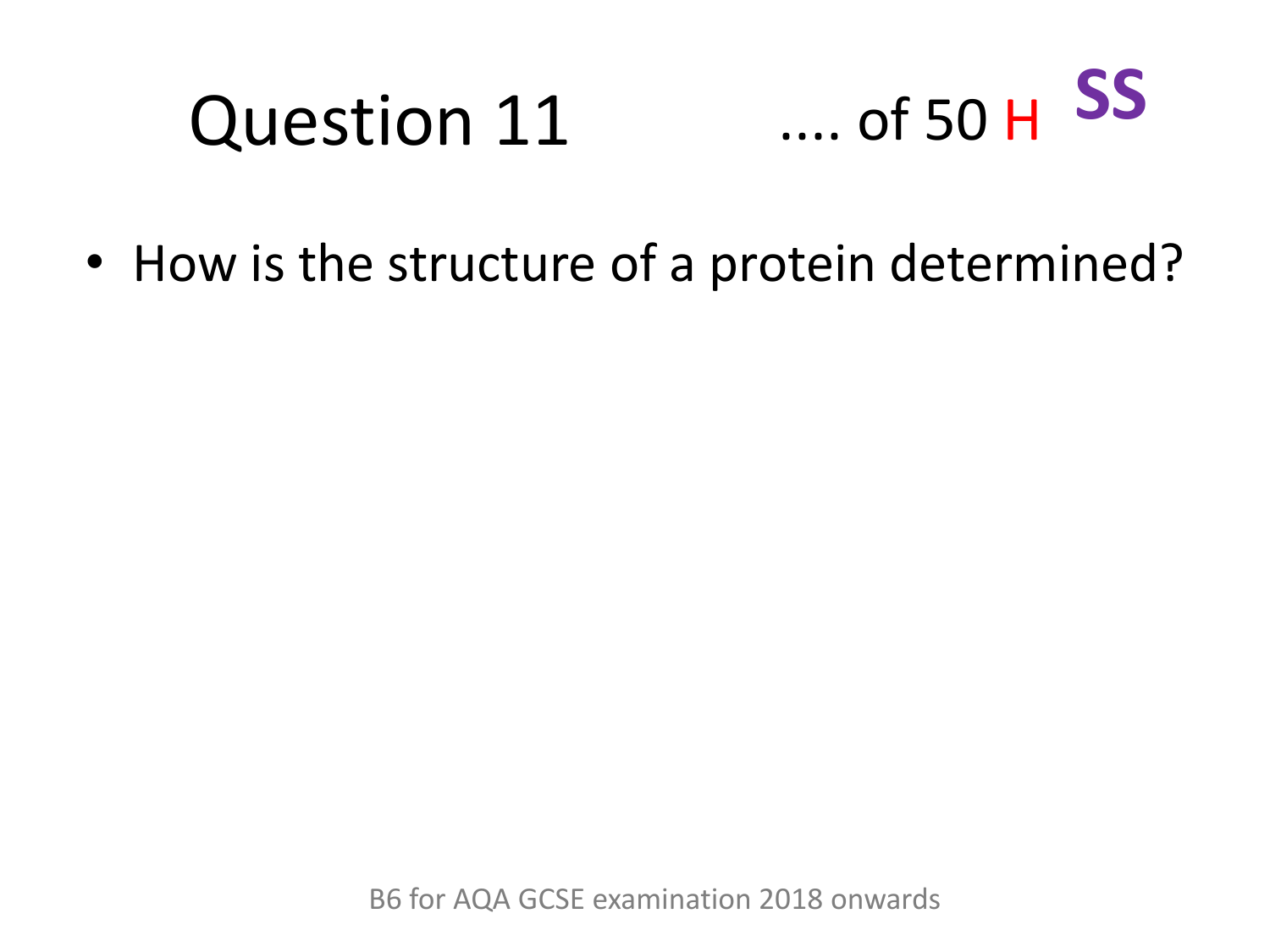### Answer 11 .... of 50 **SS**

• The sequence of base pairs in a gene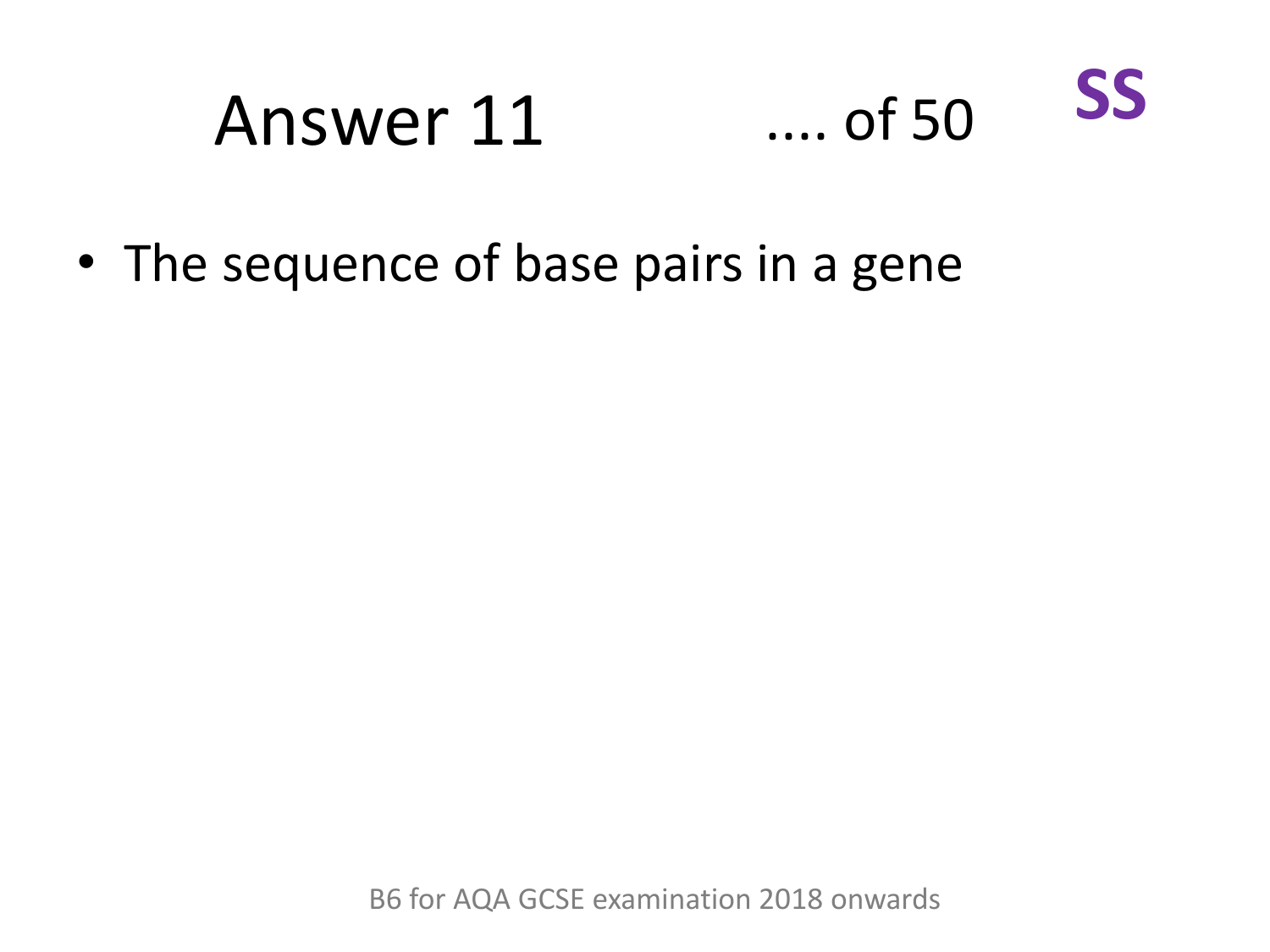#### Question 12 .... of 50 **SS**

• What makes up the genetic code?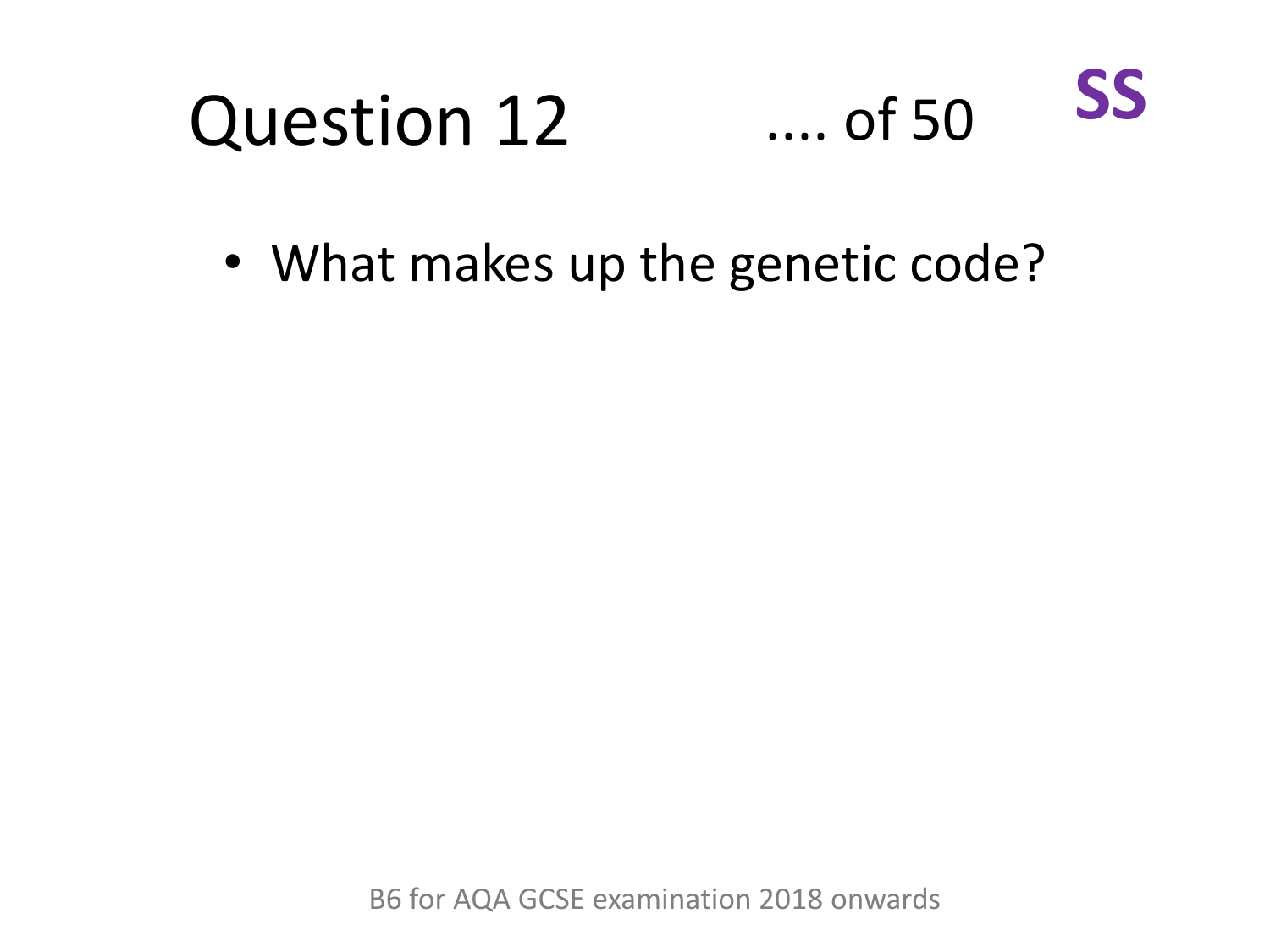# Answer 12



• The bases of DNA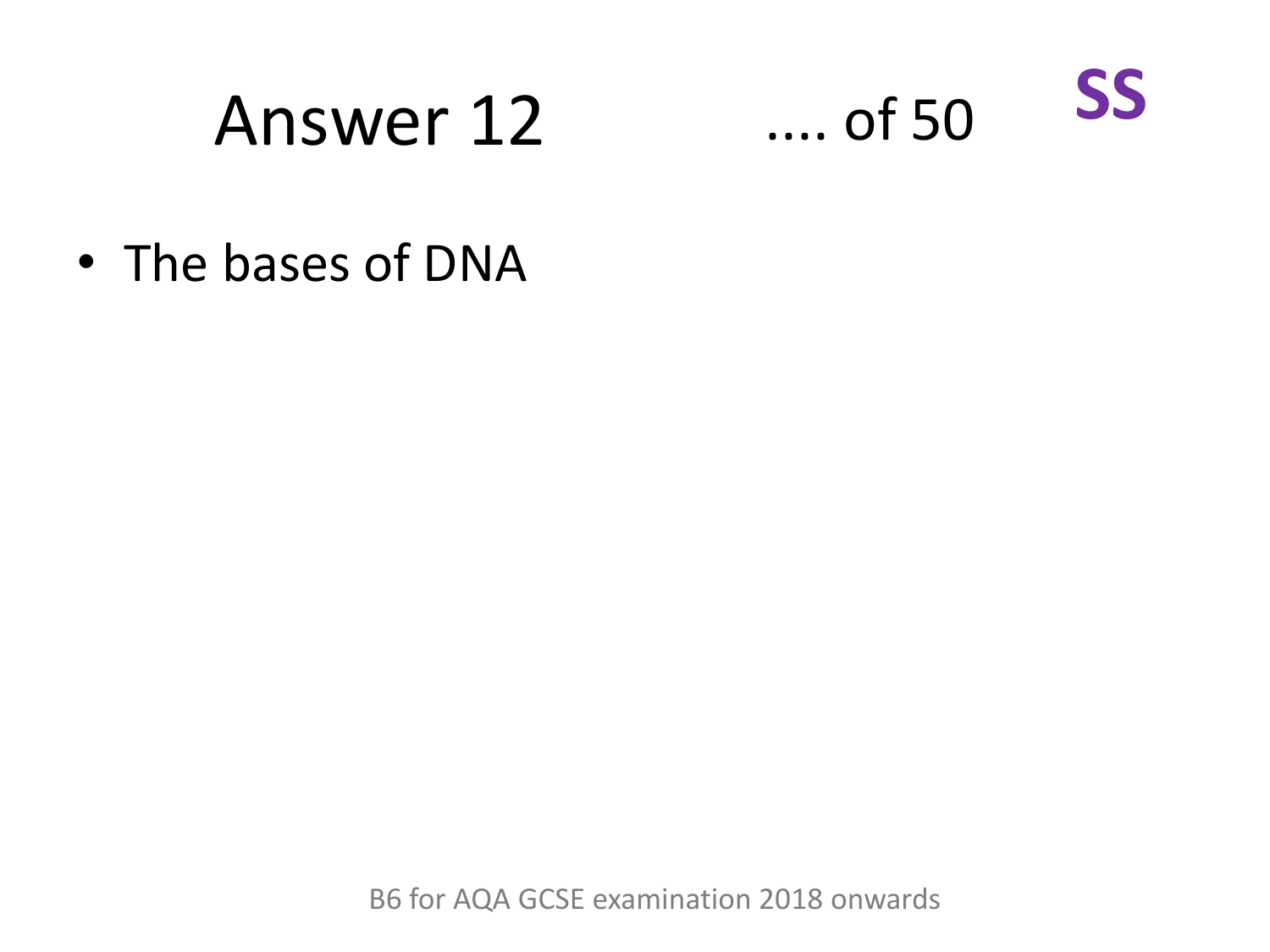

• Name three types of protein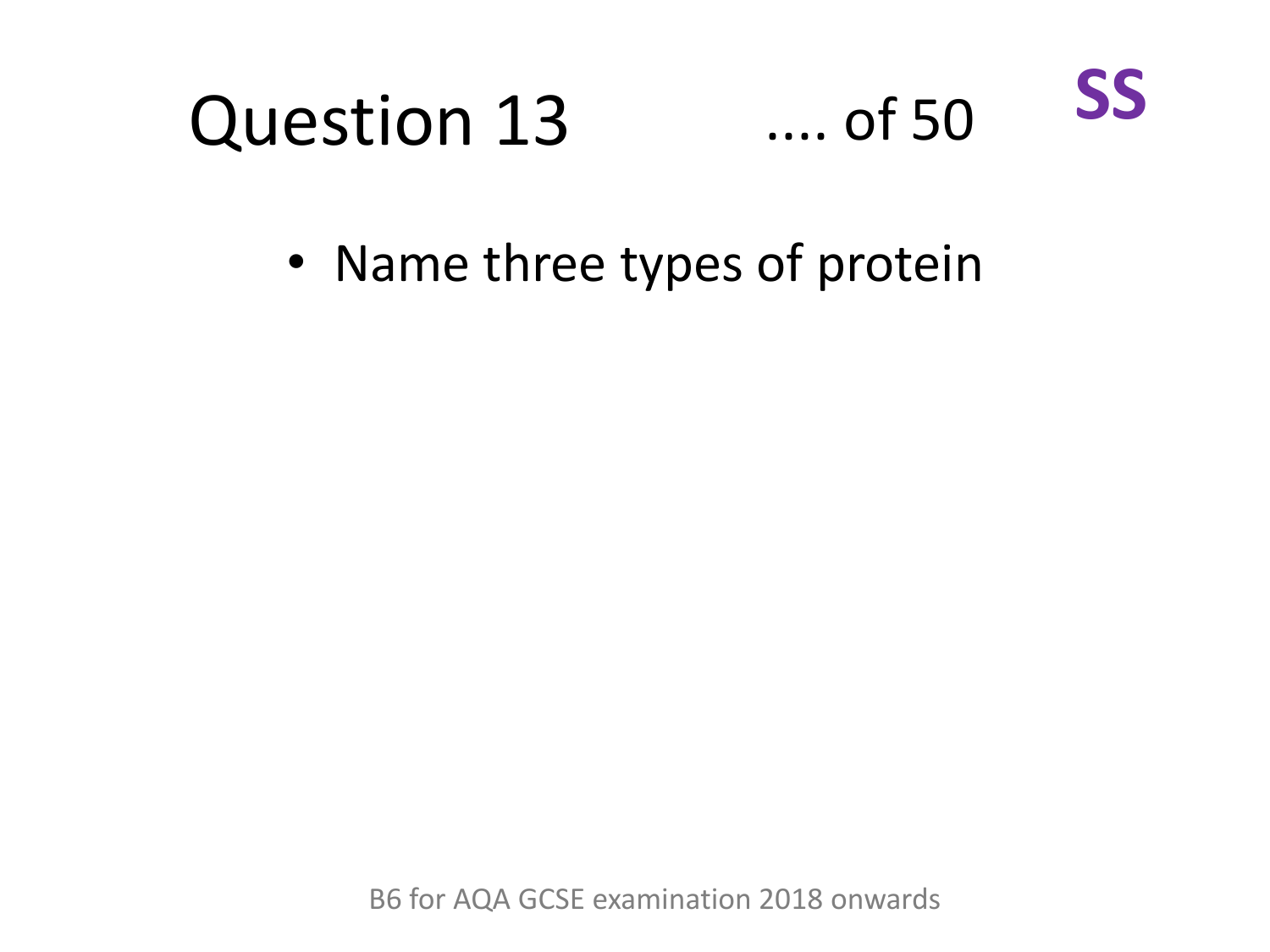# Answer 13 .... of 50



- Antibody
- Collagen
- Enzyme e.g. amylase
- Hair protein e.g. Keratin
- Muscle protein e.g. Actin
- Hormone e.g. Insulin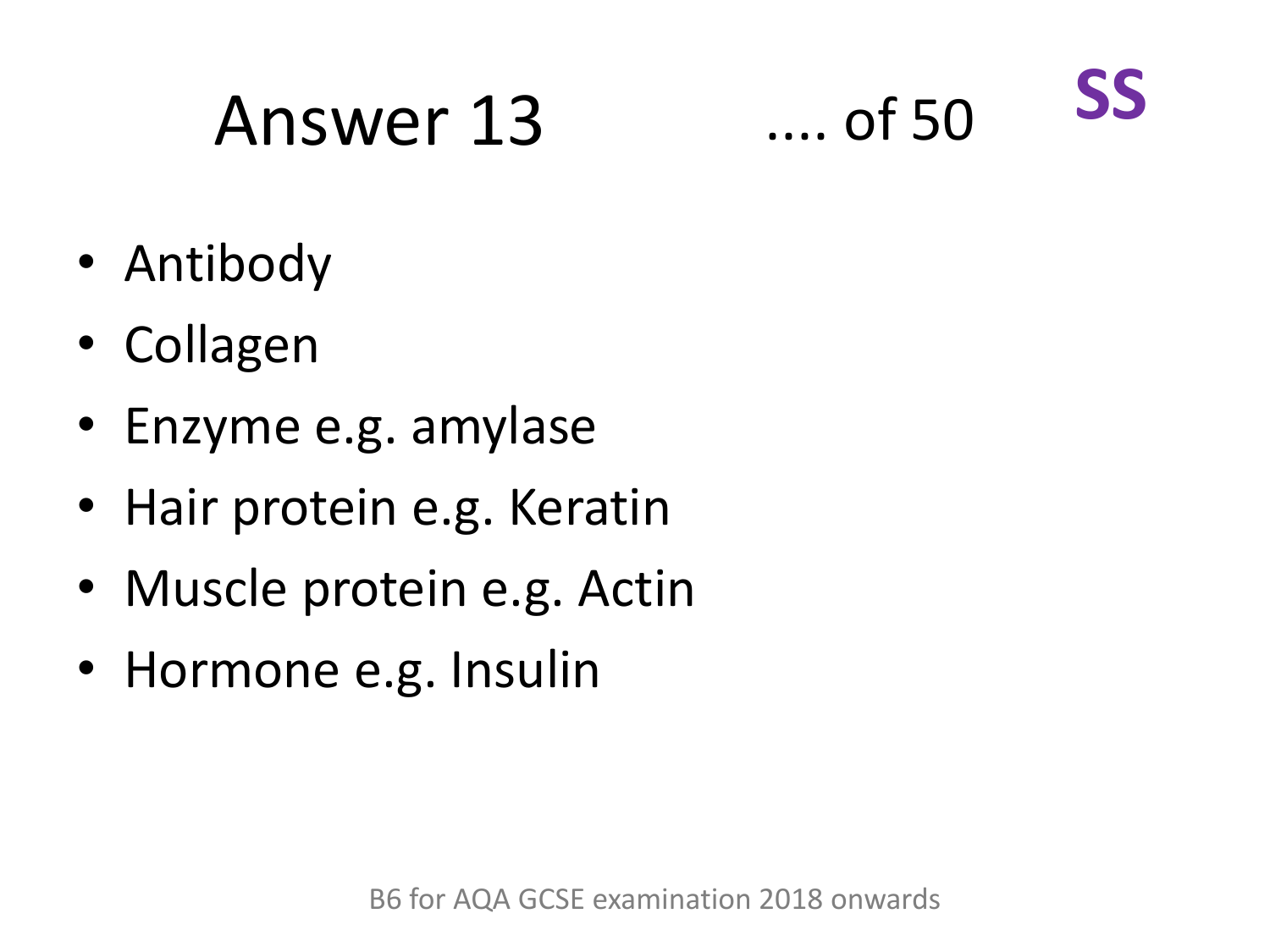#### Question 14 .... of 50 **SS**

• How many different types of amino acids are found in proteins?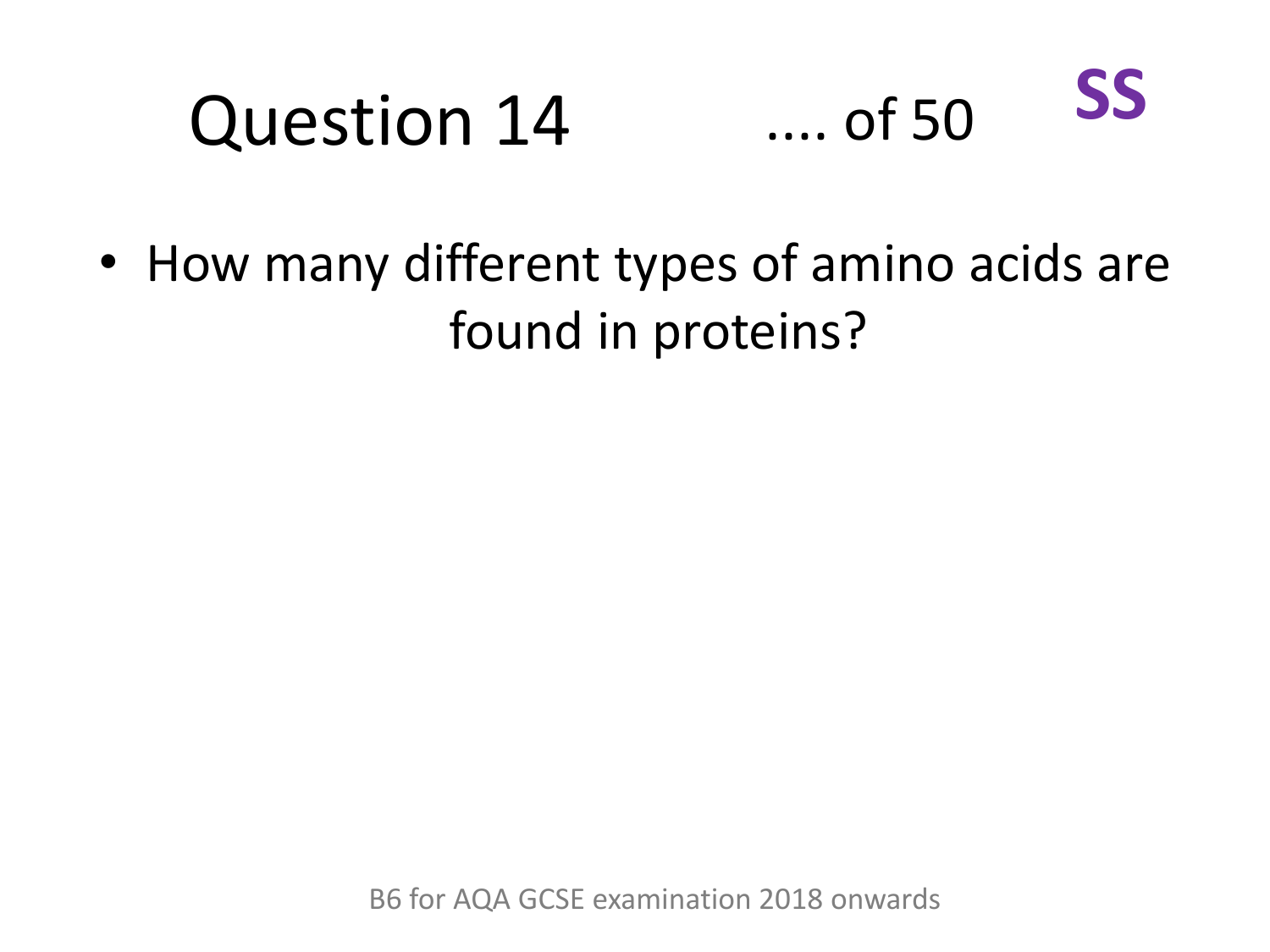## Answer 14



• 20 types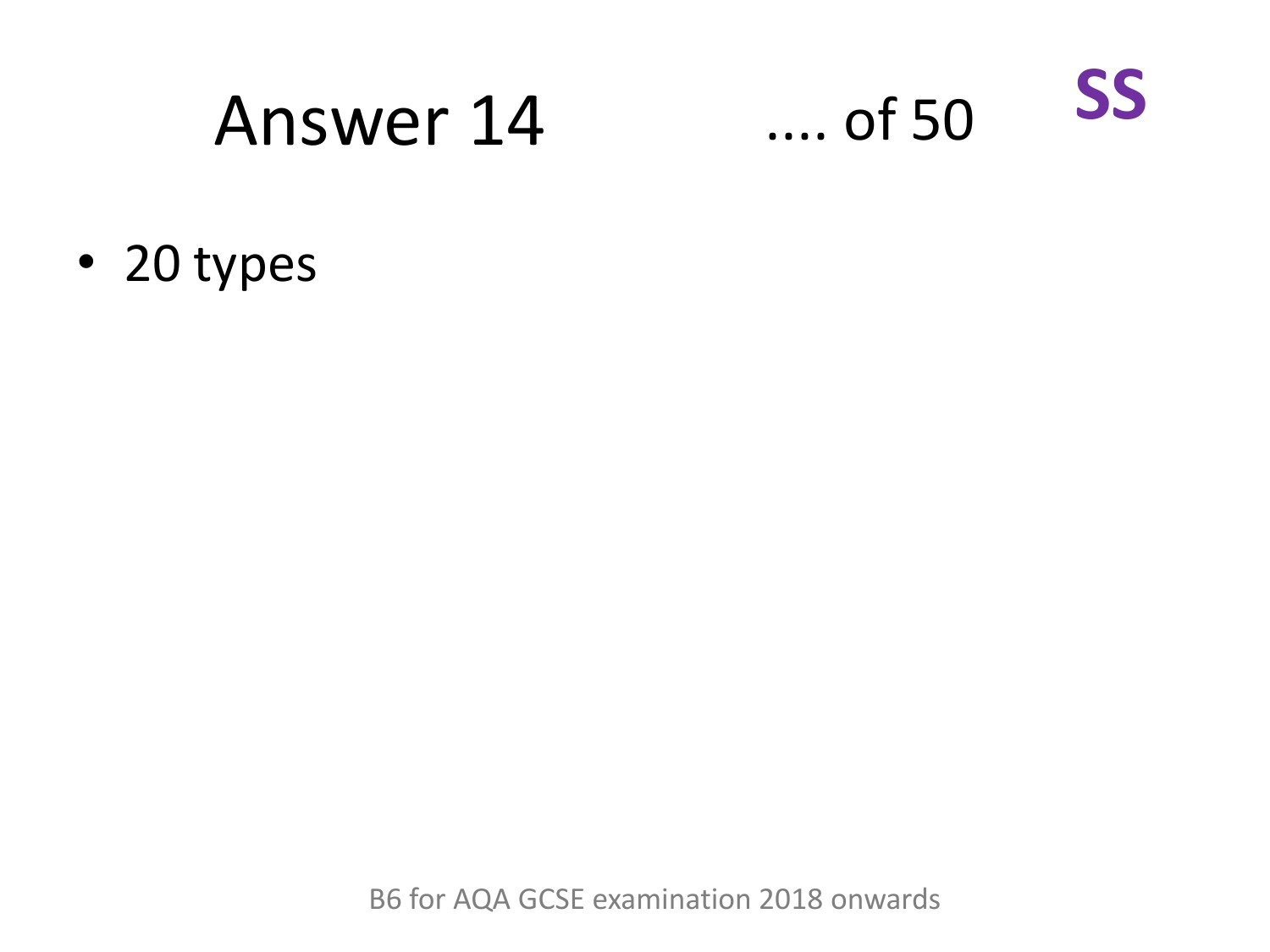#### Question 15 .... of 50 H **SS**

• How many base letters code for an amino acid?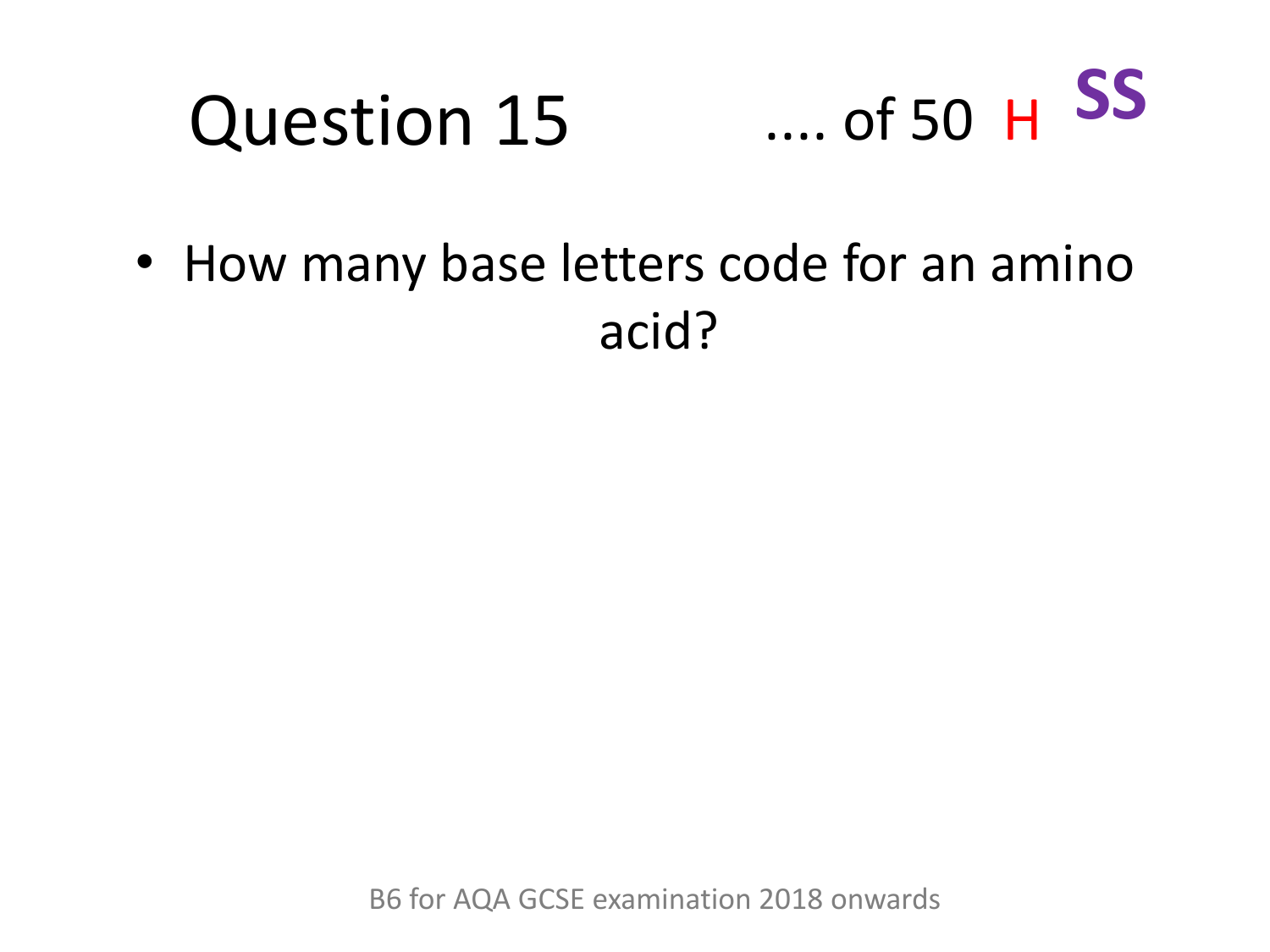## Answer 15



• Three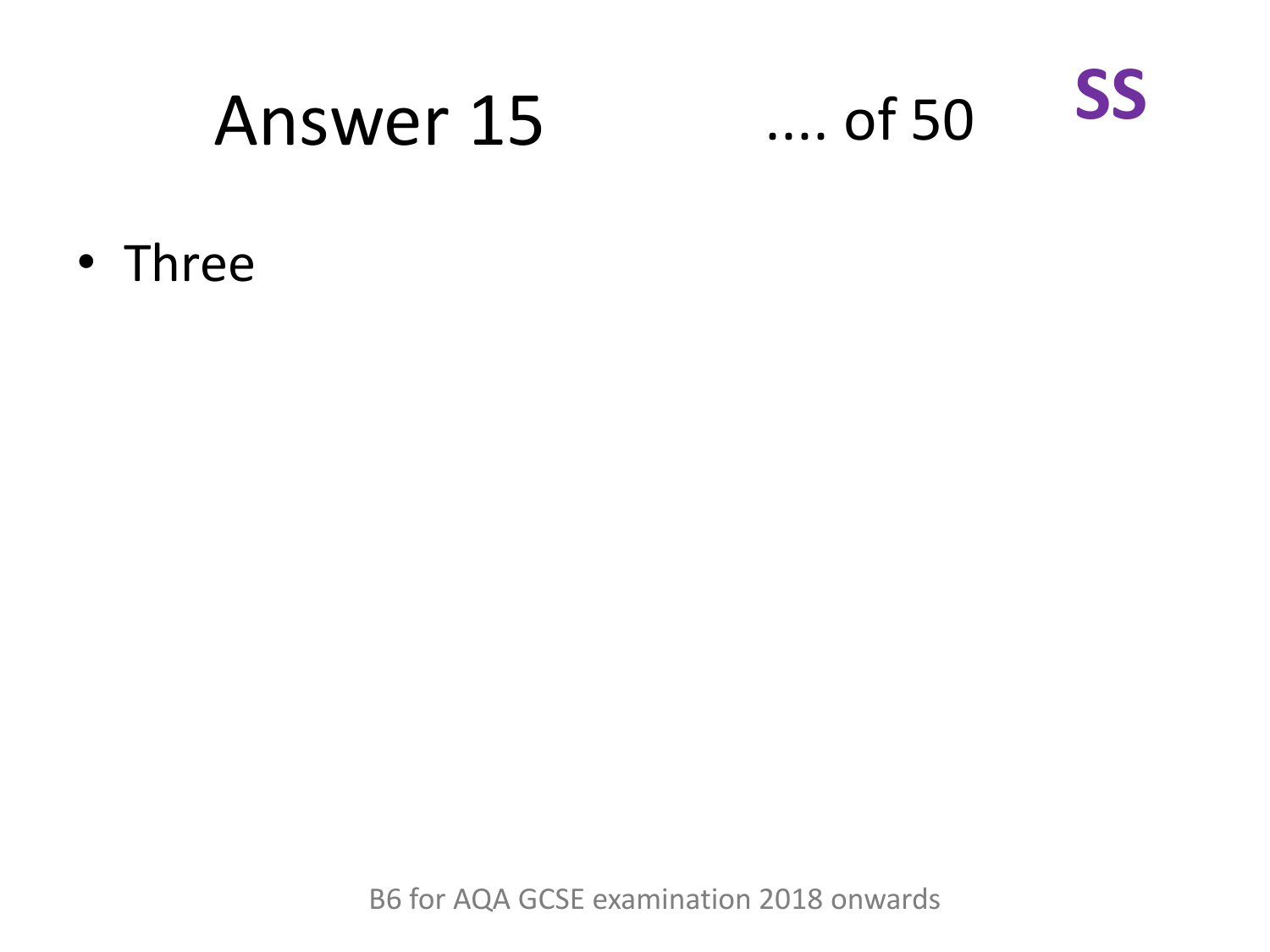



• Where are amino acids assembled into proteins?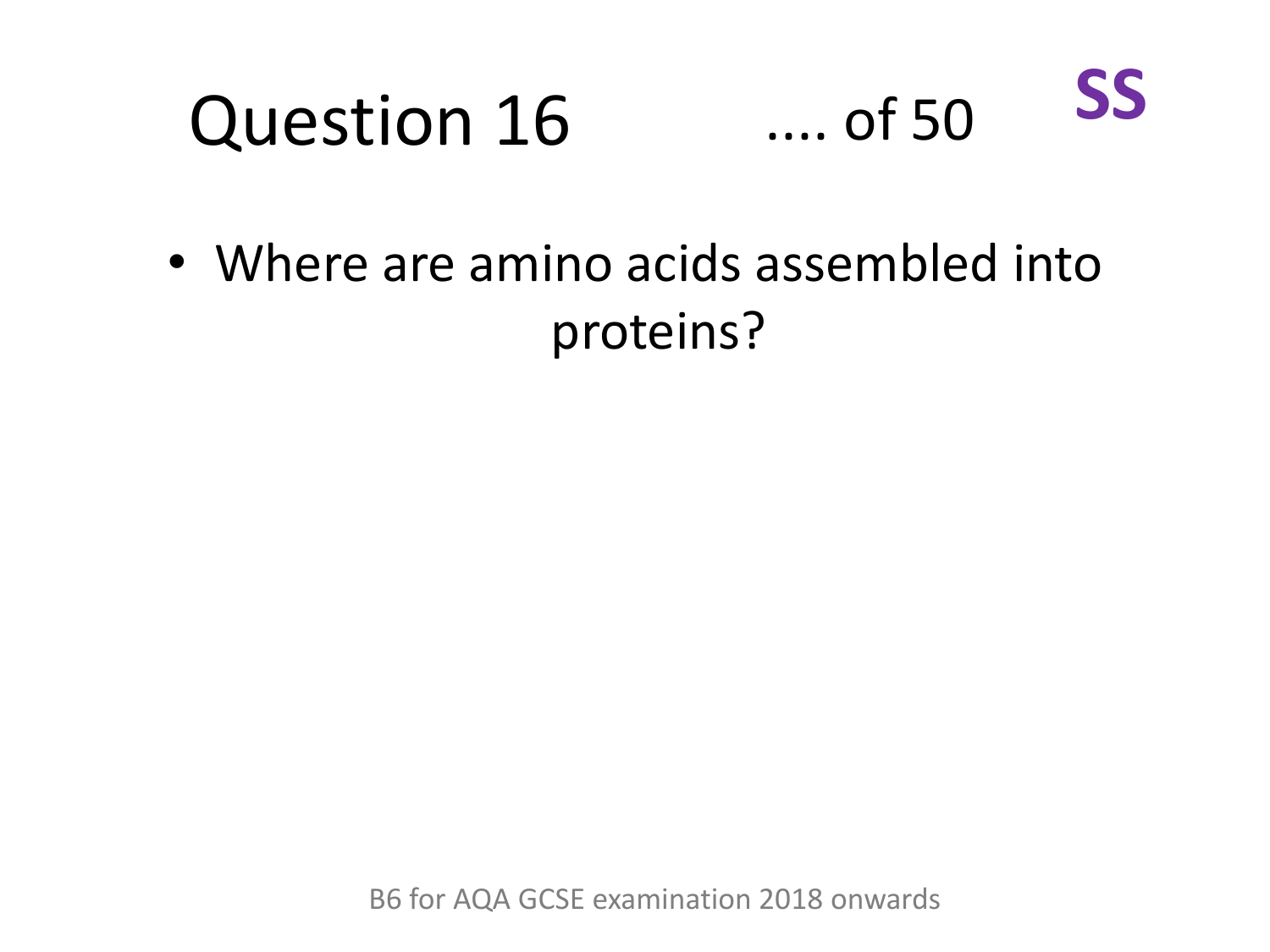## Answer 16

**SS**  $...$  of 50

• Ribosome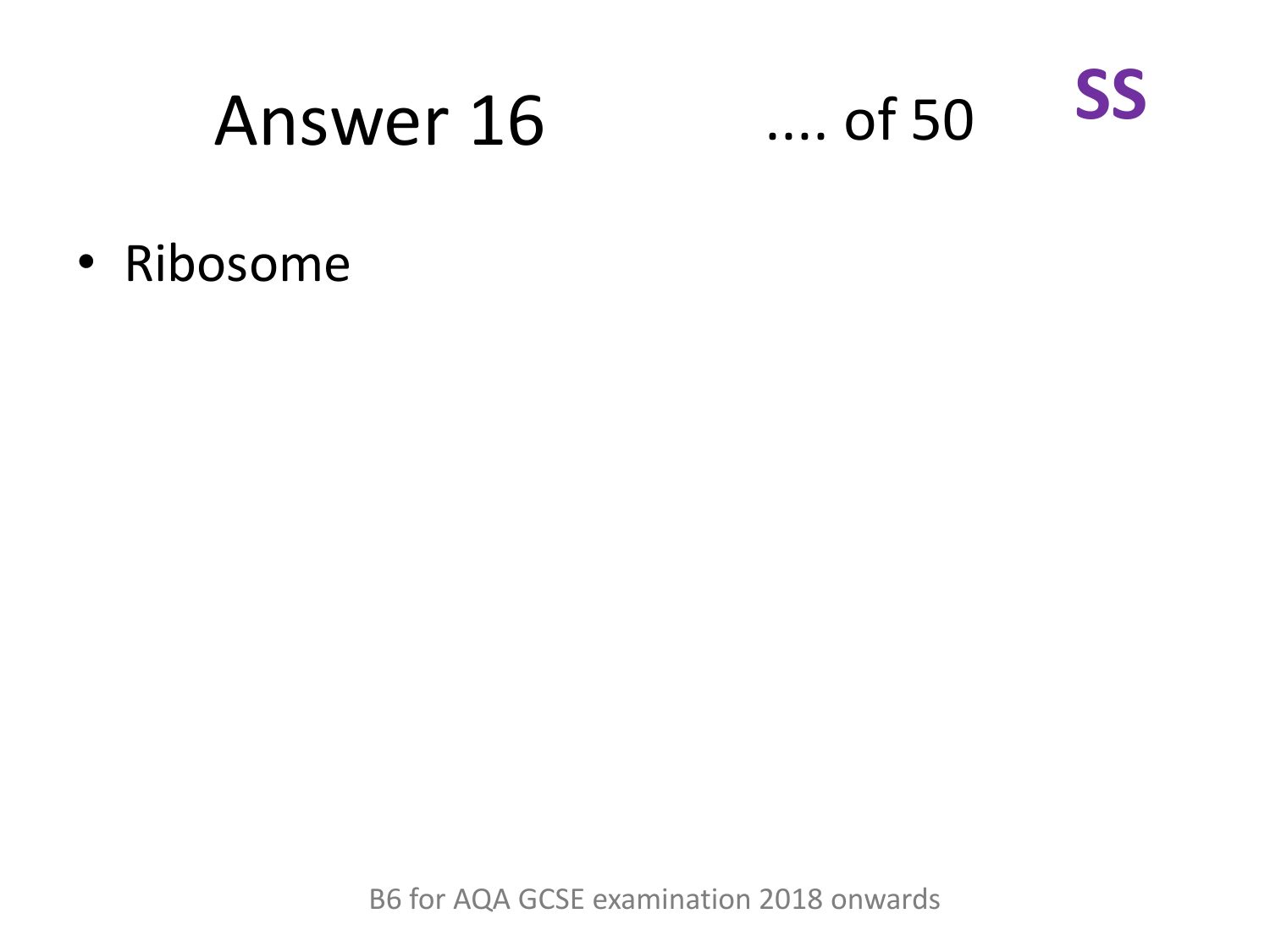# Question 17



• Define mutation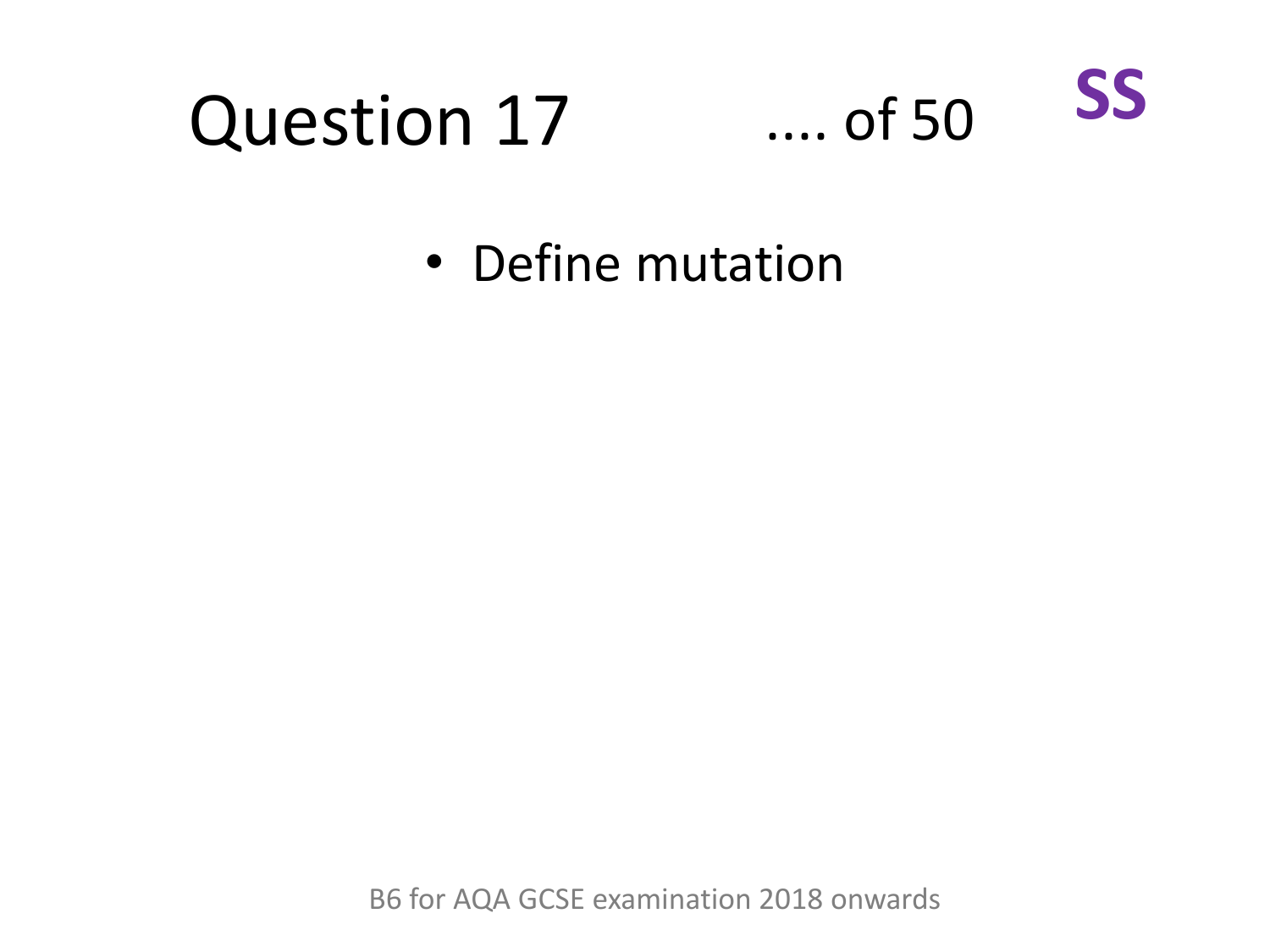## Answer 17 .... of 50



Changes to our DNA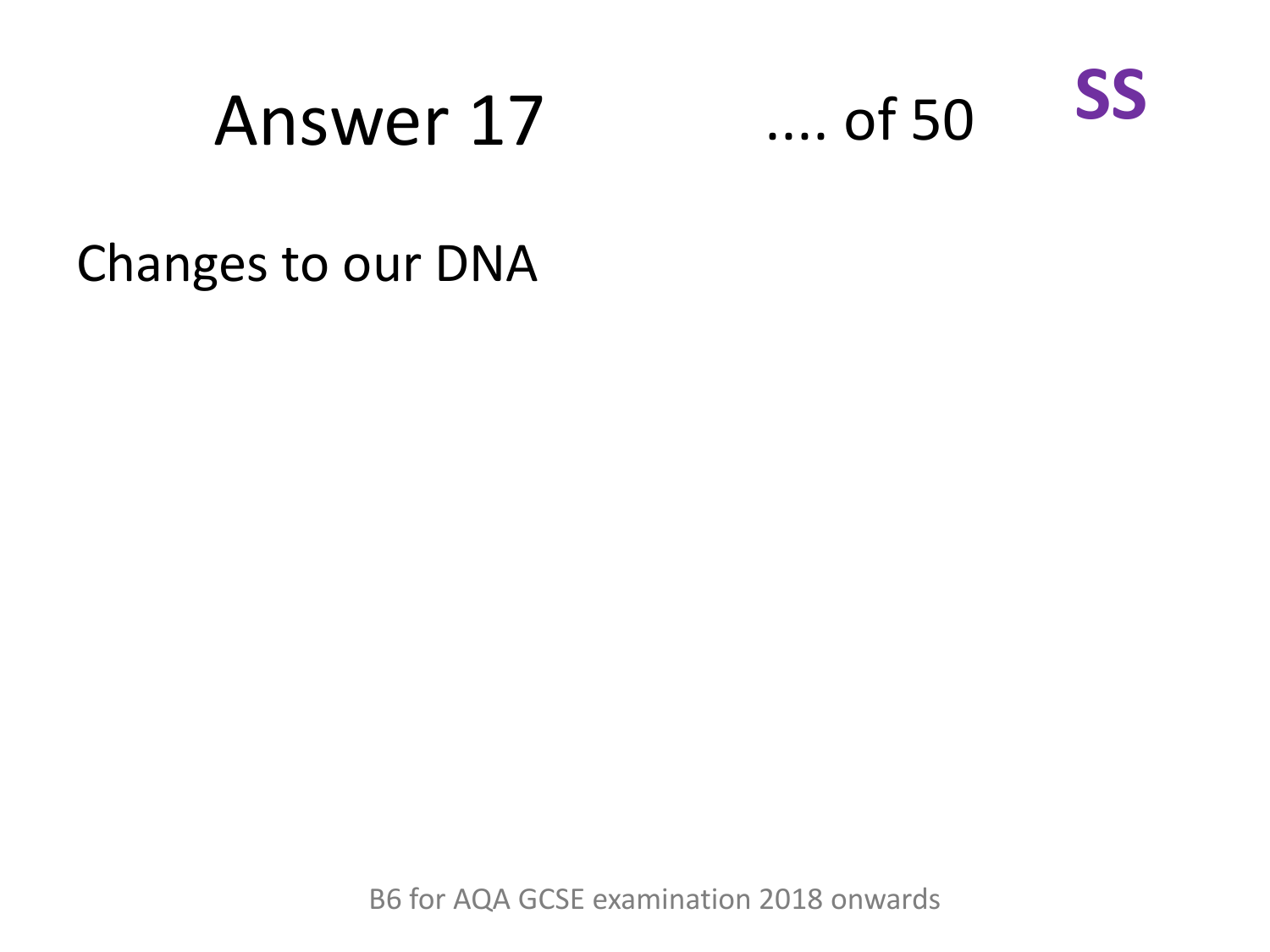# Question 18



• Describe how mutations can affect protein function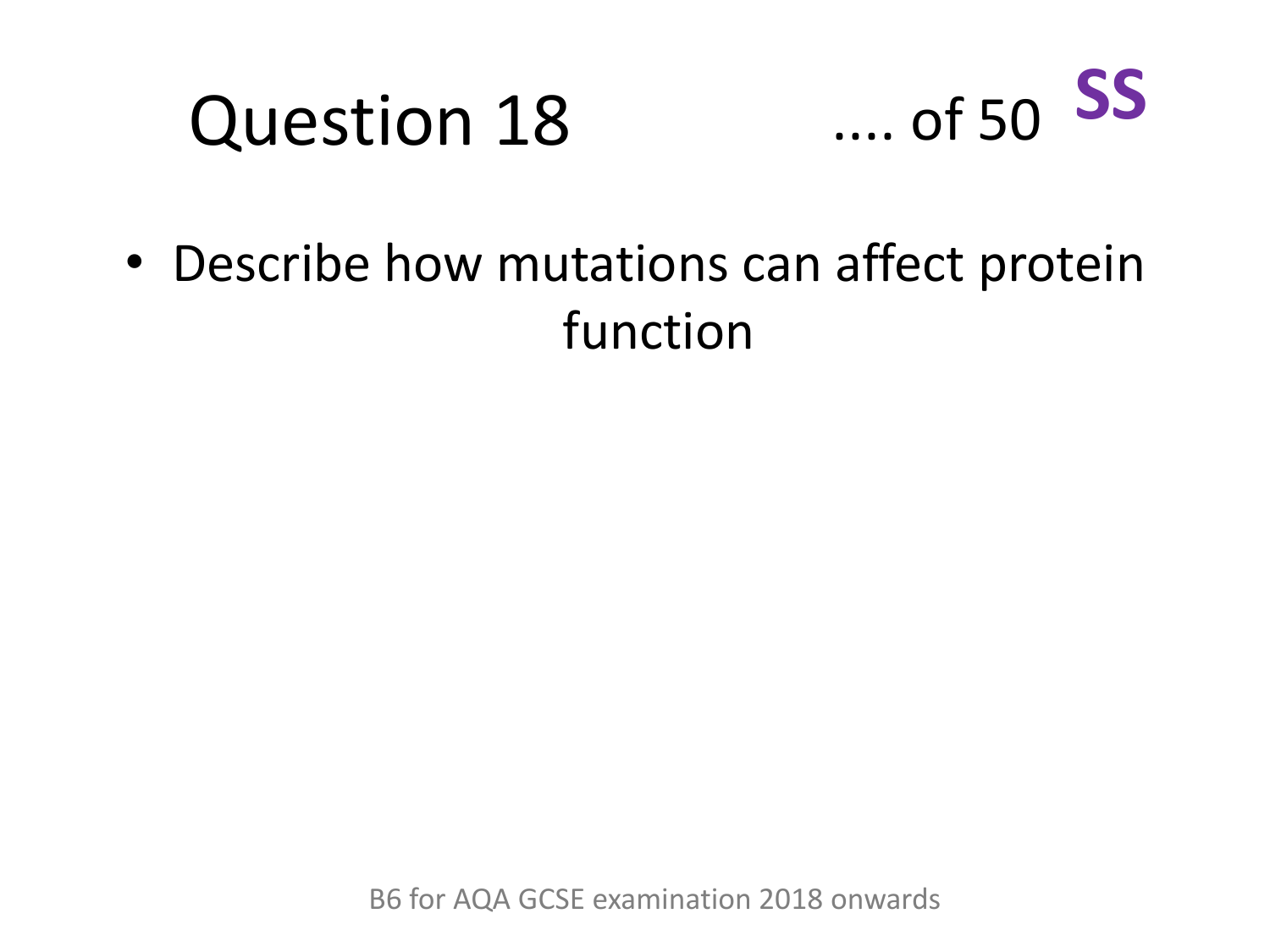### Answer 18 .... of 50 **SS**

- Change in bases that code for a protein may lead to a different amino acid being assembled
- Some base triplets may lead to protein termination – short protein produced
- Protein may have different shape
- E.g. if an enzyme, it may lose its active site and no longer function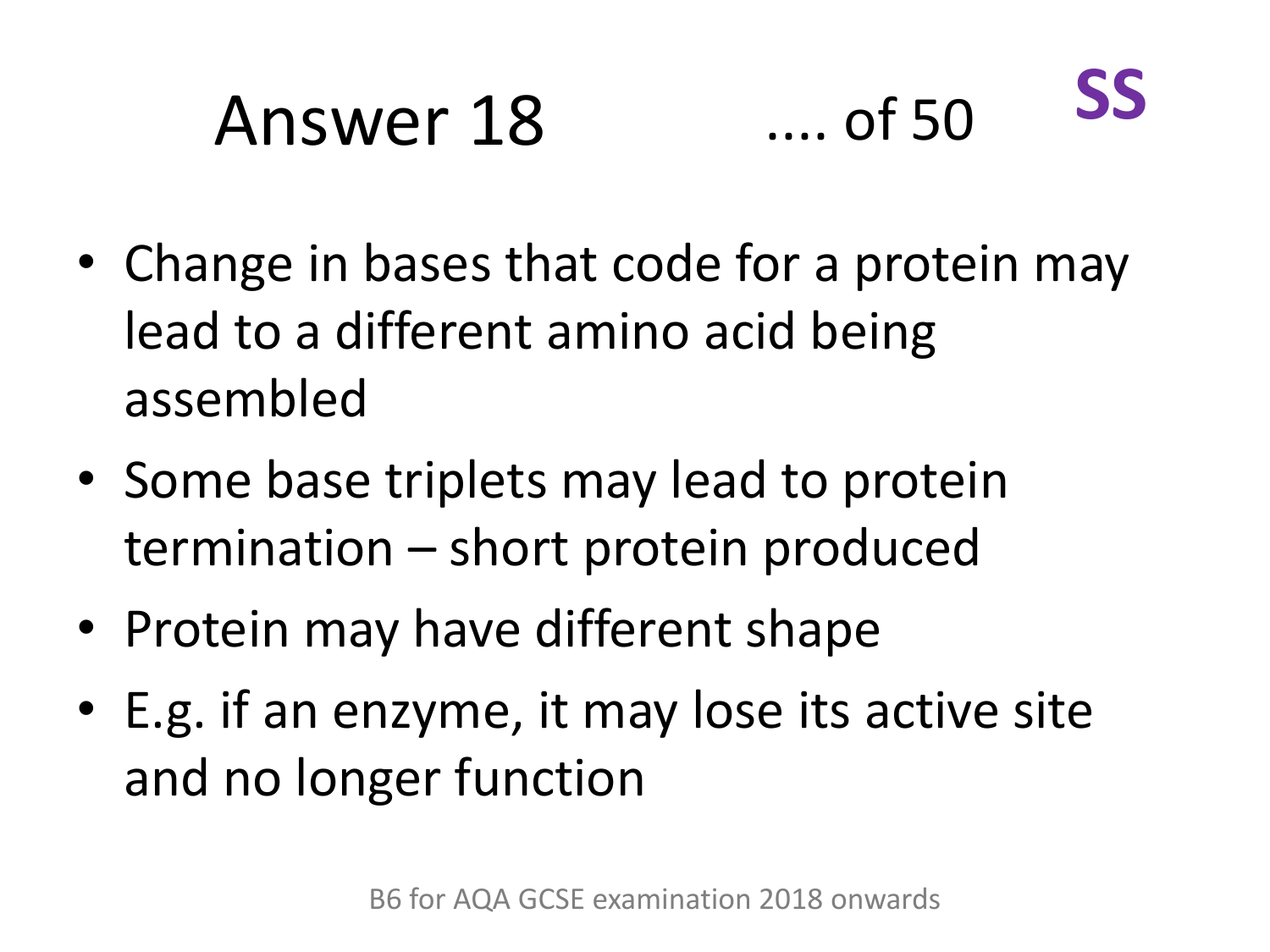#### Question 19 .... of 50

• What occurs during meiosis?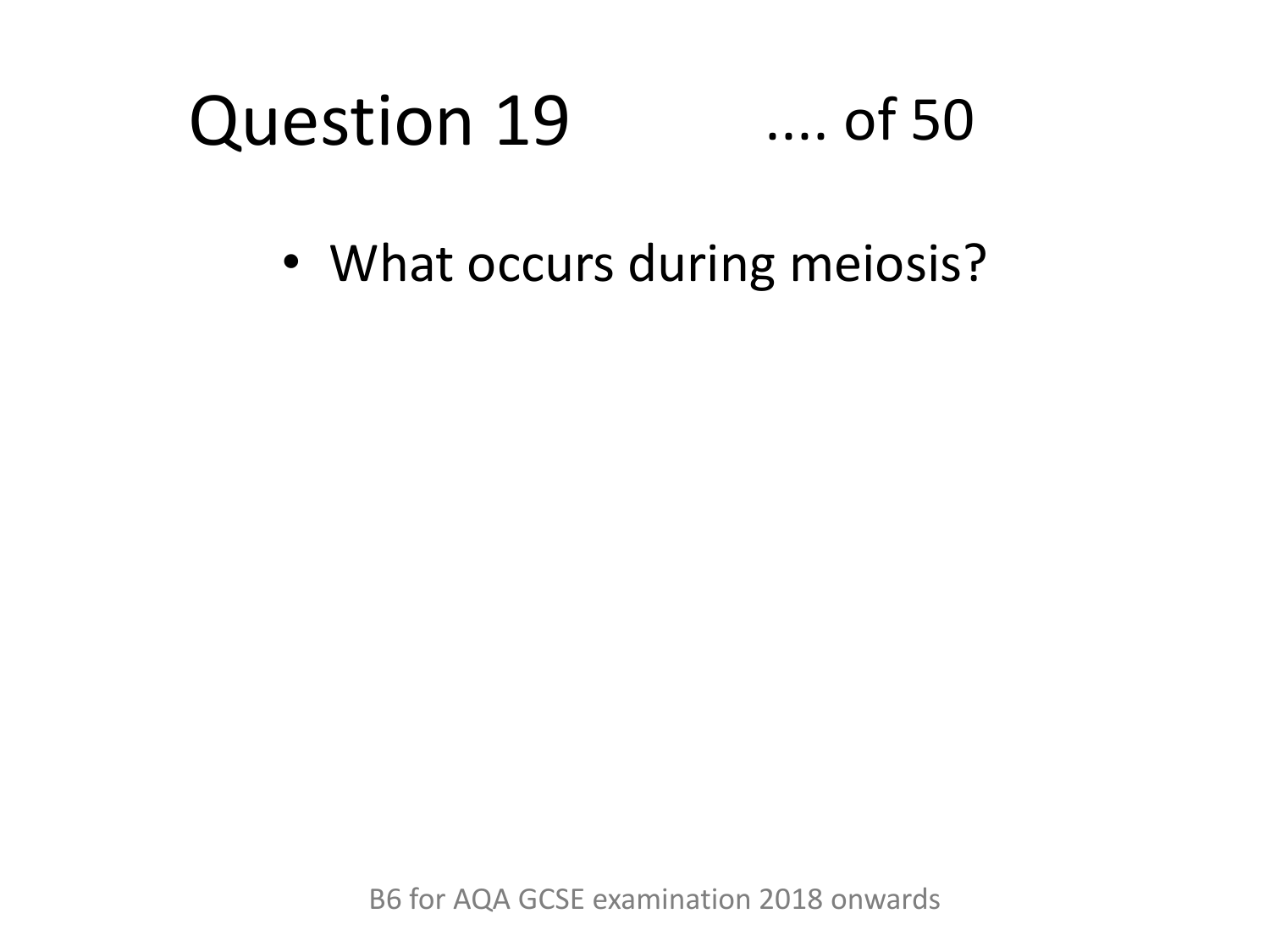# Answer 19 .... of 50

- Four gametes are produced from one parent cell
- Each gamete has half the number of chromosomes of the parent cells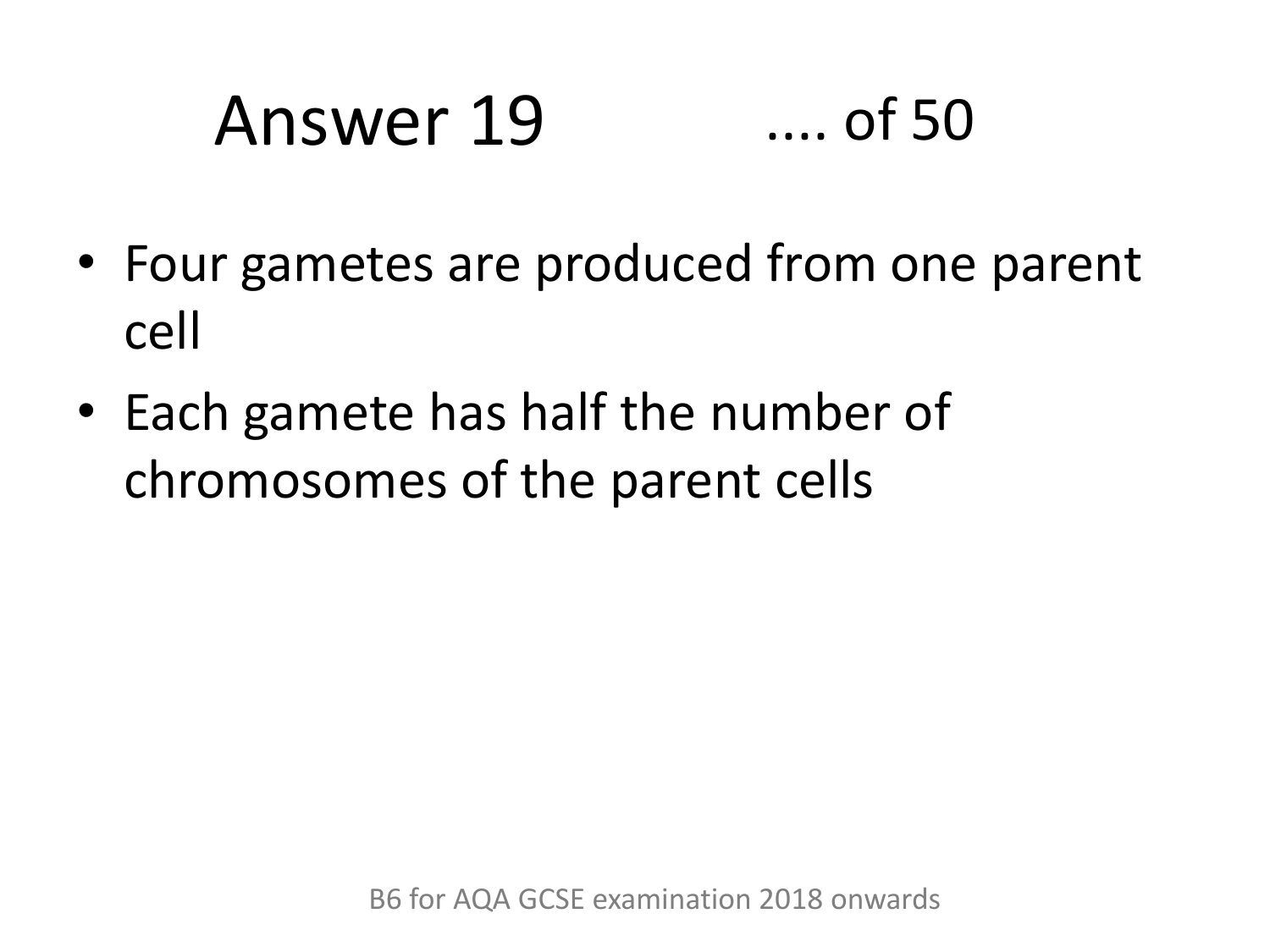### Question 20 .... of 50

• How many replications of DNA and divisions occurs in mitosis and meiosis?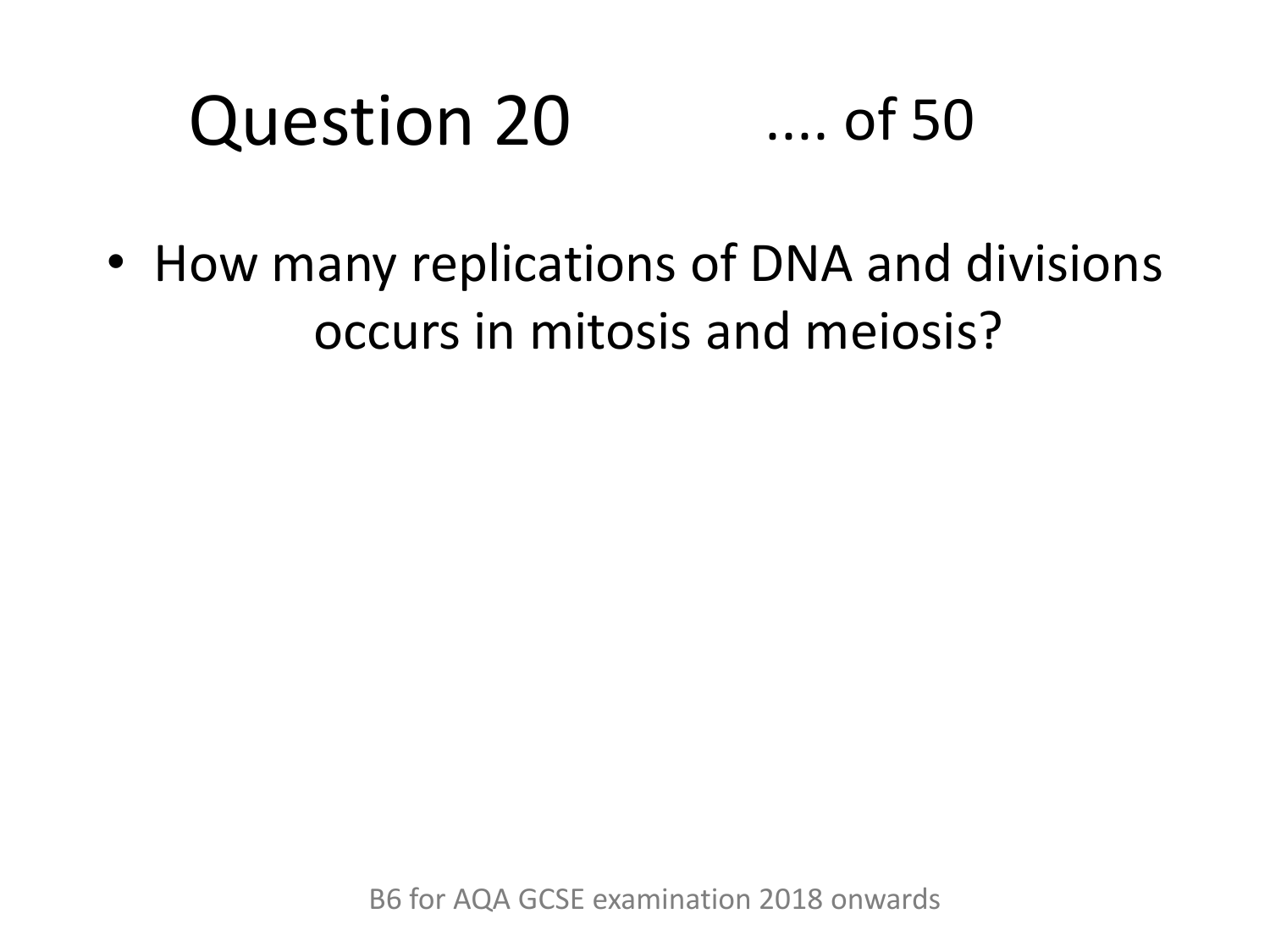# Answer 20 .... of 50

- Mitosis one replication of DNA and one division
- Meiosis one replication of DNA and two divisions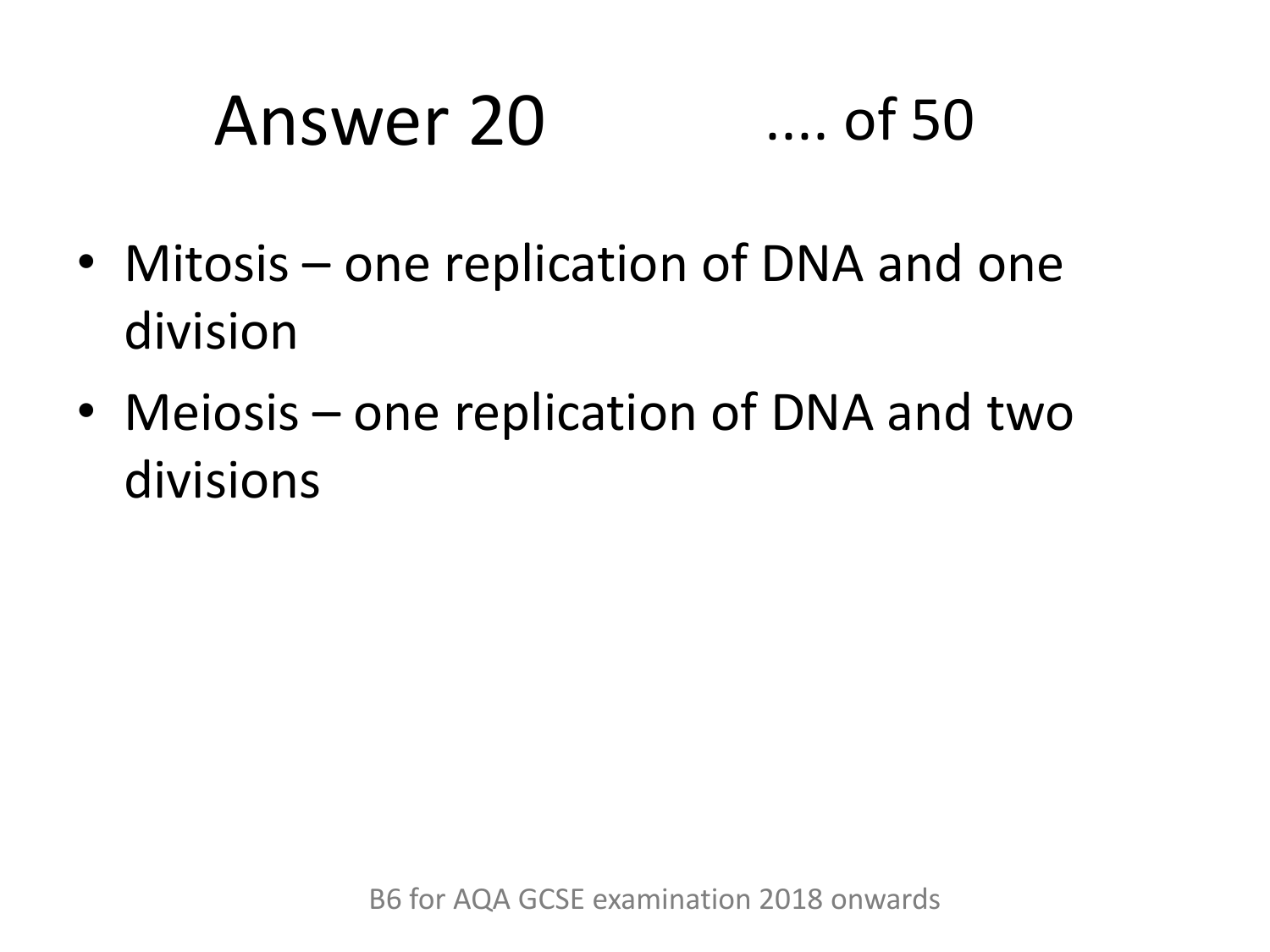### Question 21 .... of 50

• When is the normal number of chromosomes restored?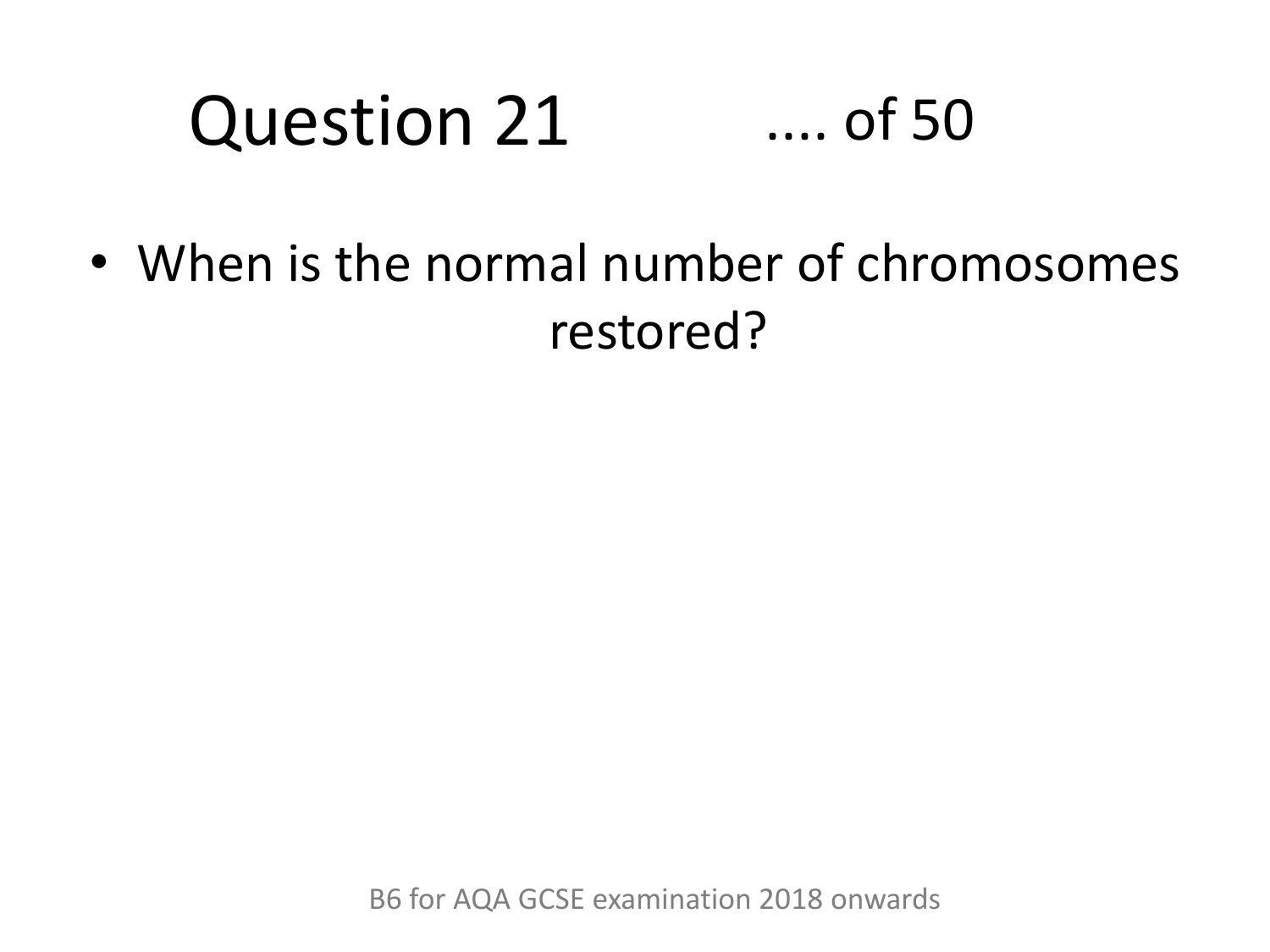# Answer 21 .... of 50

• When the gametes fuse at fertilisation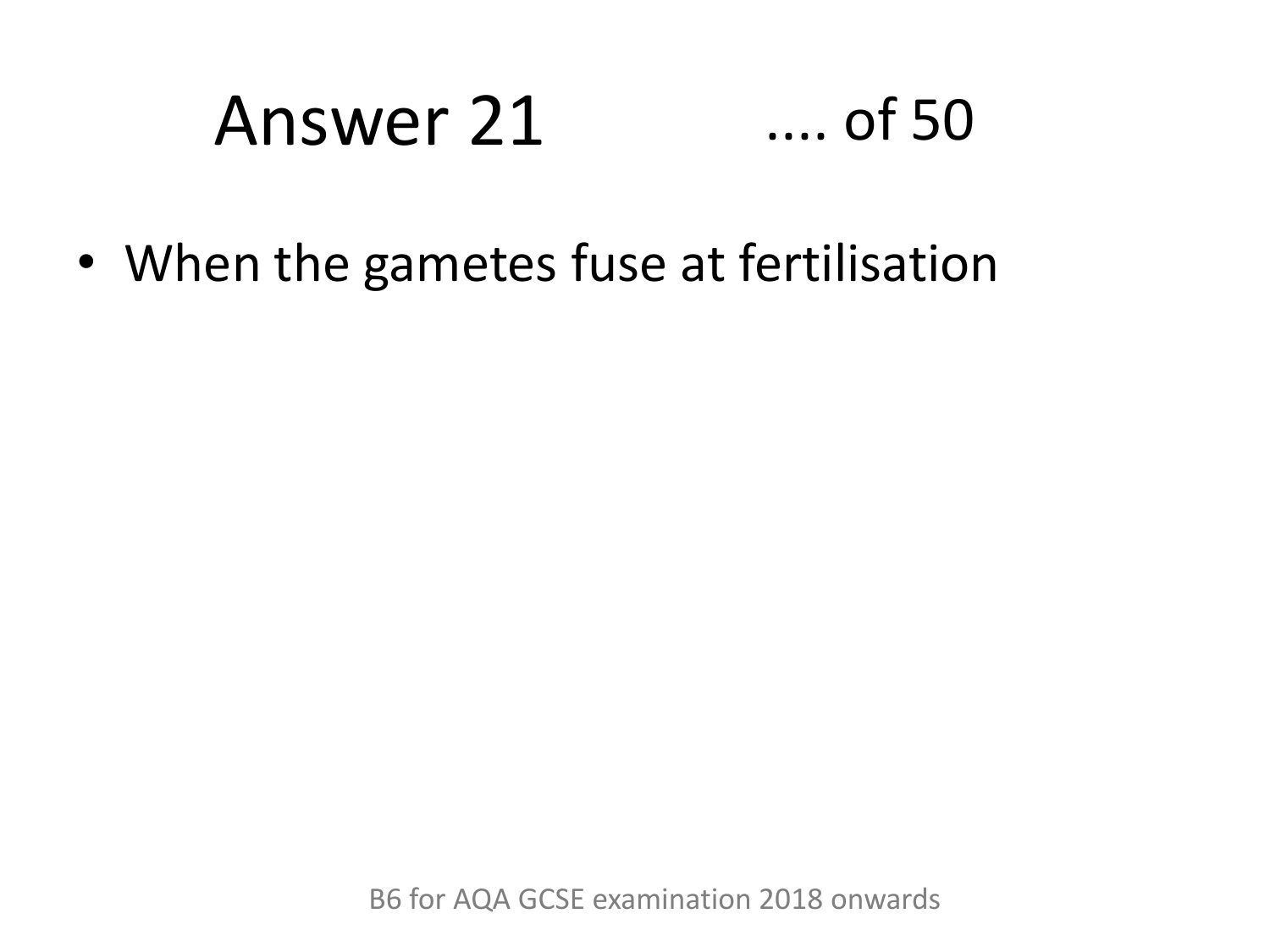#### Question 22 .... of 50

• How does meiosis contribute to genetic variation?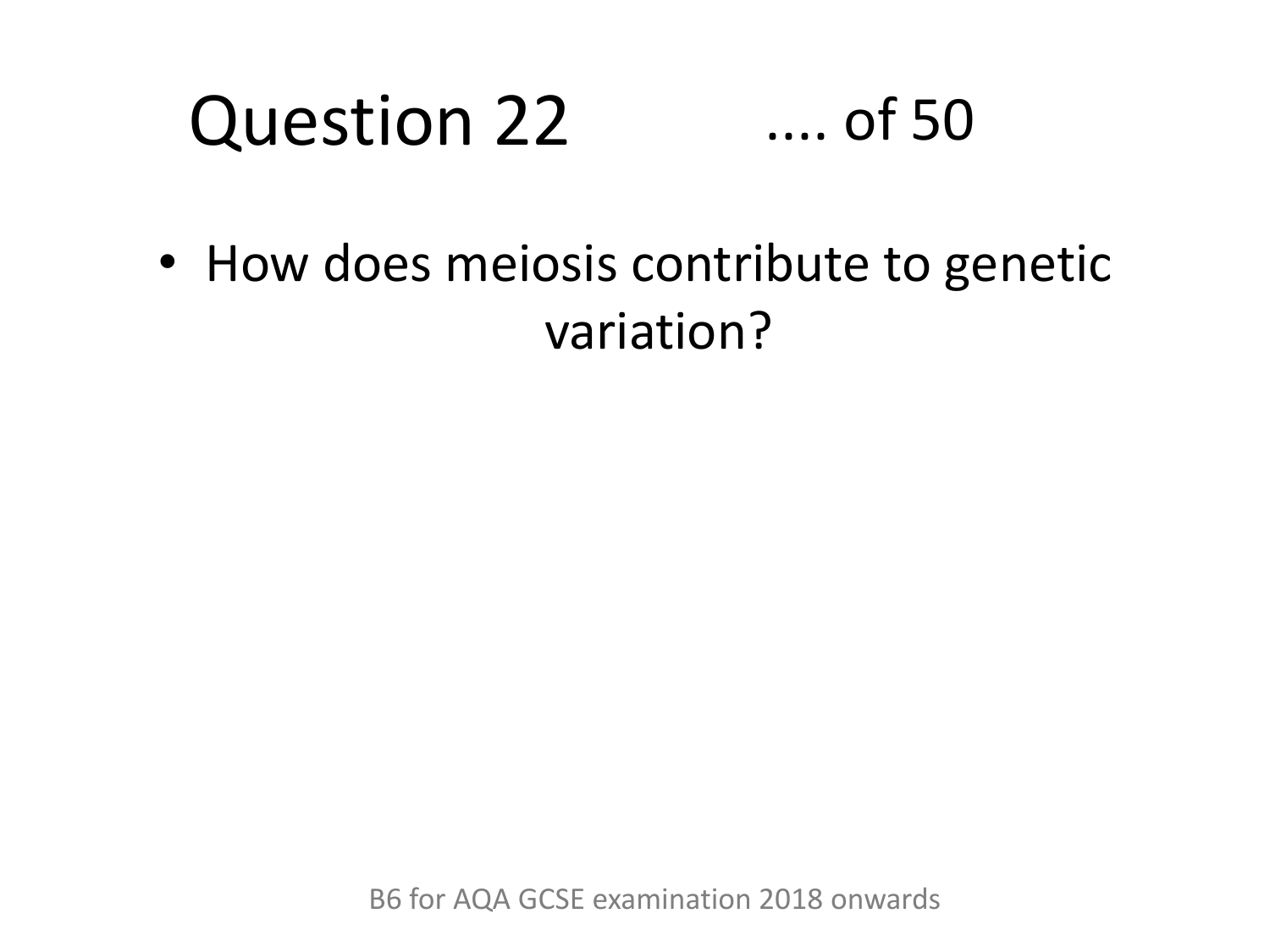# Answer 22 .... of 50

• There is some exchange of genetic material during meiosis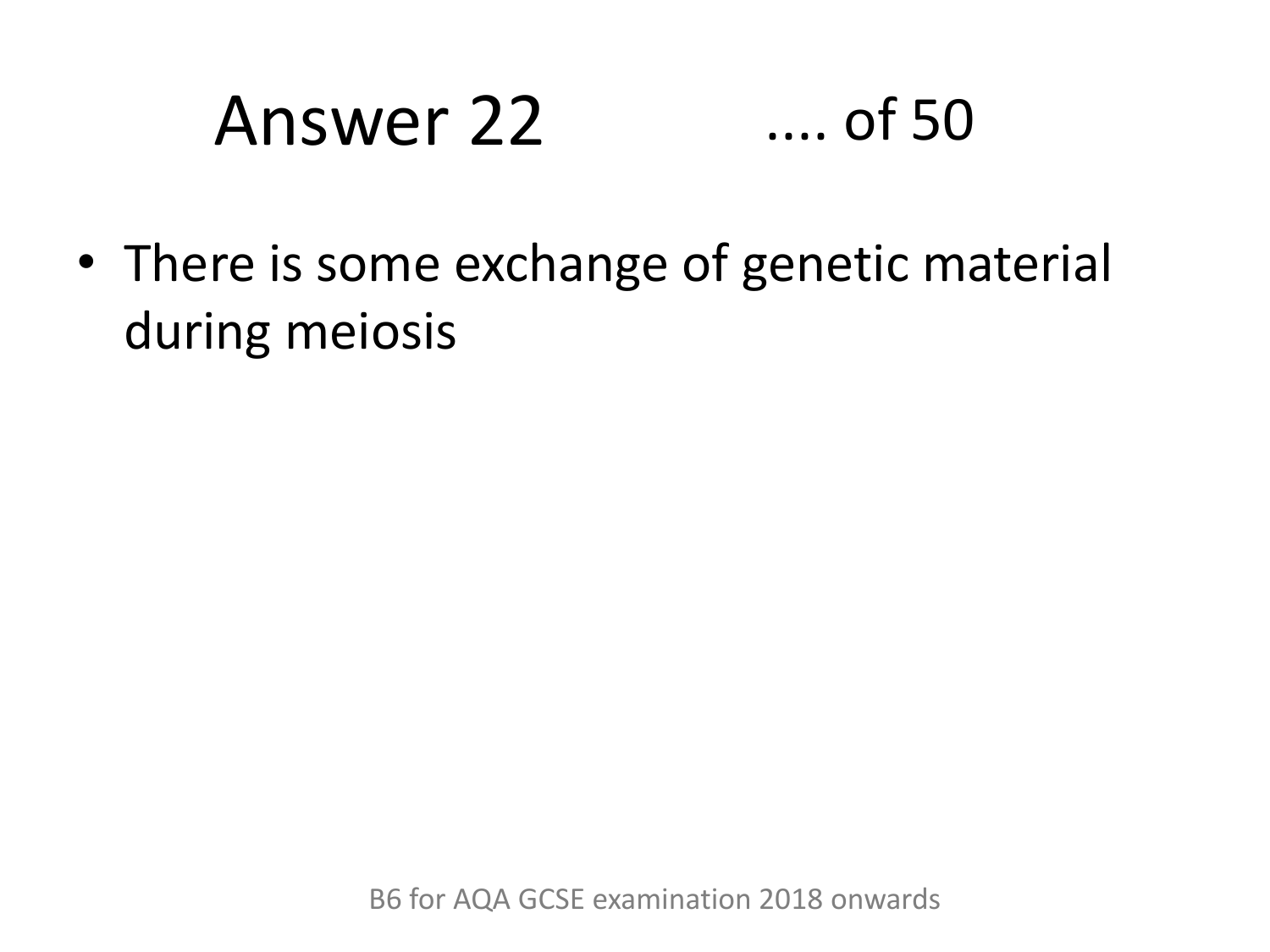#### Question 23 .... of 50

• How do the chromosomes males and females have differ?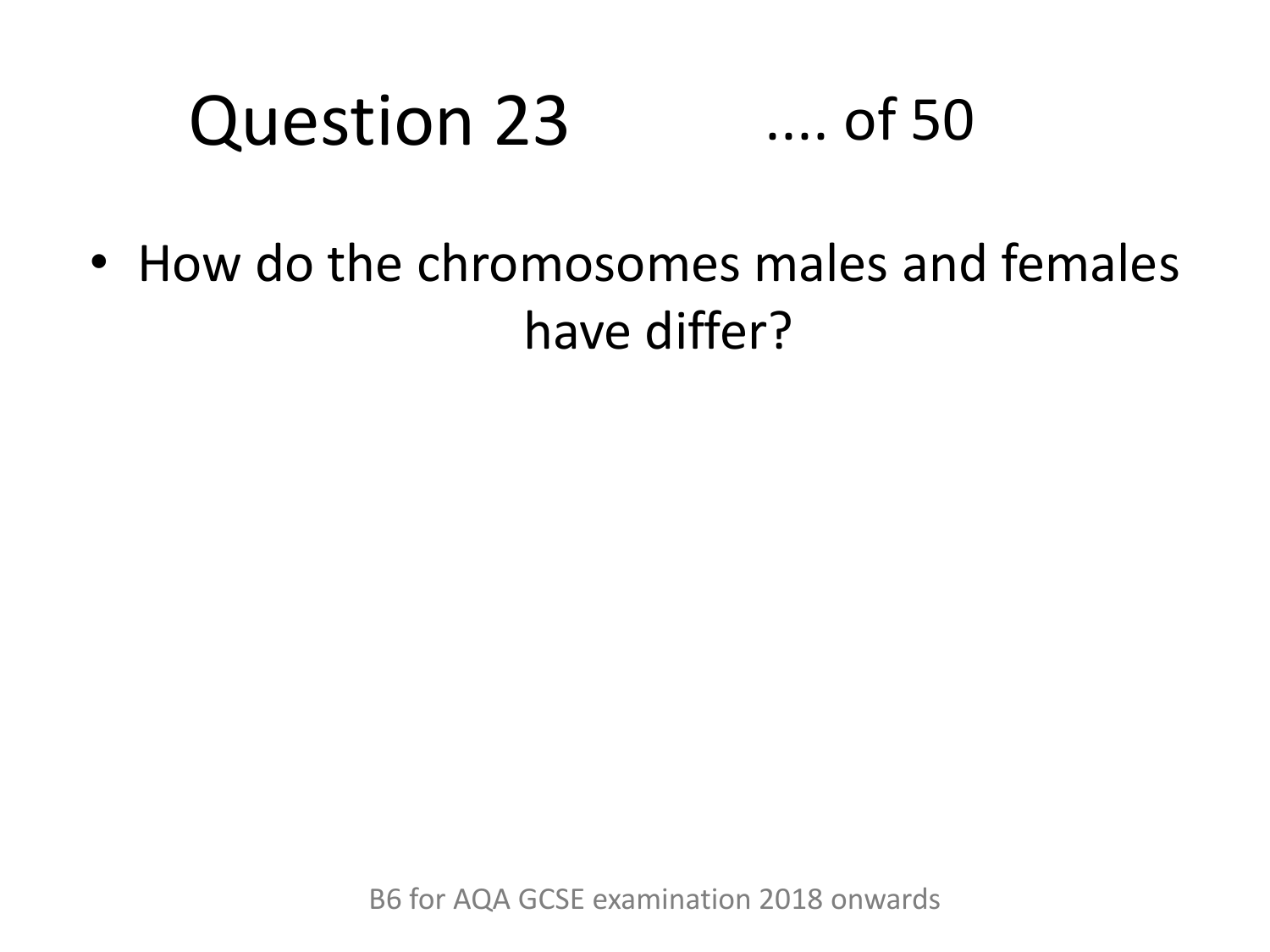### Answer 23 .... of 50

- Females XX
- Males XY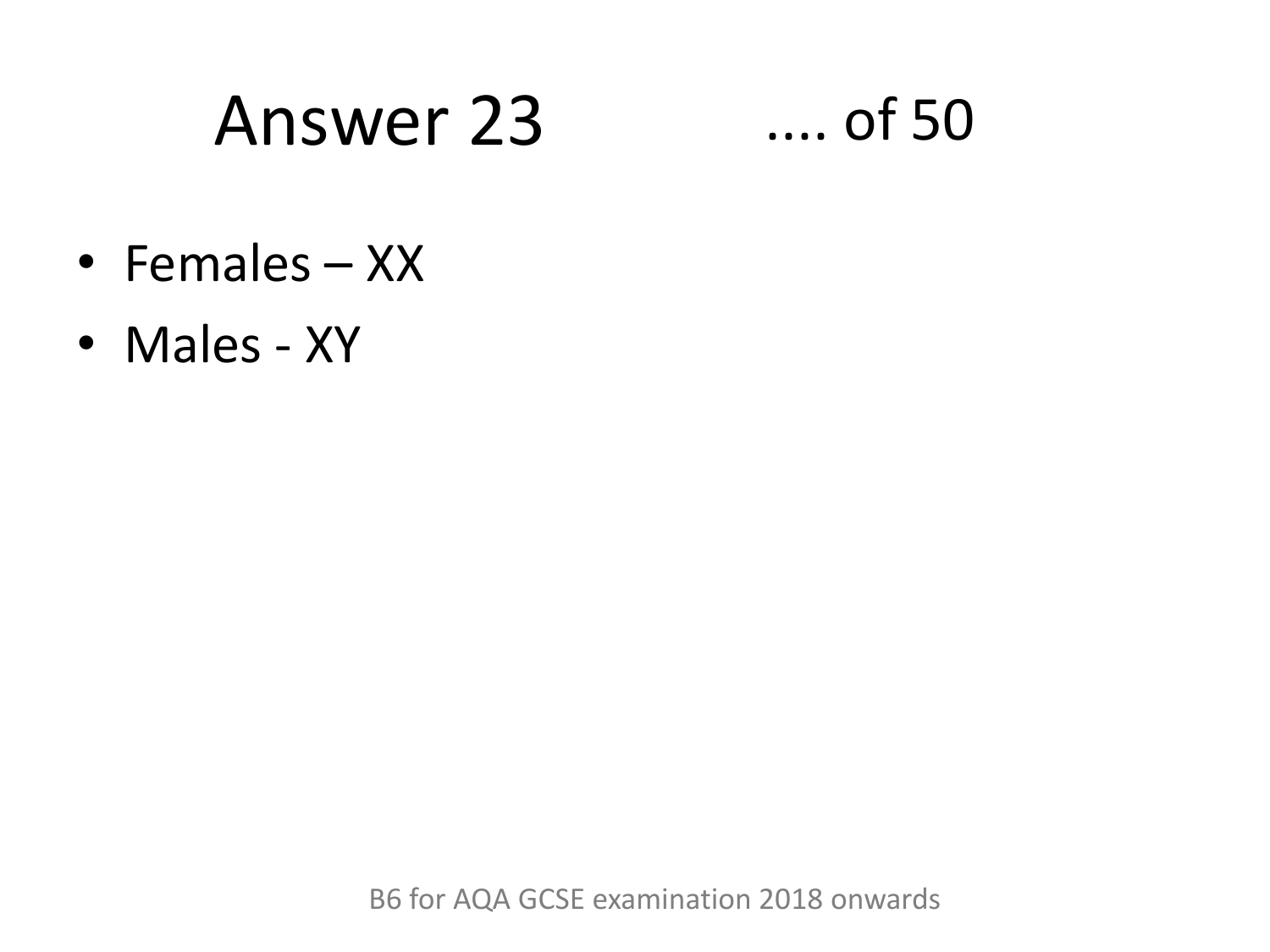#### Question 24 .... of 50

• Describe asexual reproduction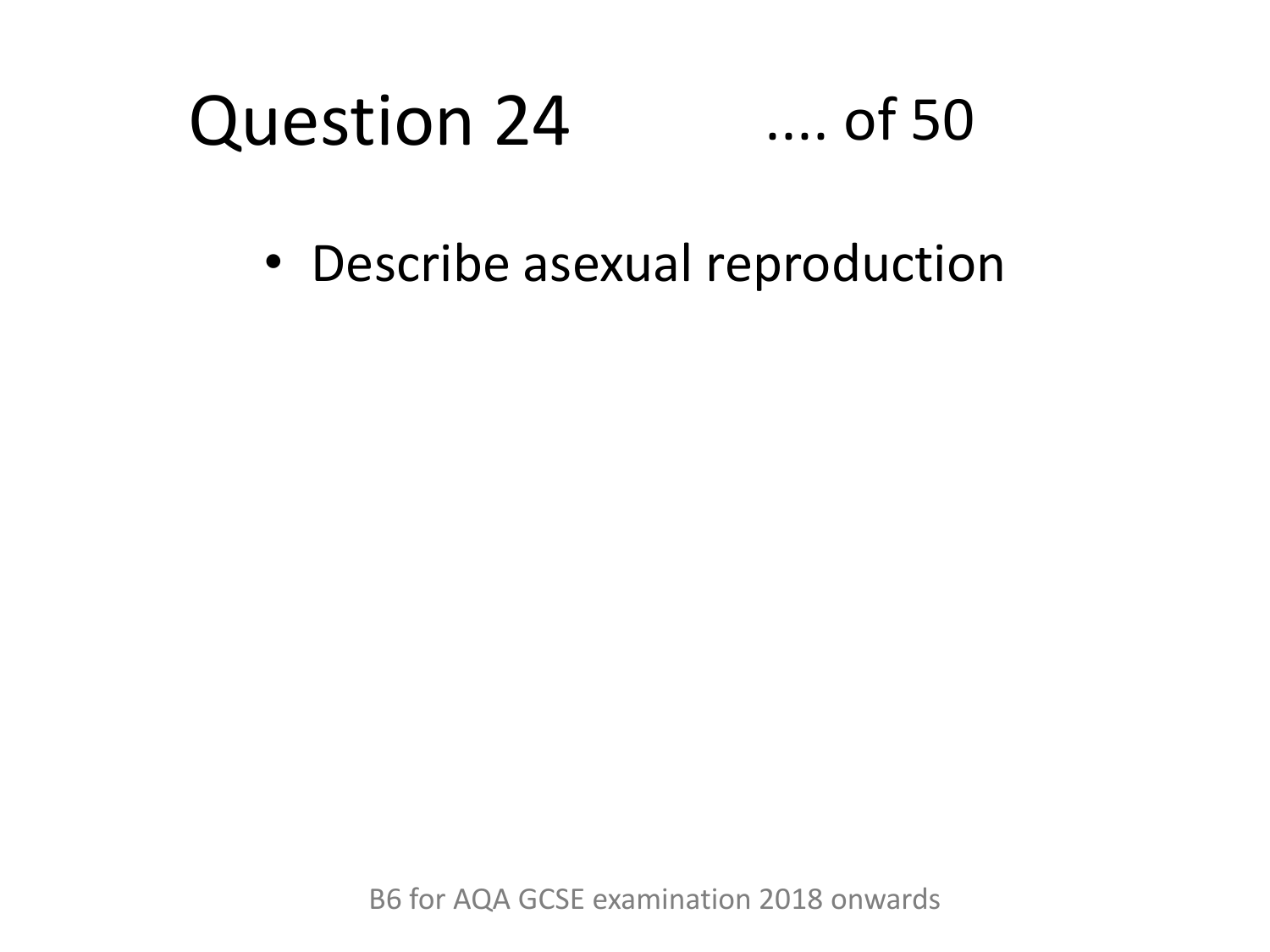# Answer 24 .... of 50



- Involves just one parent
- Offspring are identical to the parent (clones)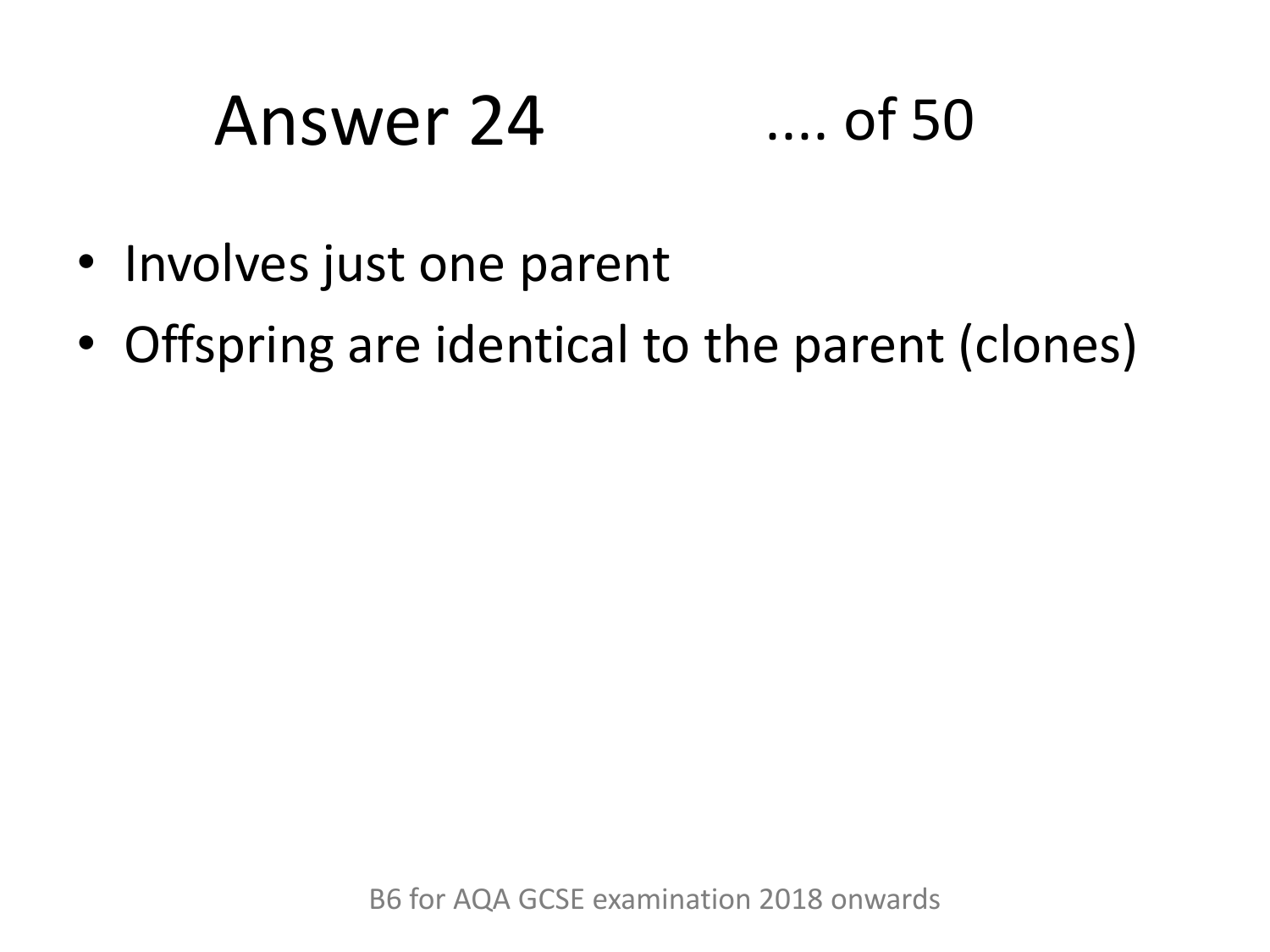#### Question 25 .... of 50

• Give two advantages of a sexual reproduction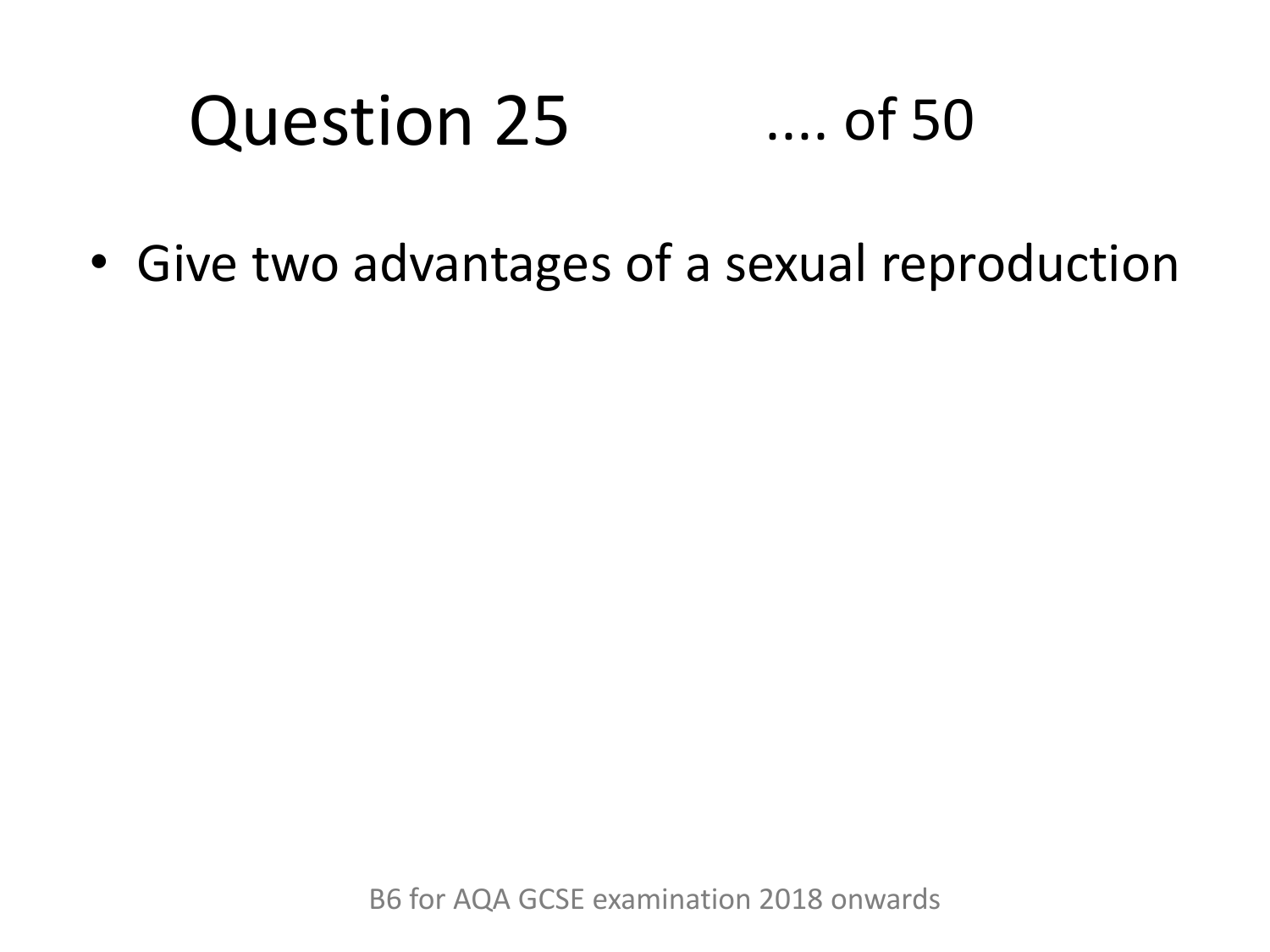# Answer 25 .... of 50

- If the chances of meeting with another individual are rare
- Produces a large number of identical offspring quickly when conditions are favourable
- Requires less energy; no need to find a mate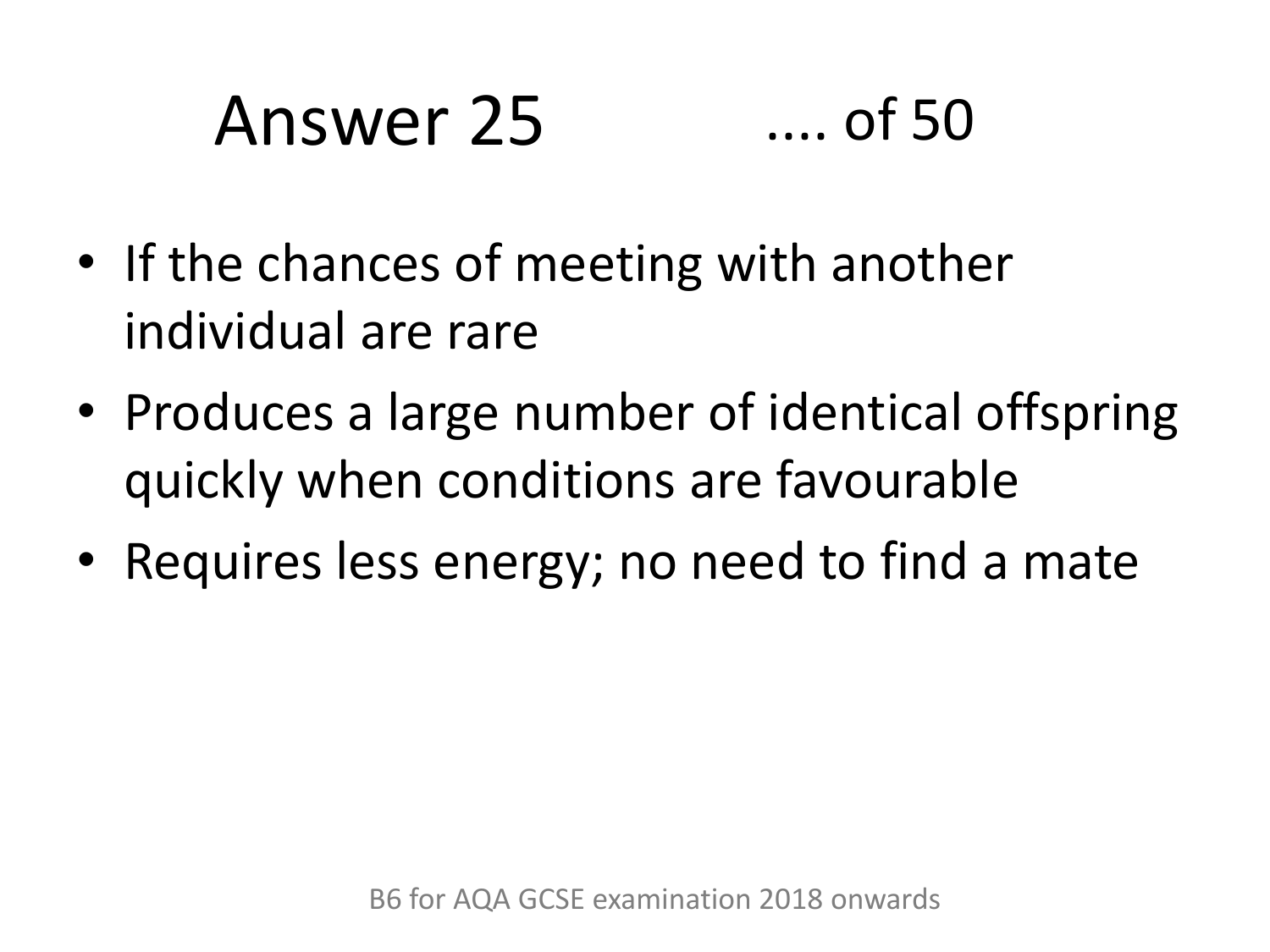#### Question 26 .... of 50

• Give two advantages of sexual reproduction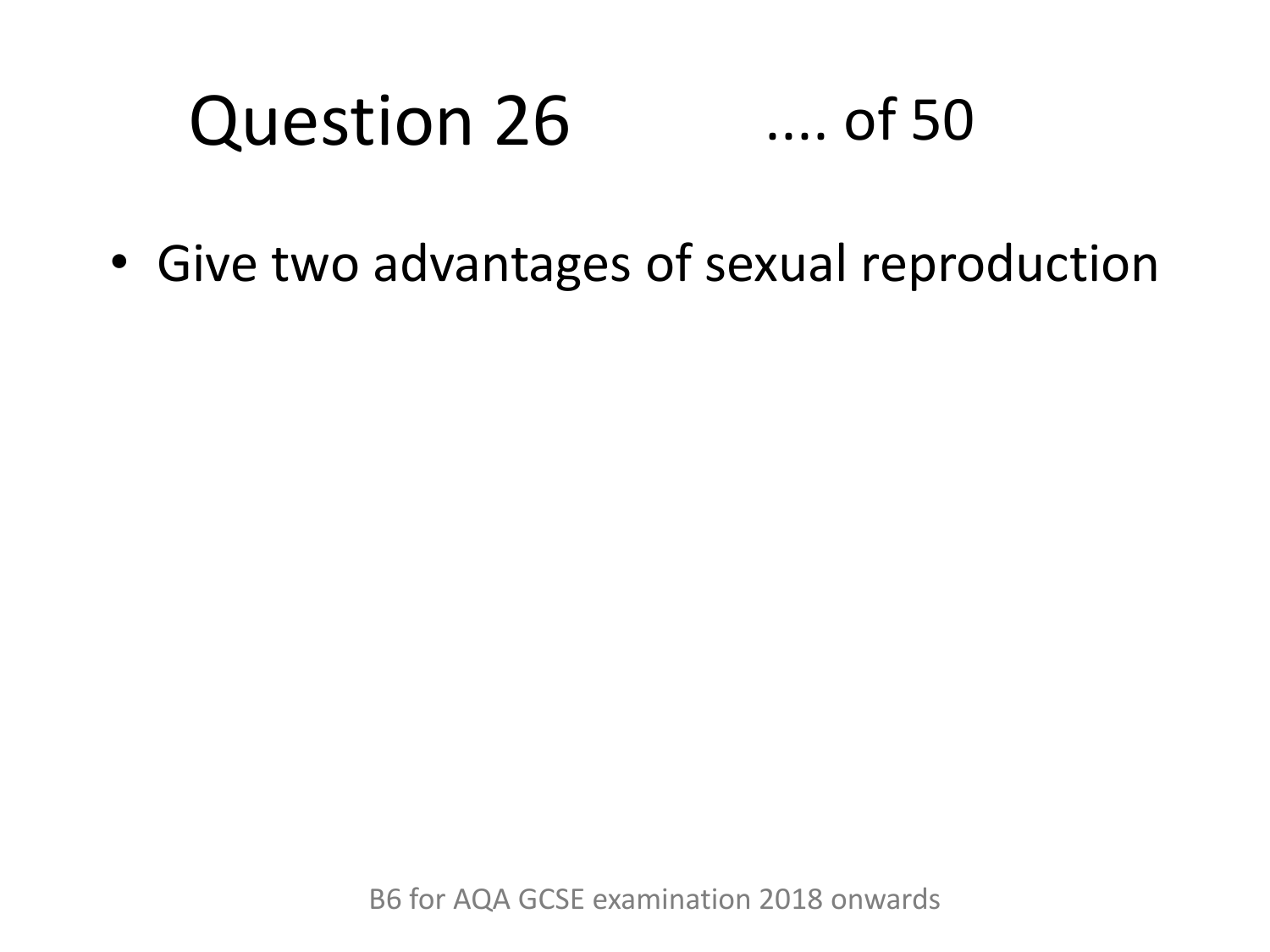# Answer 26 .... of 50

- Genetic material from both parents variation
- If the environment changes, because of their genetic differences, some offspring are more likely to survive than others – survival advantage
- Can manipulate it to produce new varieties of plants and breeds of animal for food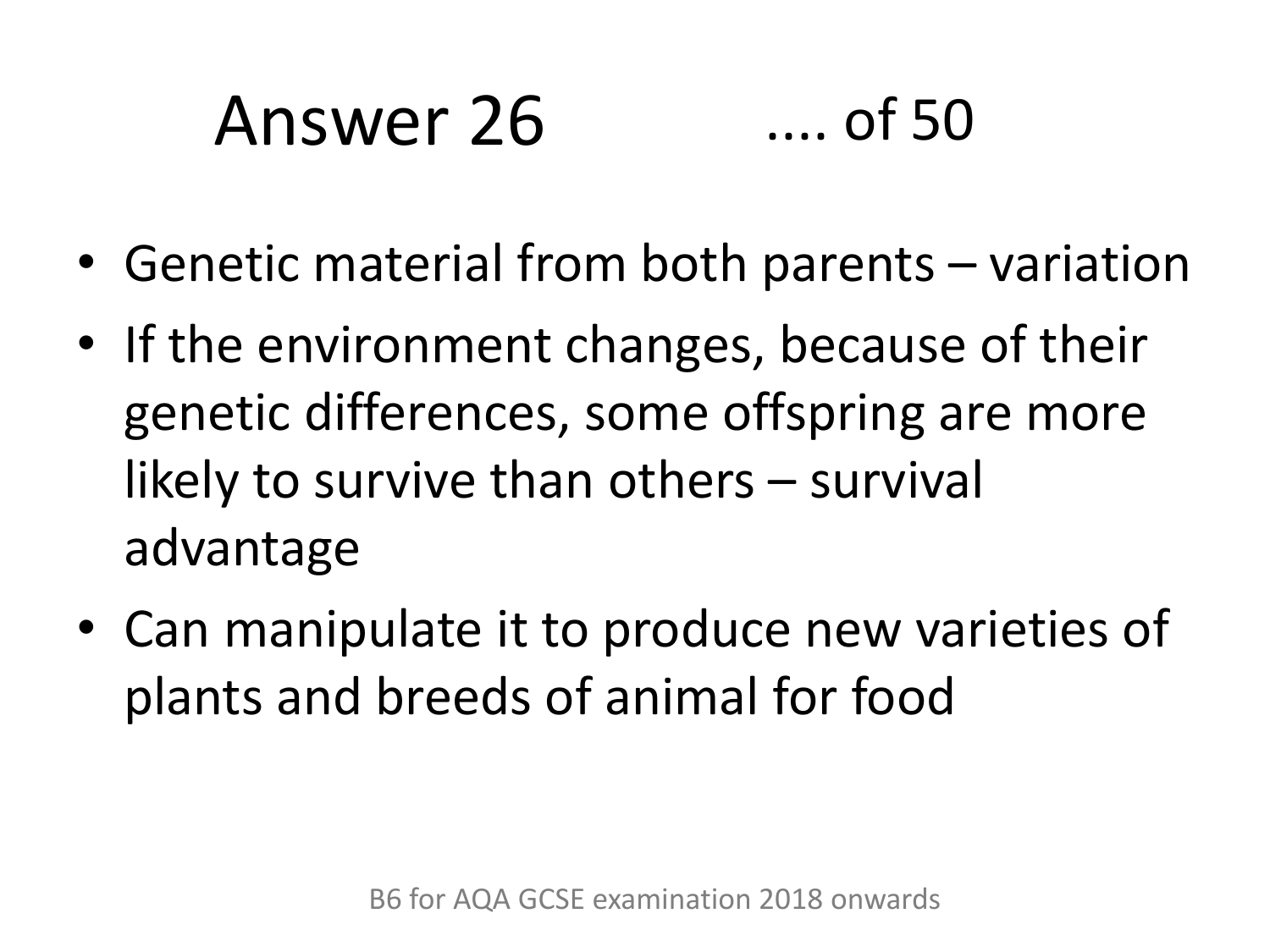### Question 27 .... of 50

• Where do the asexual and sexual phases of the malarial parasite occur?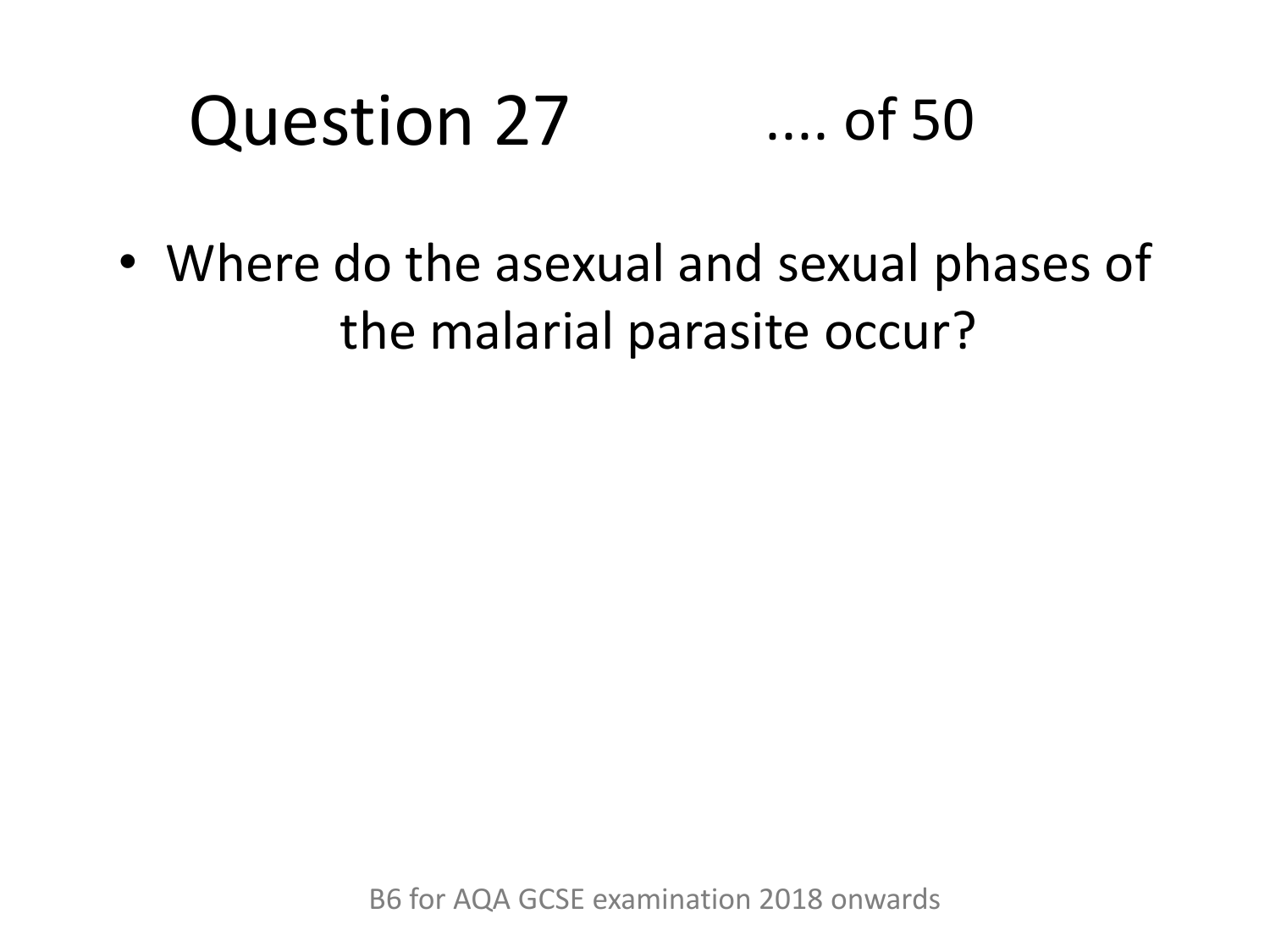### Answer 27 .... of 50



- Asexual in the human host
- Sexual in the mosquito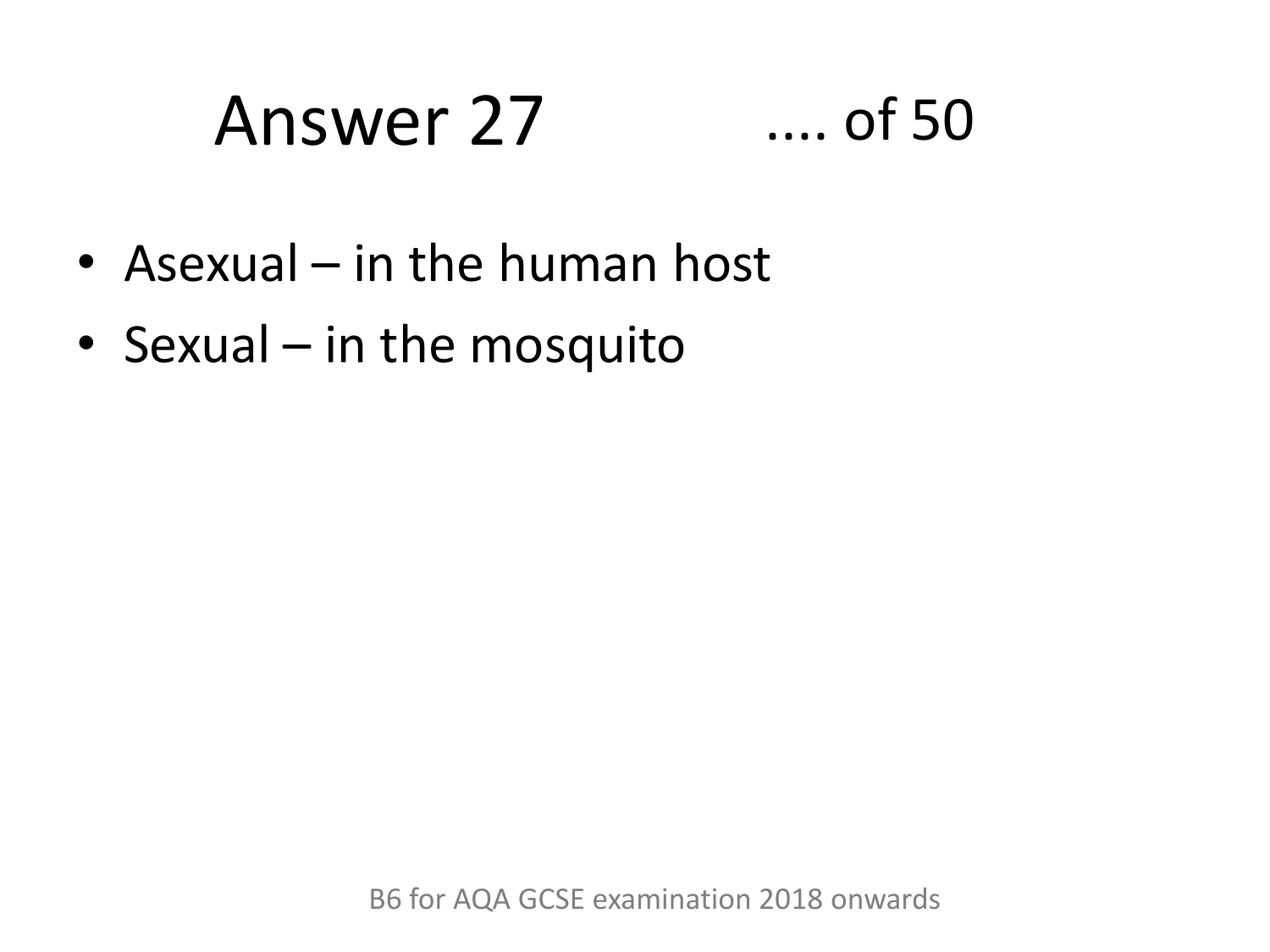#### Question 28 .... of 50

• Where is the gene linked to cystic fibrosis and what protein does it code for?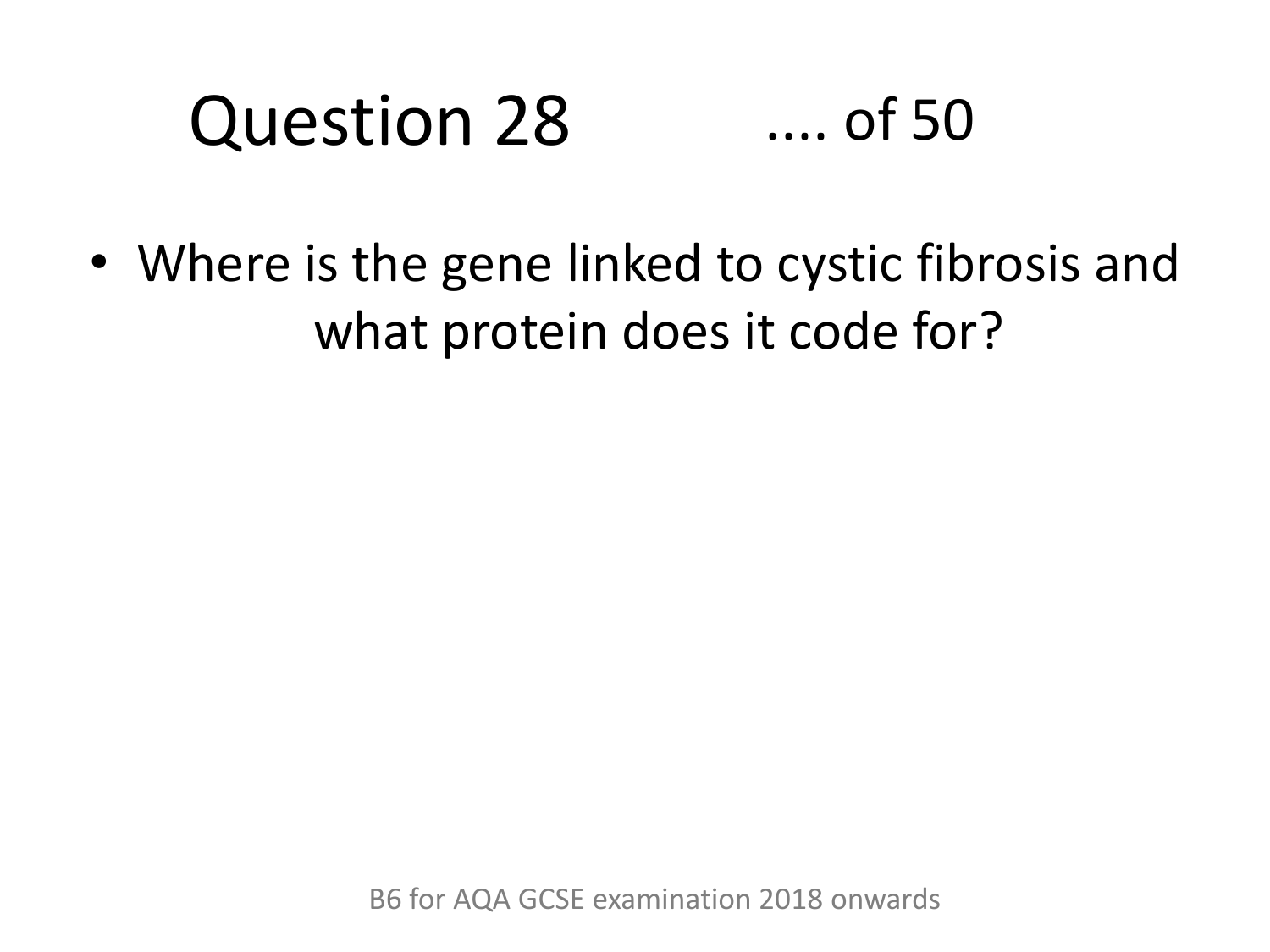### Answer 28 .... of 50

- Chromosome 7
- Codes for CFTR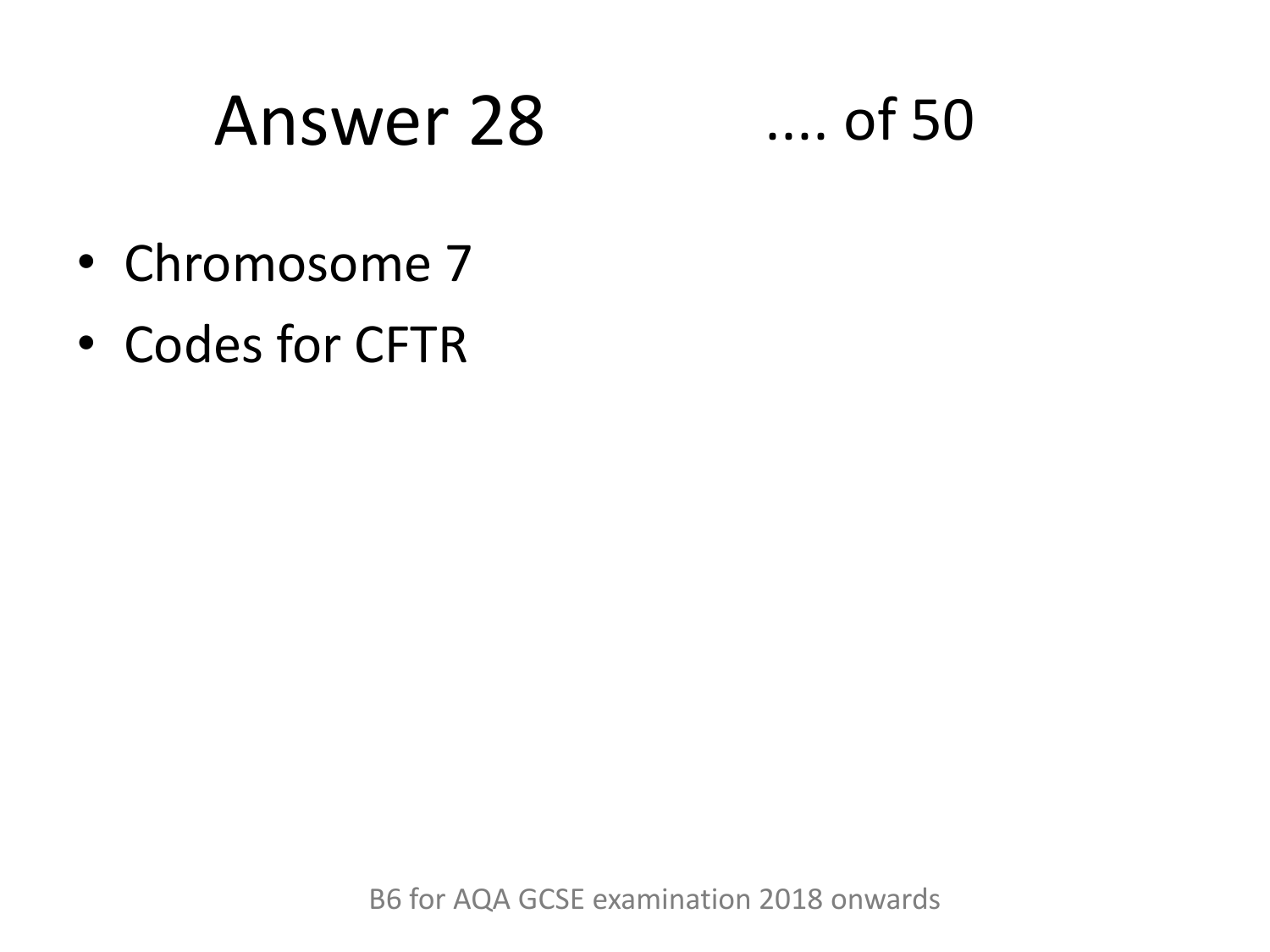#### Question 29 .... of 50

• What are the different forms of a gene called?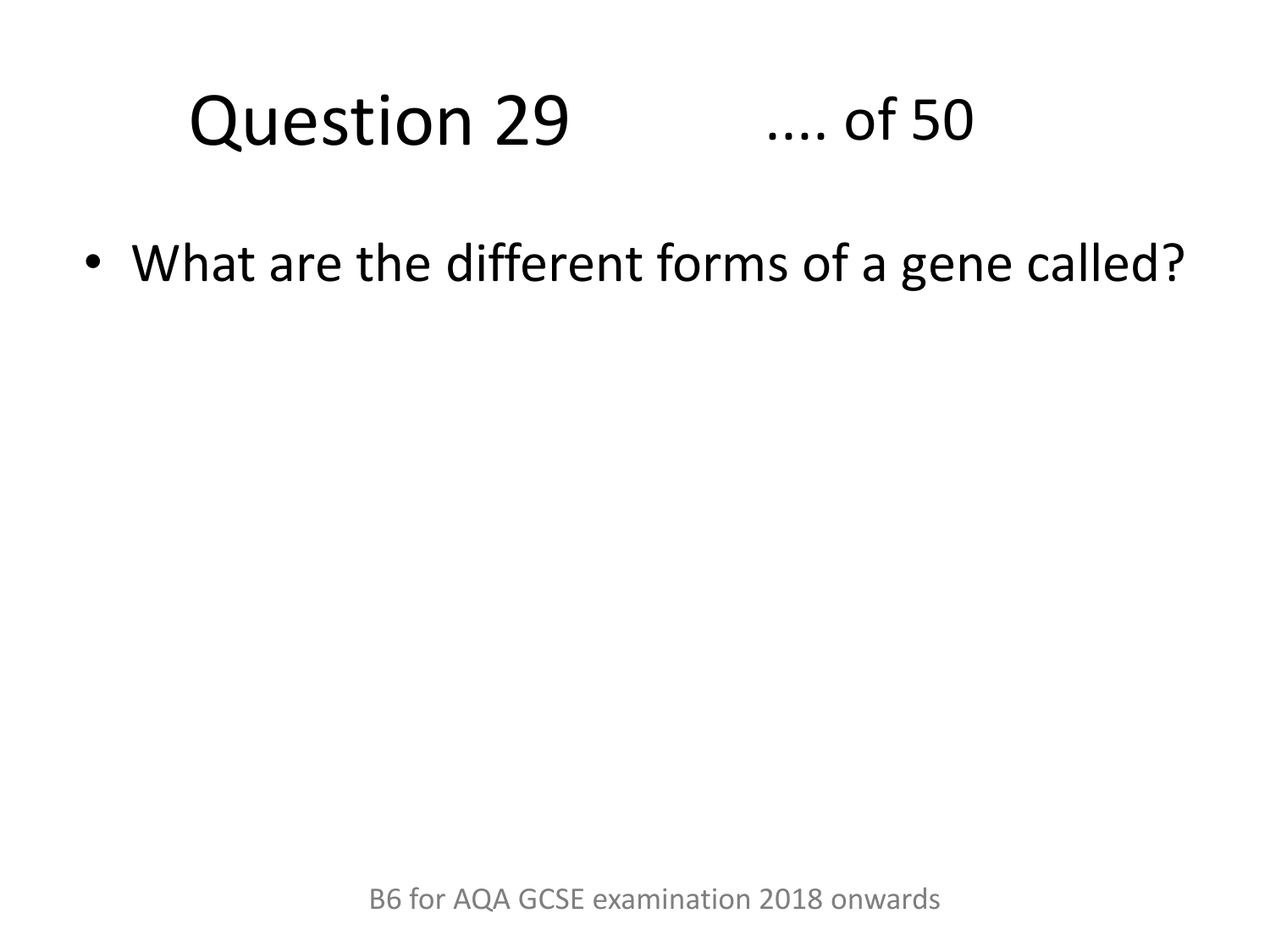### Answer 29 .... of 50

• Alleles

B6 for AQA GCSE examination 2018 onwards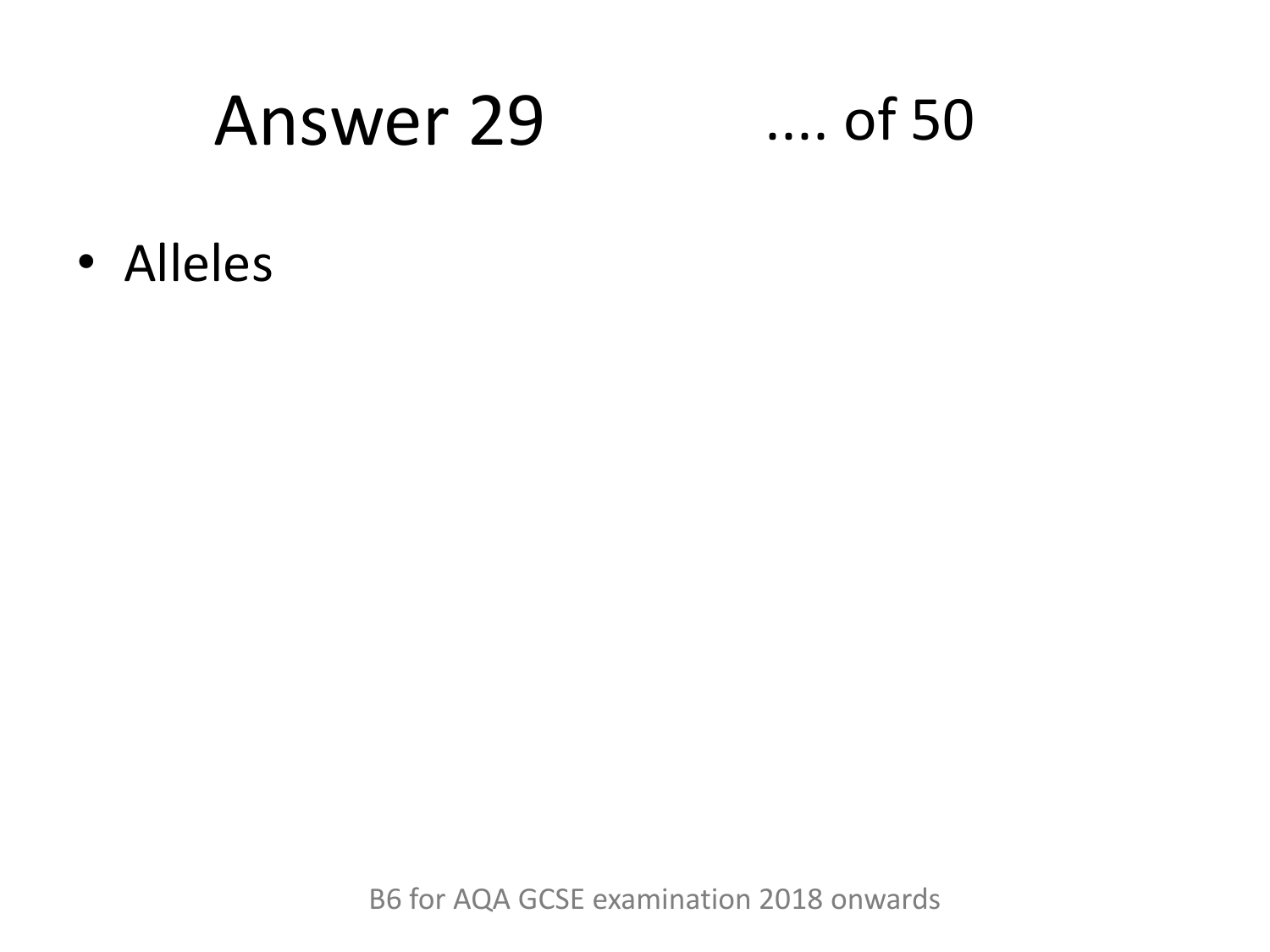### Question 30

### .... of 50

• Define phenotype

B6 for AQA GCSE examination 2018 onwards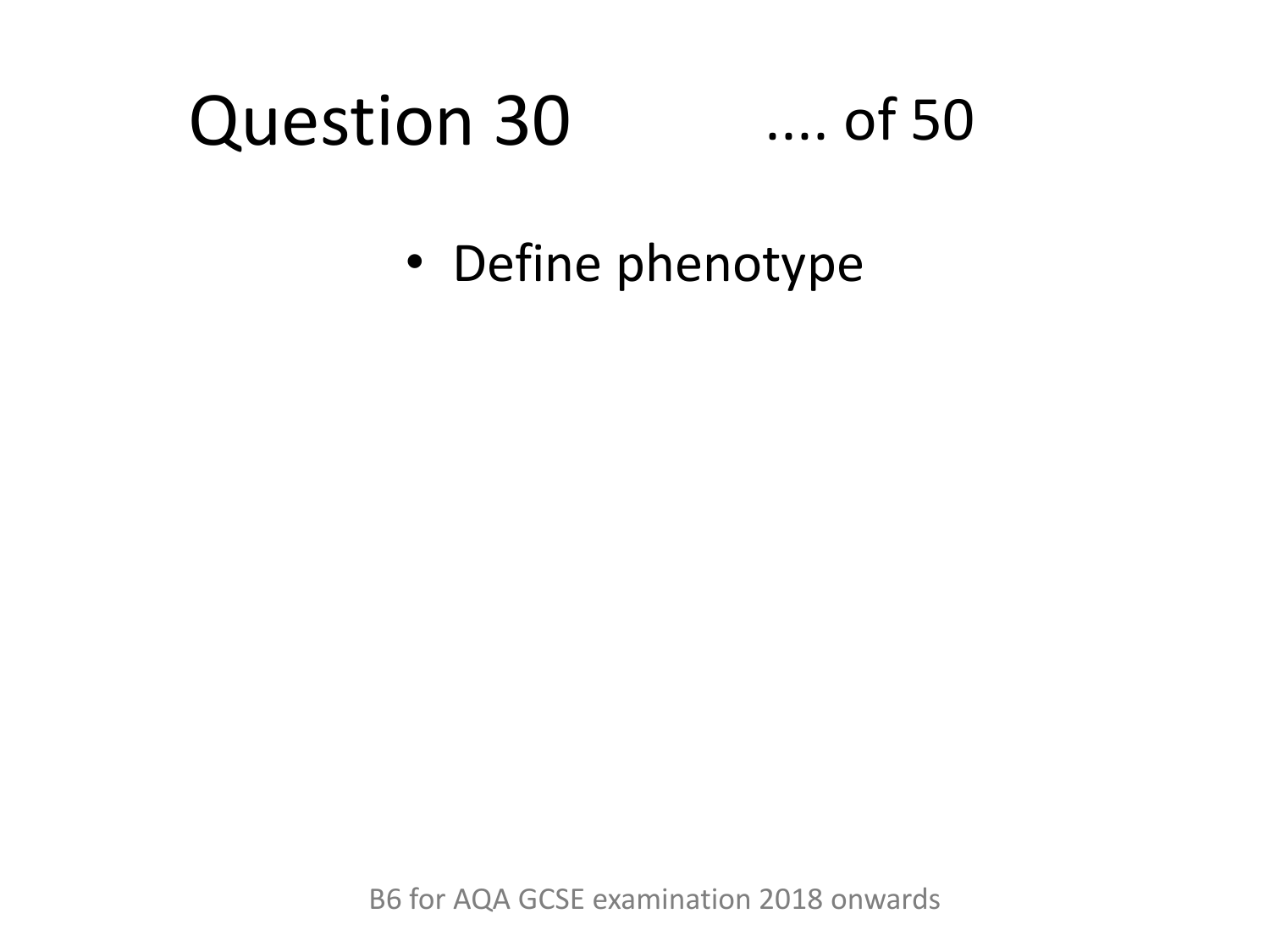# Answer 30 .... of 50

• How a gene/s is expressed (the appearance or characteristics of an organism)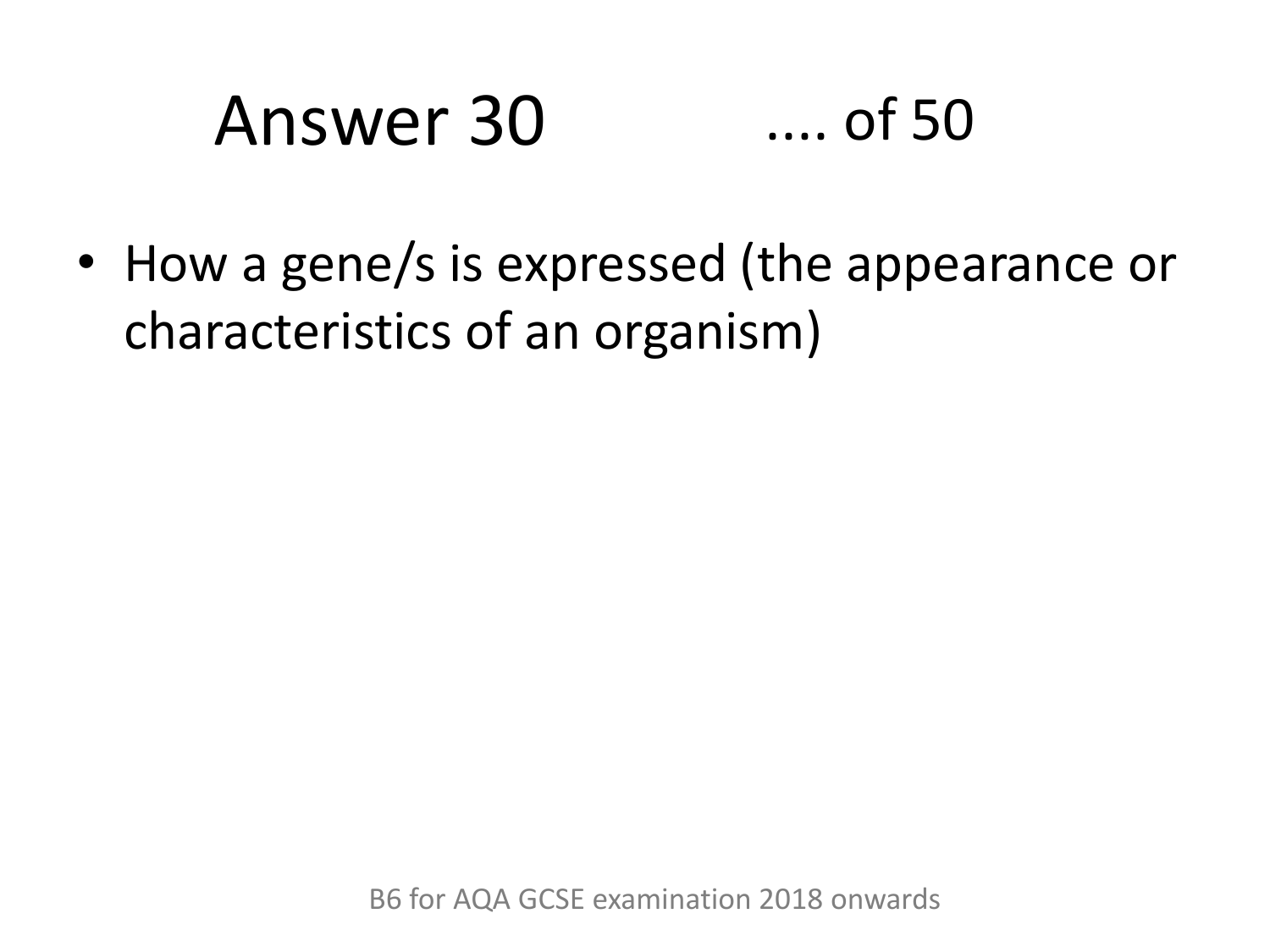#### Question 31 .... of 50

• Define homozygous and heterozygous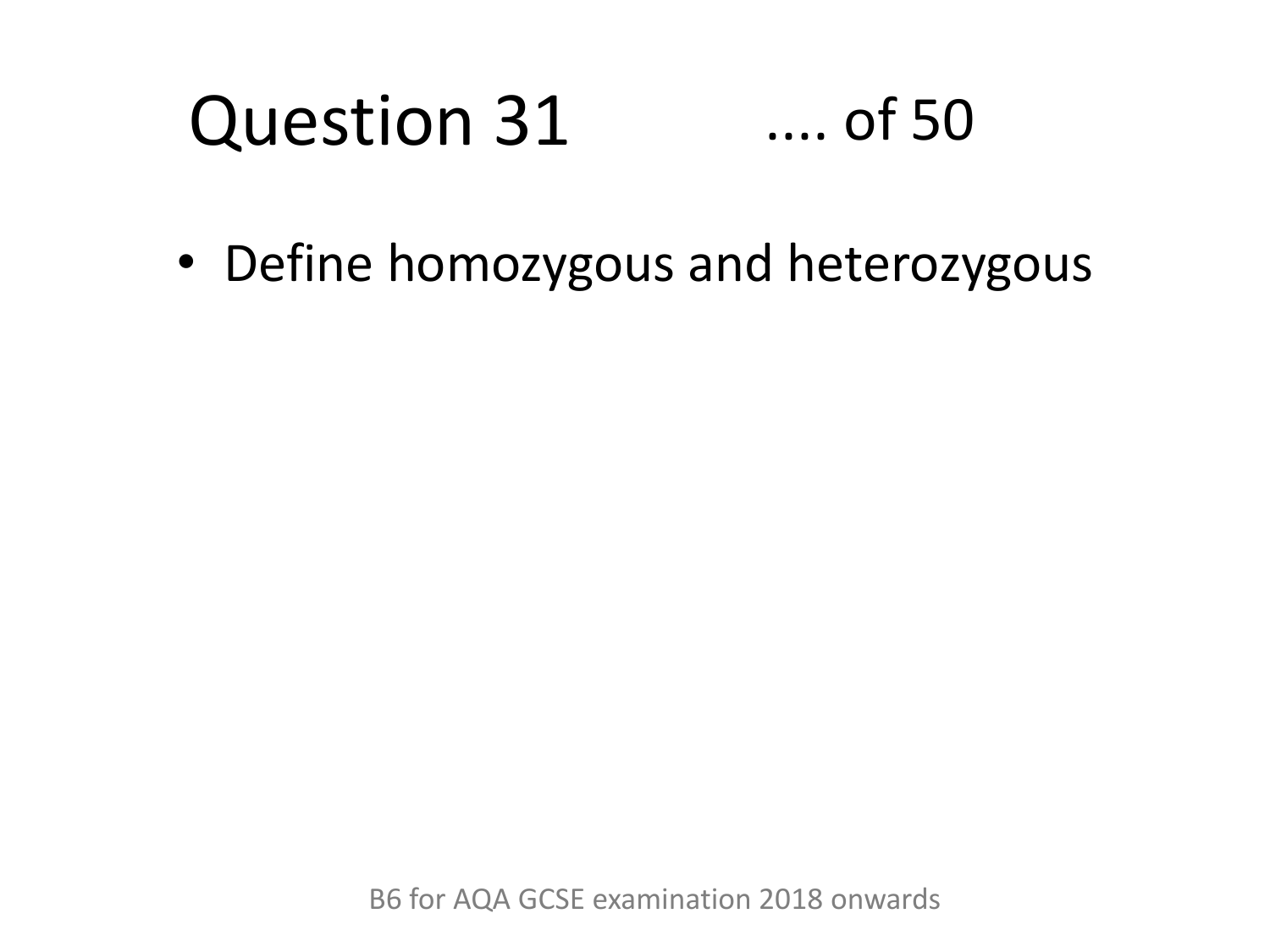# Answer 31 .... of 50

- Homozygous two alleles the same
- Heterozygous two different alleles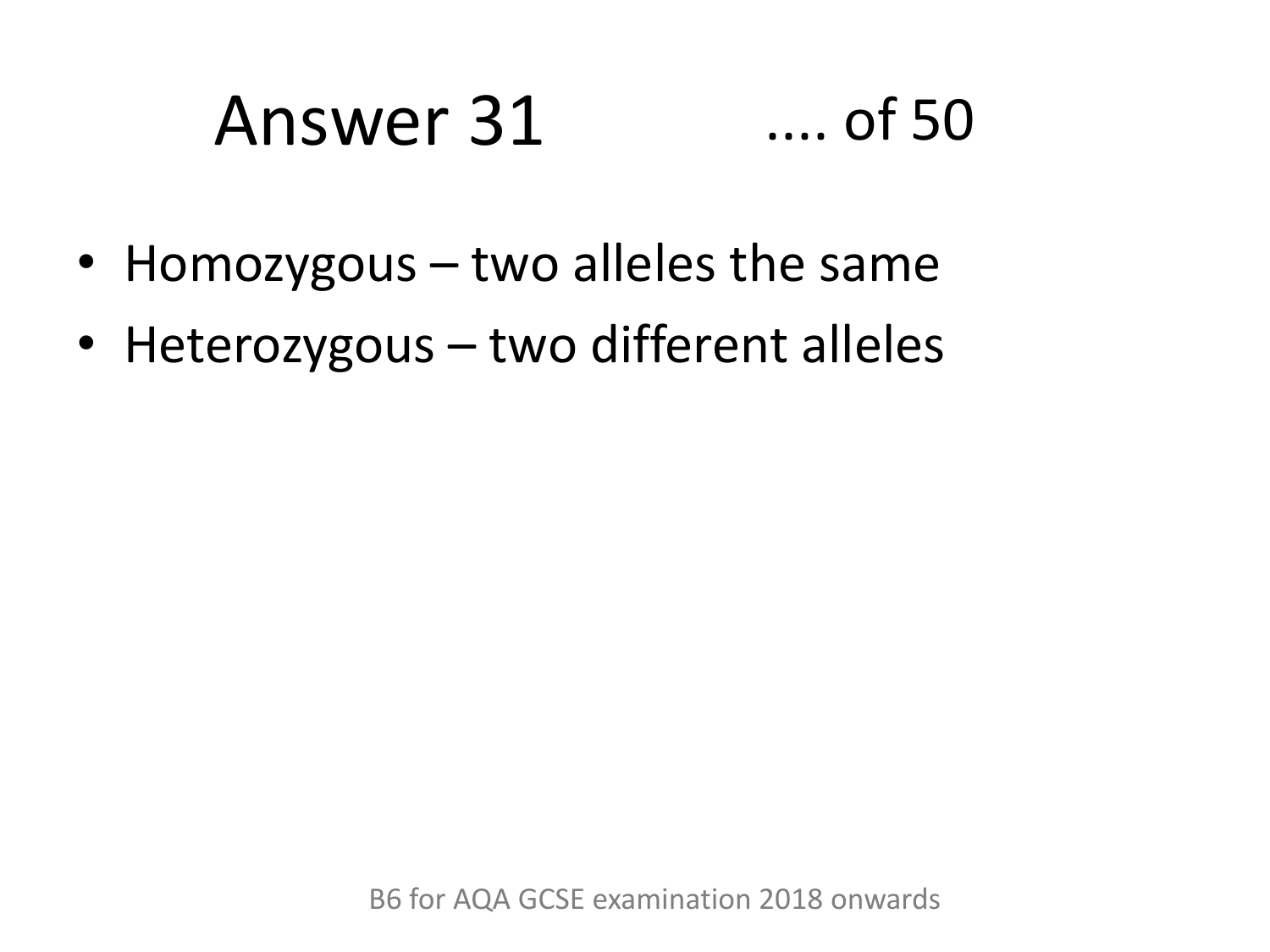#### Question 32 .... of 50

• What is the genotype of a person who is homozygous dominant for a gene, B?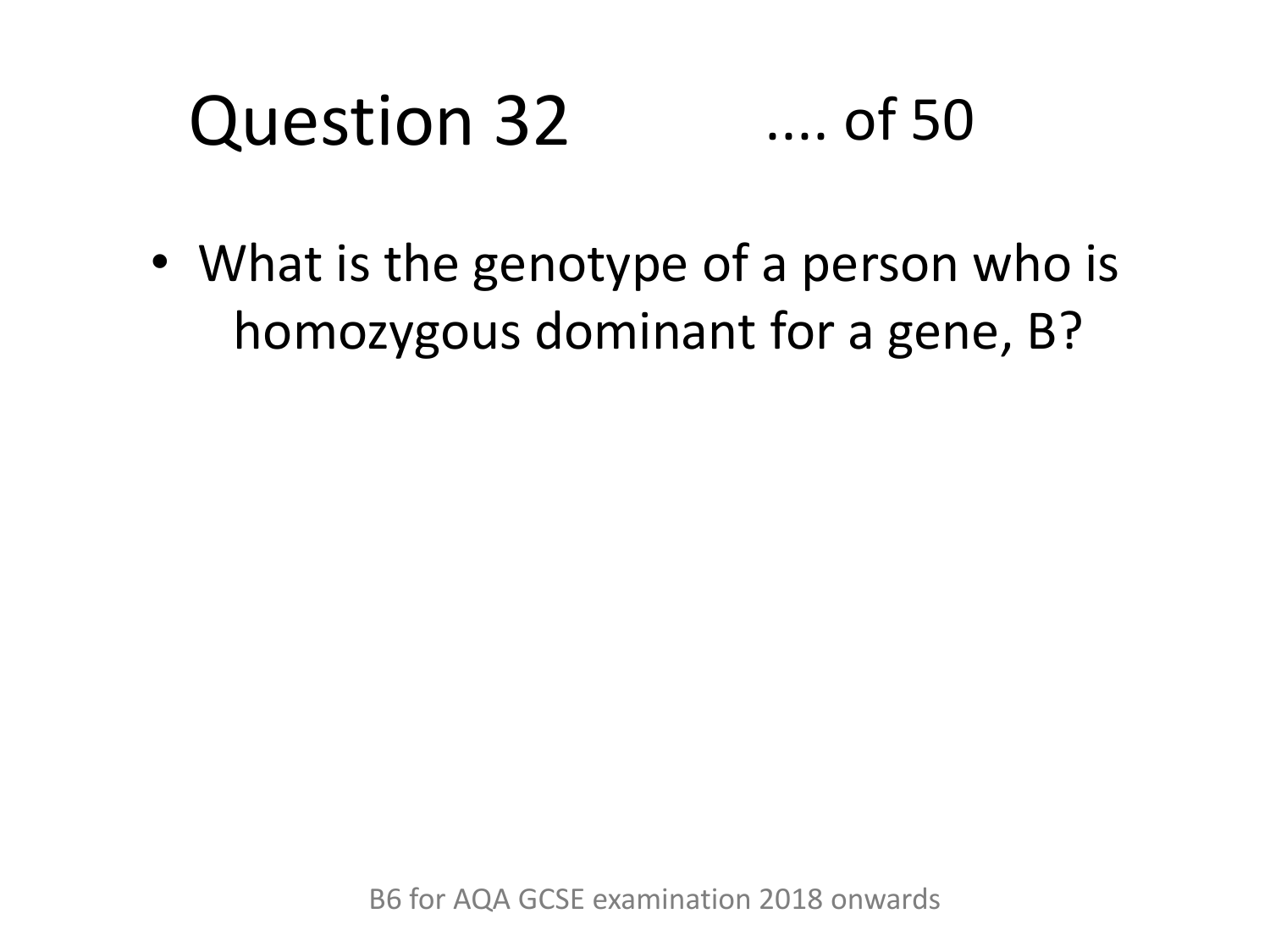### Answer 32 .... of 50

• BB

B6 for AQA GCSE examination 2018 onwards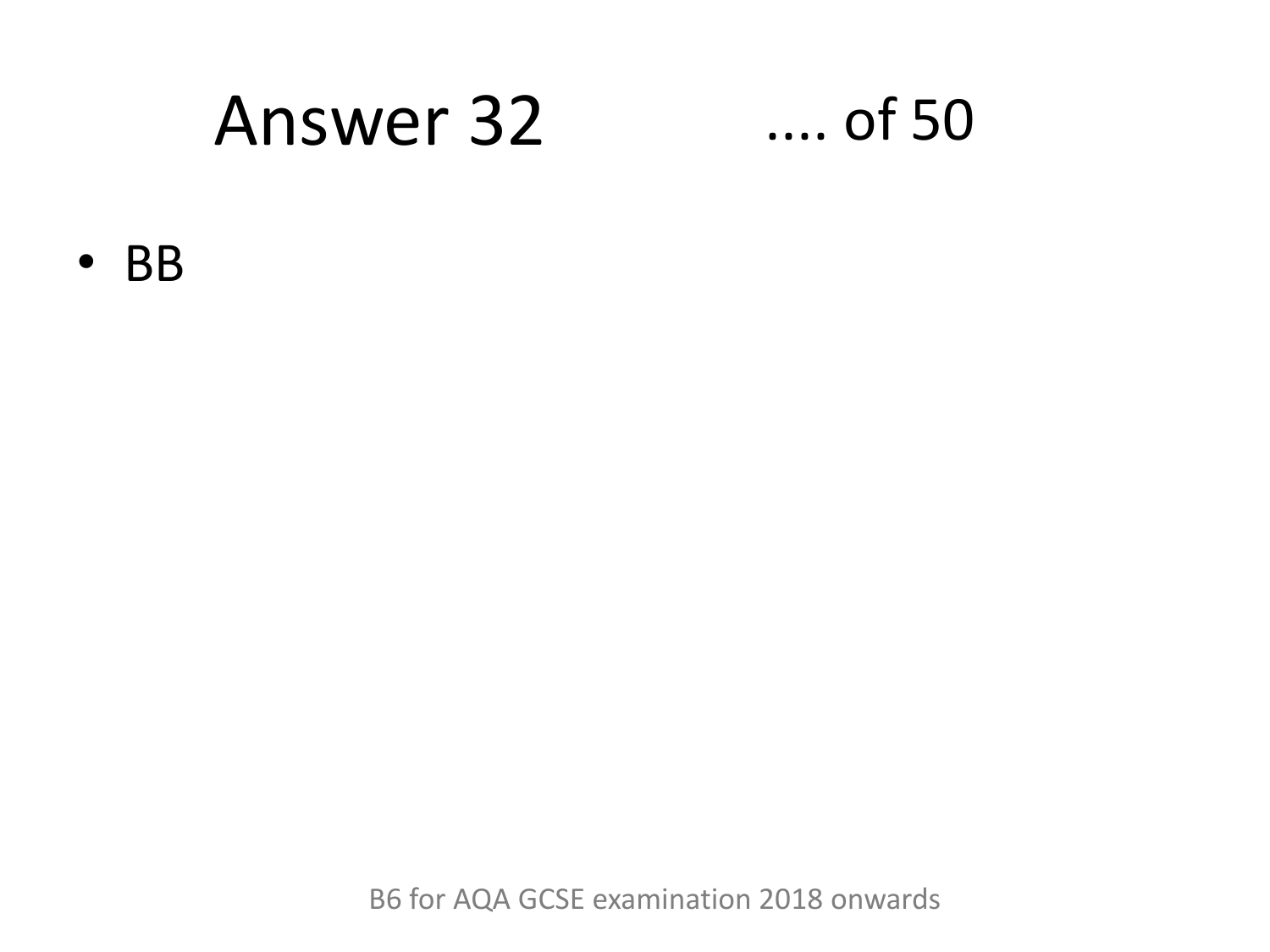

- What is the probability of the couple having a child with cystic fibrosis?
- c = cystic fibrosis allele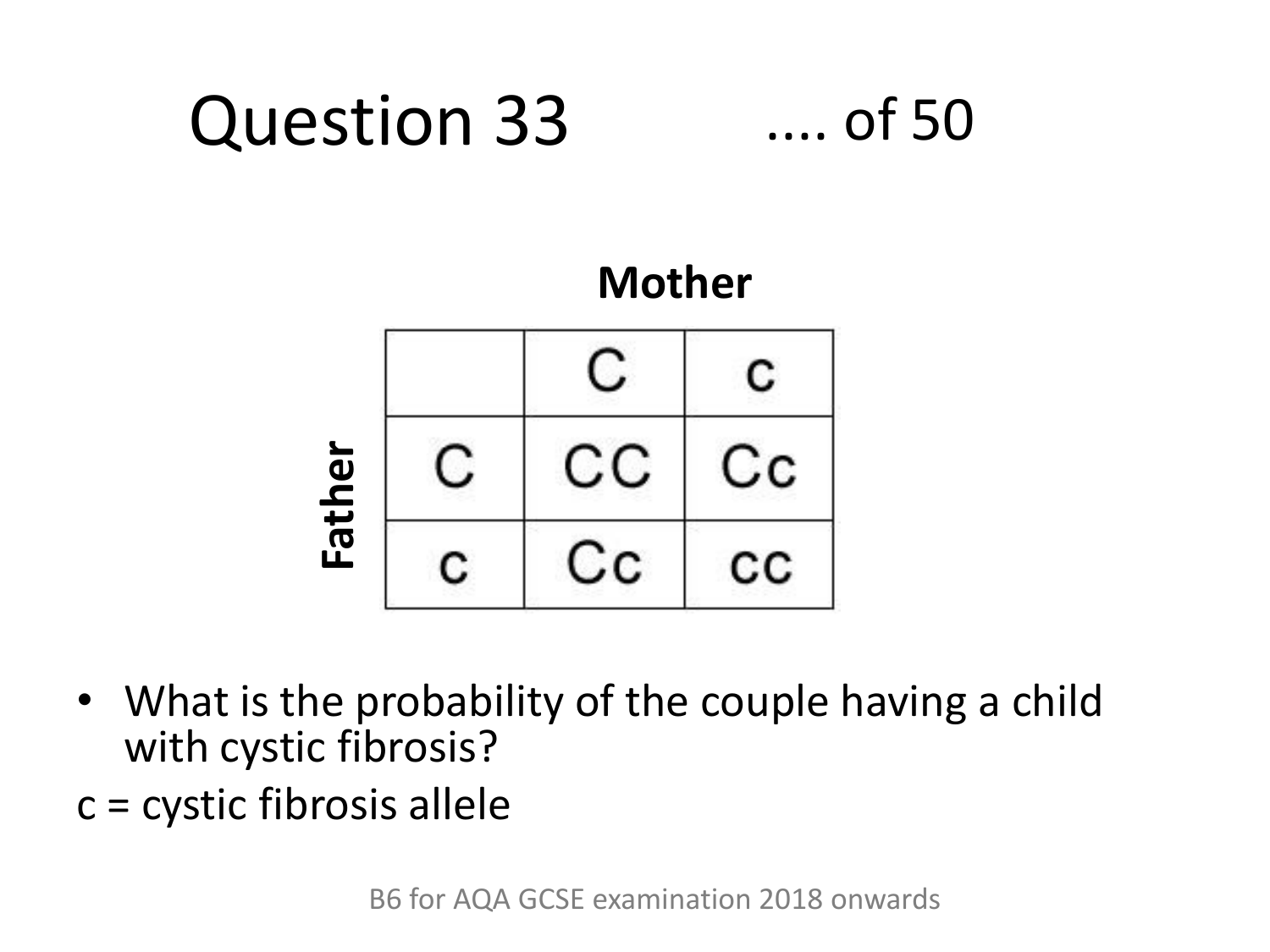### Answer 33 .... of 50

•  $1/4$ 

B6 for AQA GCSE examination 2018 onwards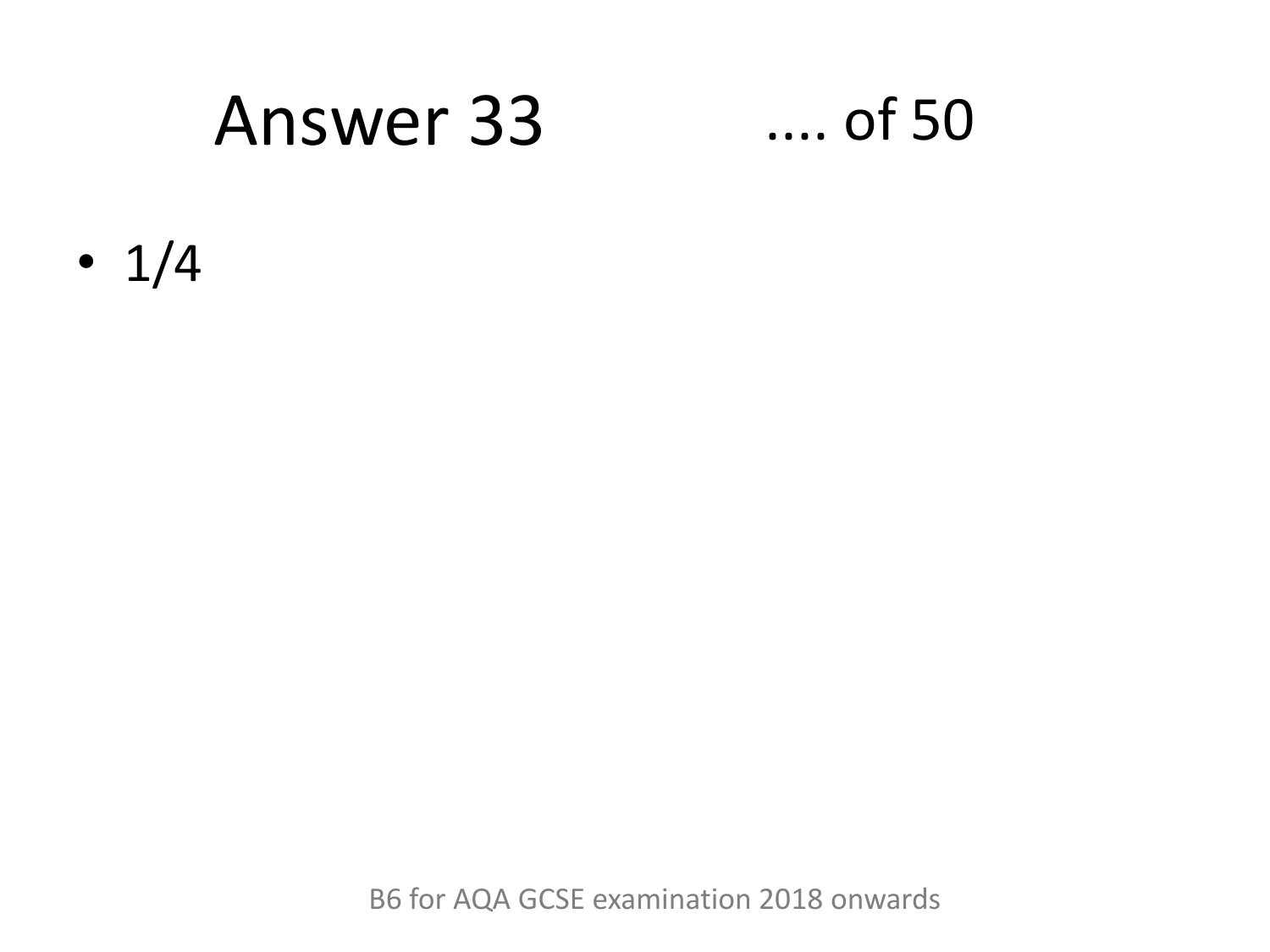#### Question 34 .... of 50

- For an eye colour gene in parrots, the brown allele is dominant to red.
- Draw a Punnett square showing the genotypes and phenotypes of a mating between two heterozygous parents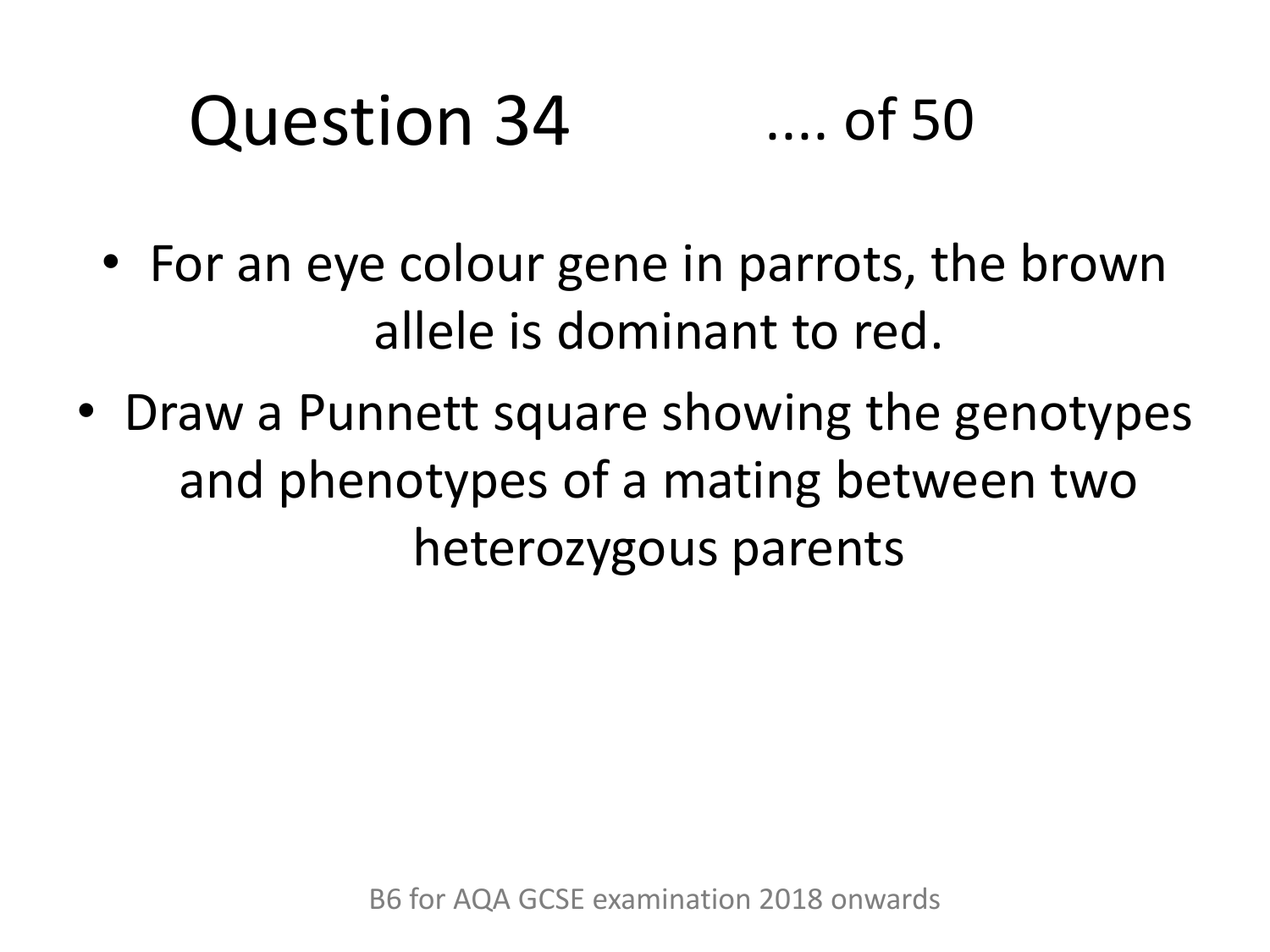### Answer 34 .... of 50



### **Mother**

|   | B         |           |
|---|-----------|-----------|
| B | <b>BB</b> | <b>Br</b> |
|   | <b>Br</b> | rr        |

**Father**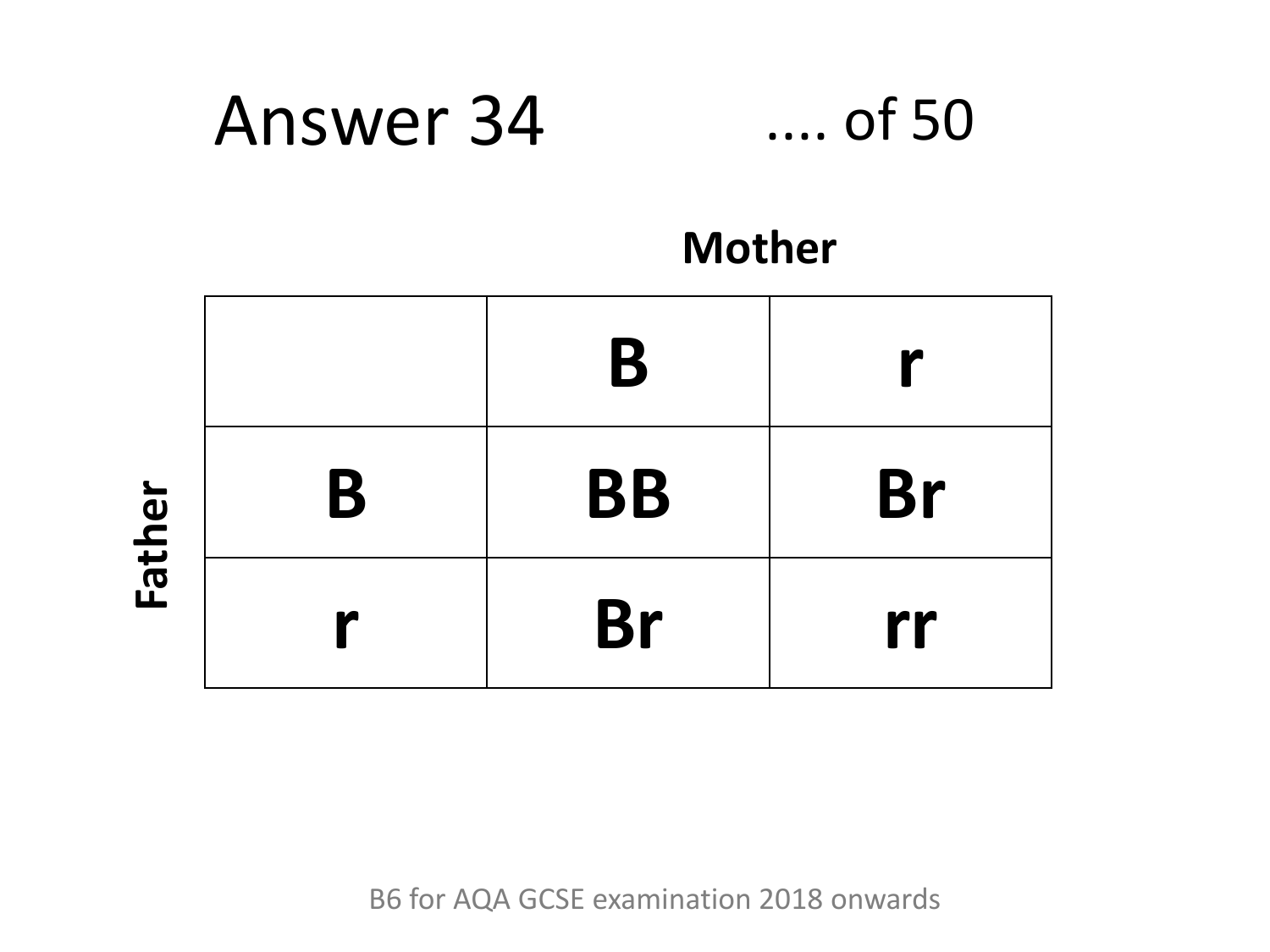#### Question 35 .... of 50

• How can we use a family tree in genetics?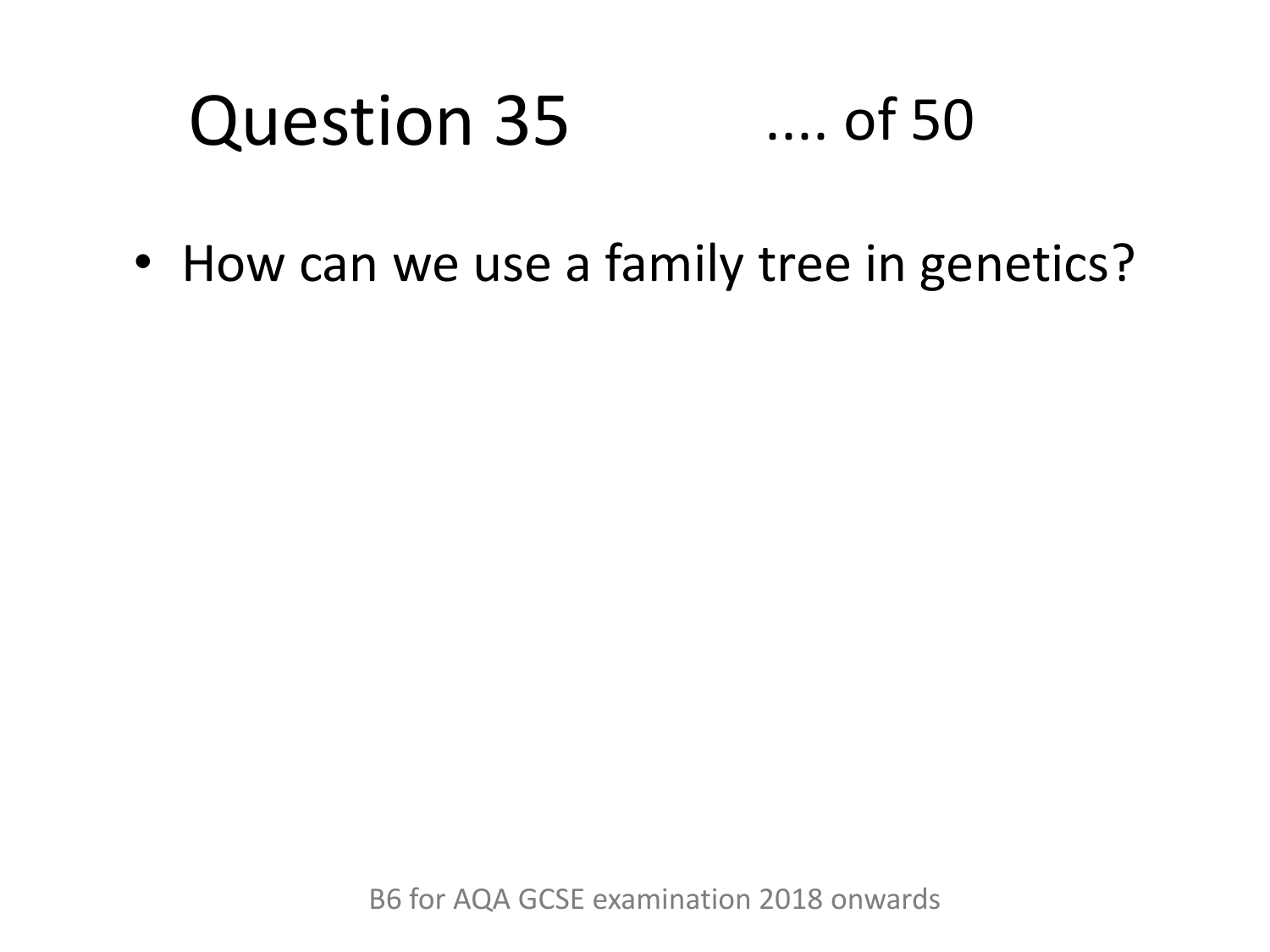### Answer 35 .... of 50

• To show how a condition is passed down through a family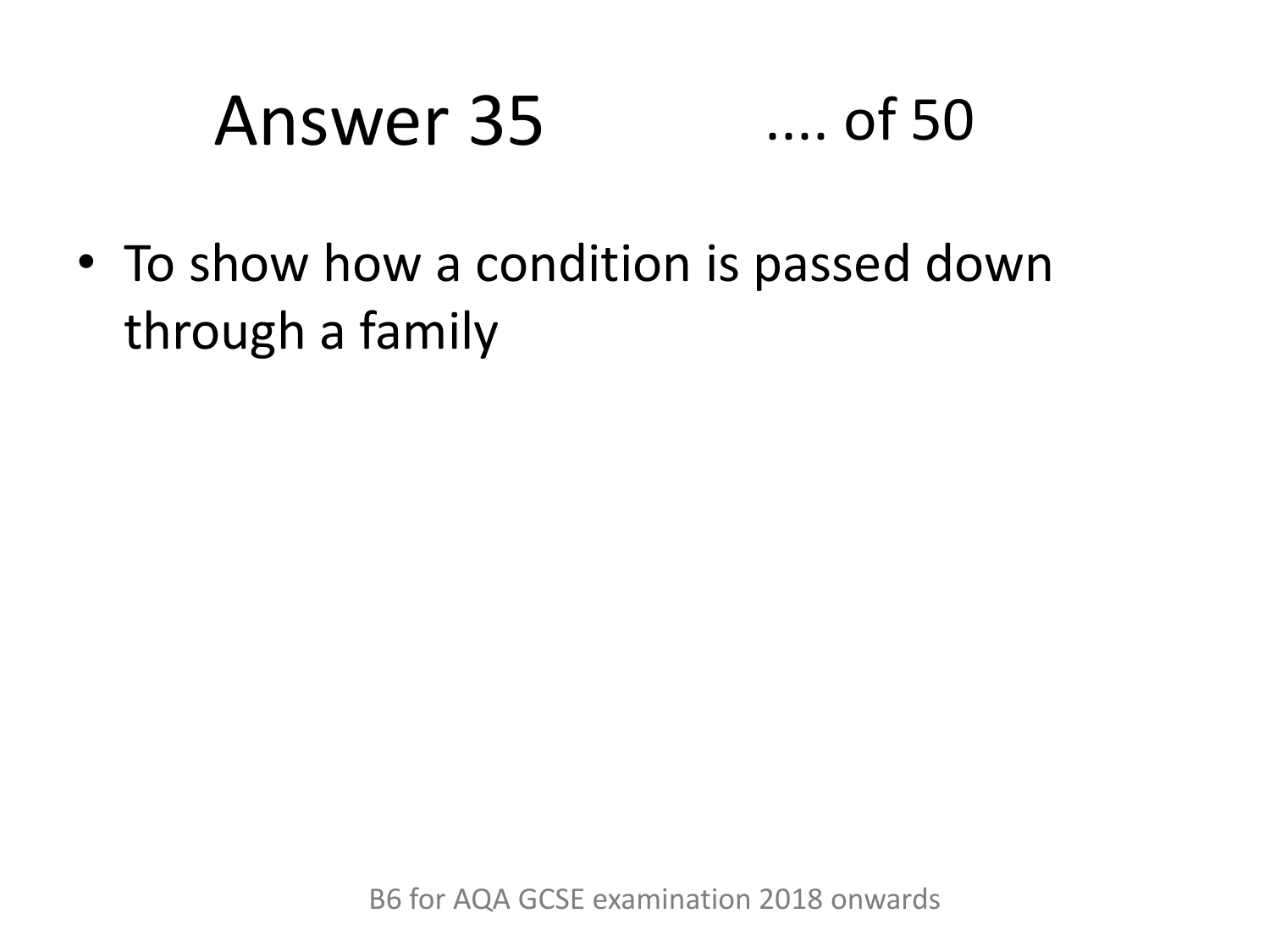#### Question 36 .... of 50

• Which people are certain to be carriers?

Family tree - Cystic fibrosis



B6 for AQA GCSE examination 2018 onwards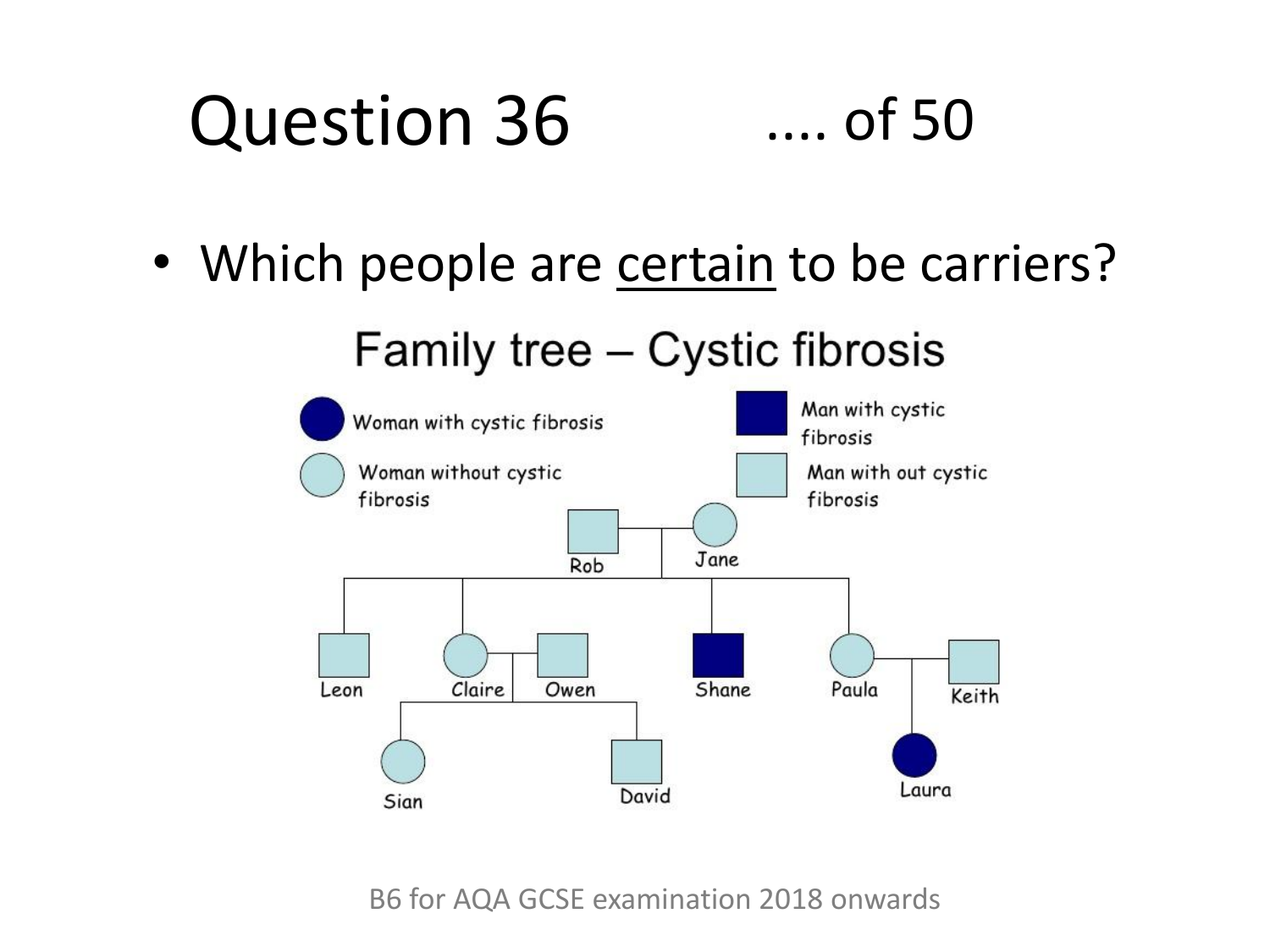### Answer 36 .... of 50

- Rob
- Jane
- Shane
- Laura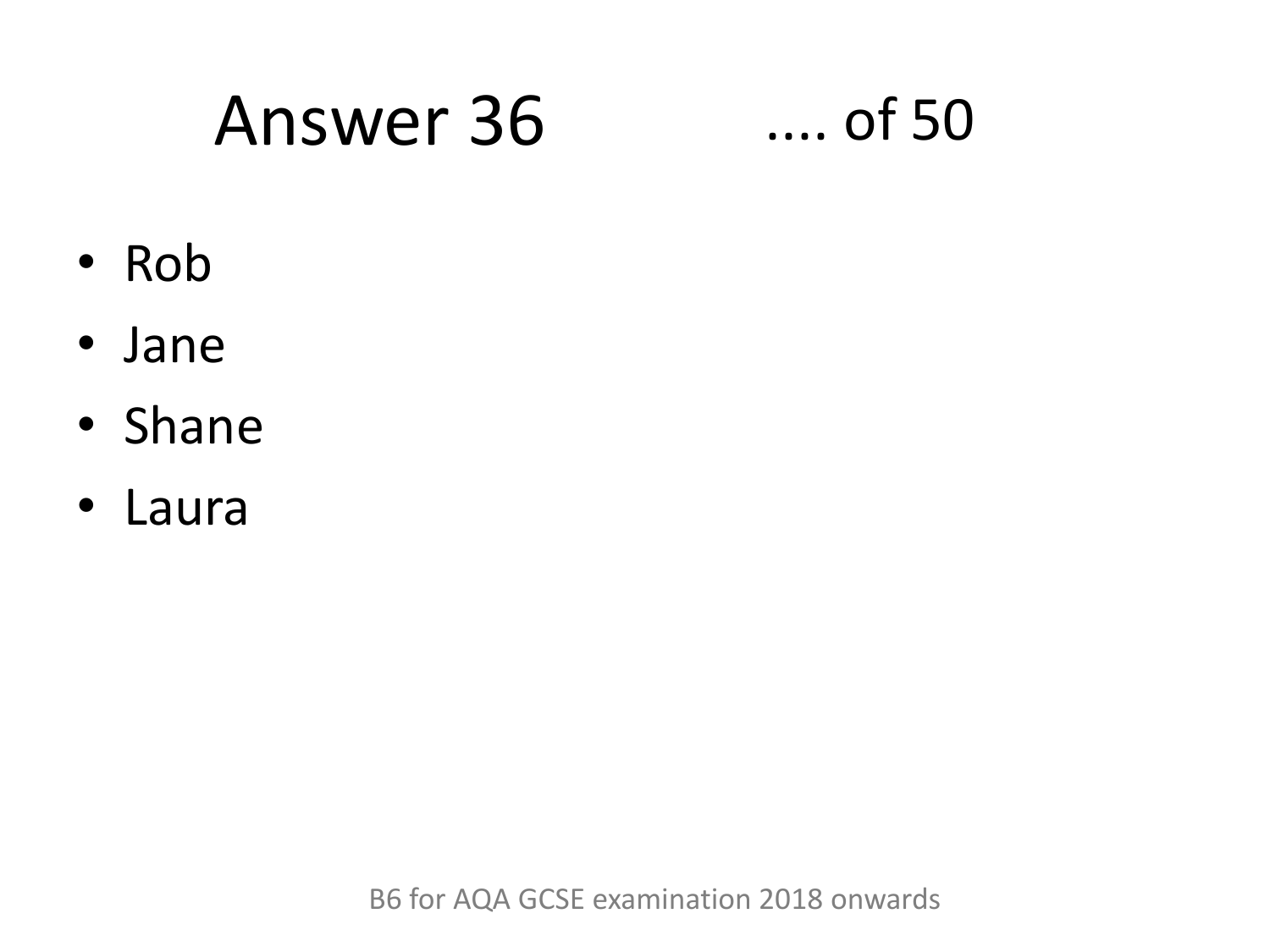### Question 37 .... of 50

• What is embryo screening?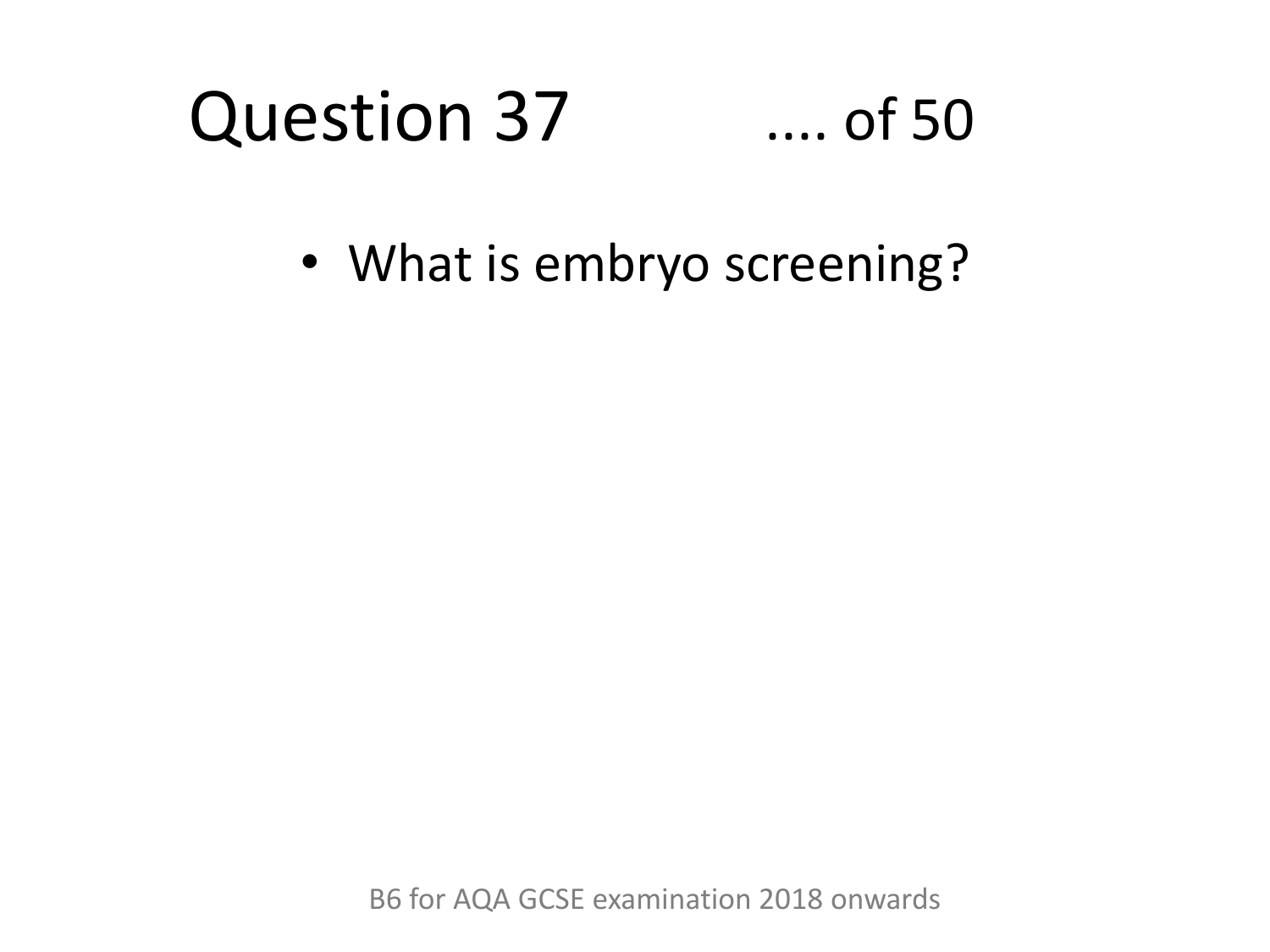# Answer 37 .... of 50

• The removal of a few cells from an embryo and their testing for a defective allele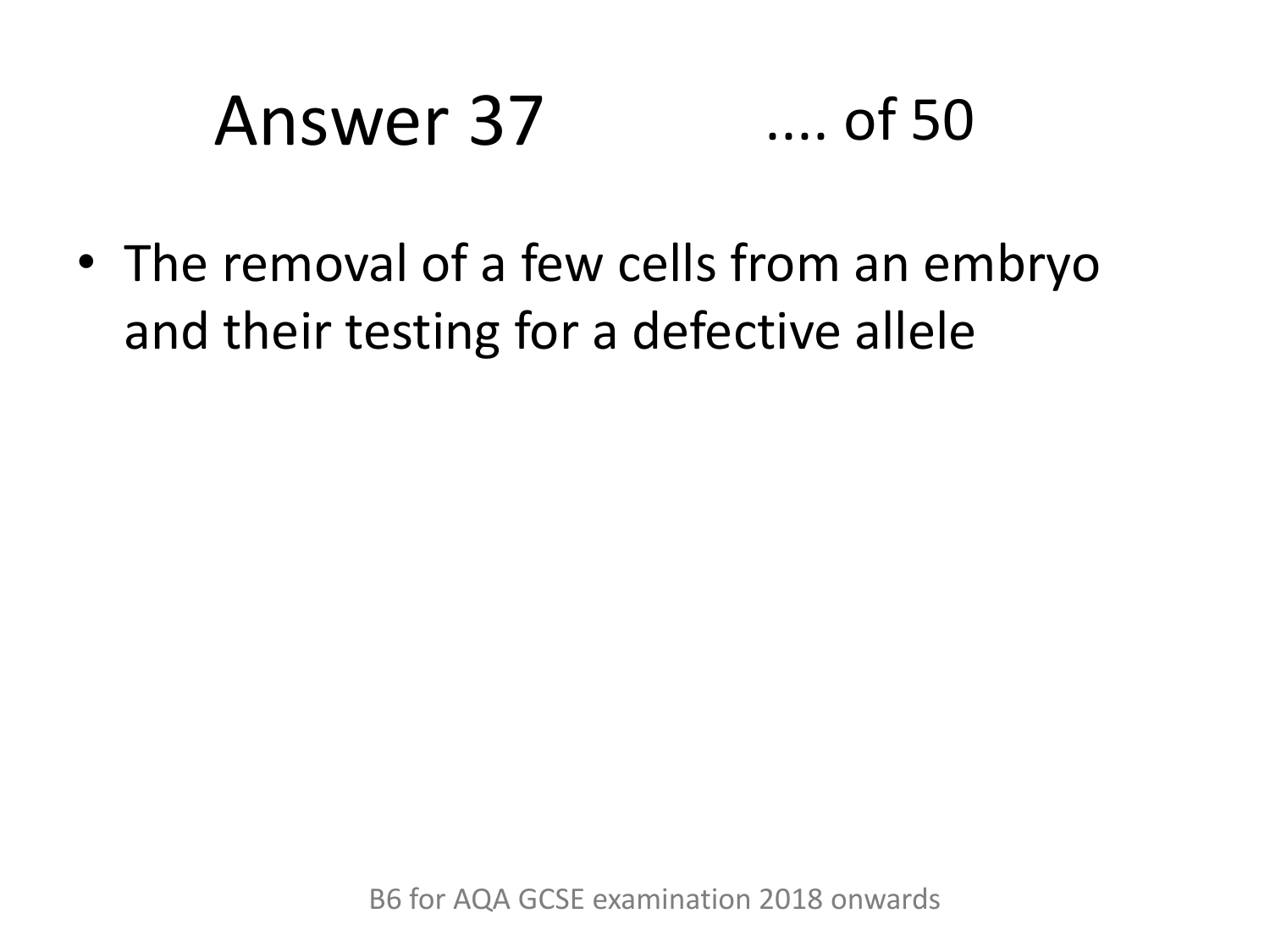### Question 38 .... of 50

• Give two reasons why Gregor Mendel selected the pea for his research into genetics?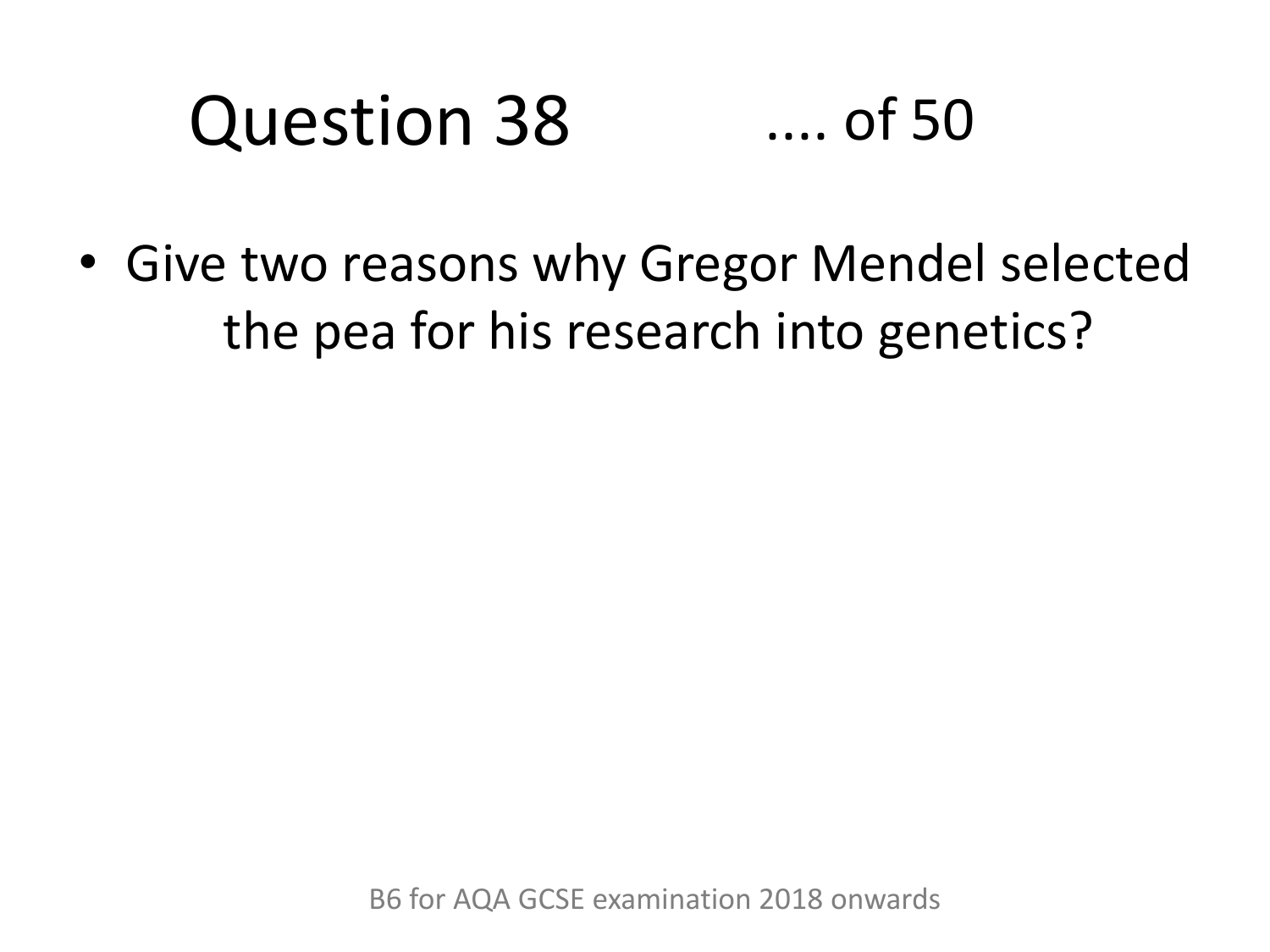# Answer 38 .... of 50



- Wide range of varieties available
- For each trait chosen, differences are sharply defined, with no intermediate forms
- Fertilisation is easily controlled pea plants can fertilise themselves or be cross fertilised
- Easy to cultivate
- They grow and flower and seed can be collected for sowing the following growing season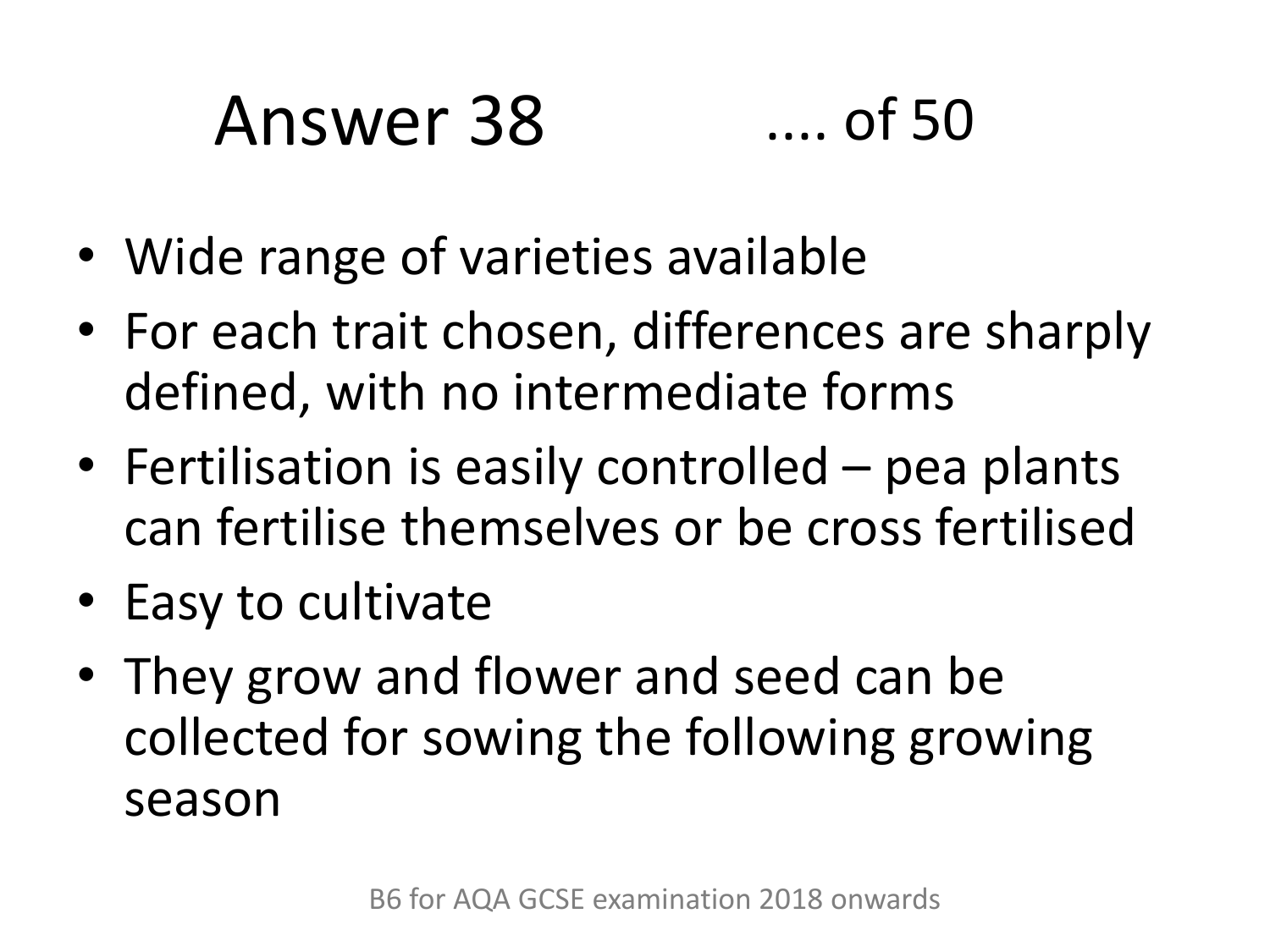### Question 39 .... of 50

• What is red-green colour blindness and where is the gene for it located?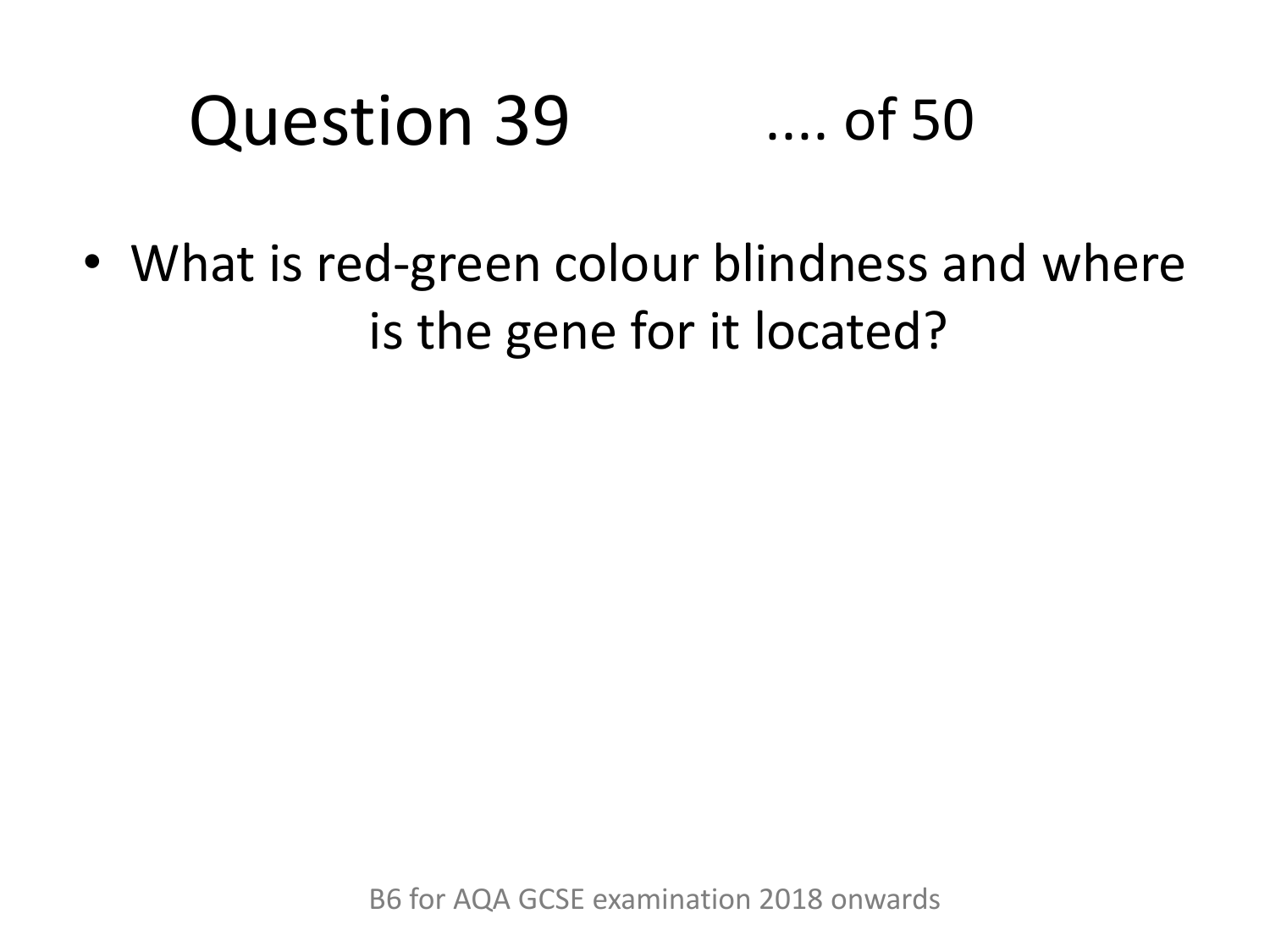# Answer 39 .... of 50

- Confusion of colours that have some red and green in them because cones don't function properly
- Caused by a defective allele on the Xchromosome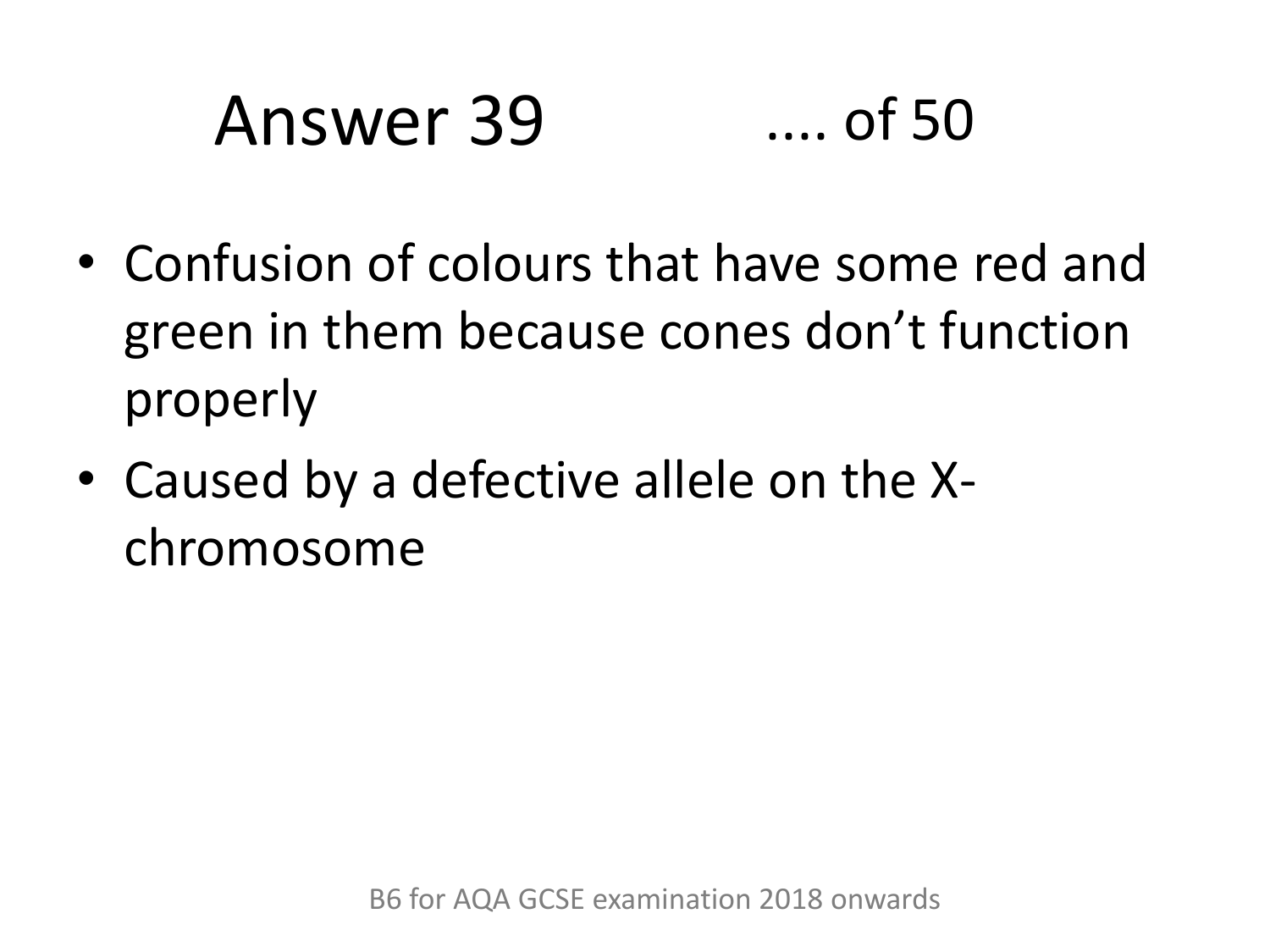

• Give two examples of a single gene disorder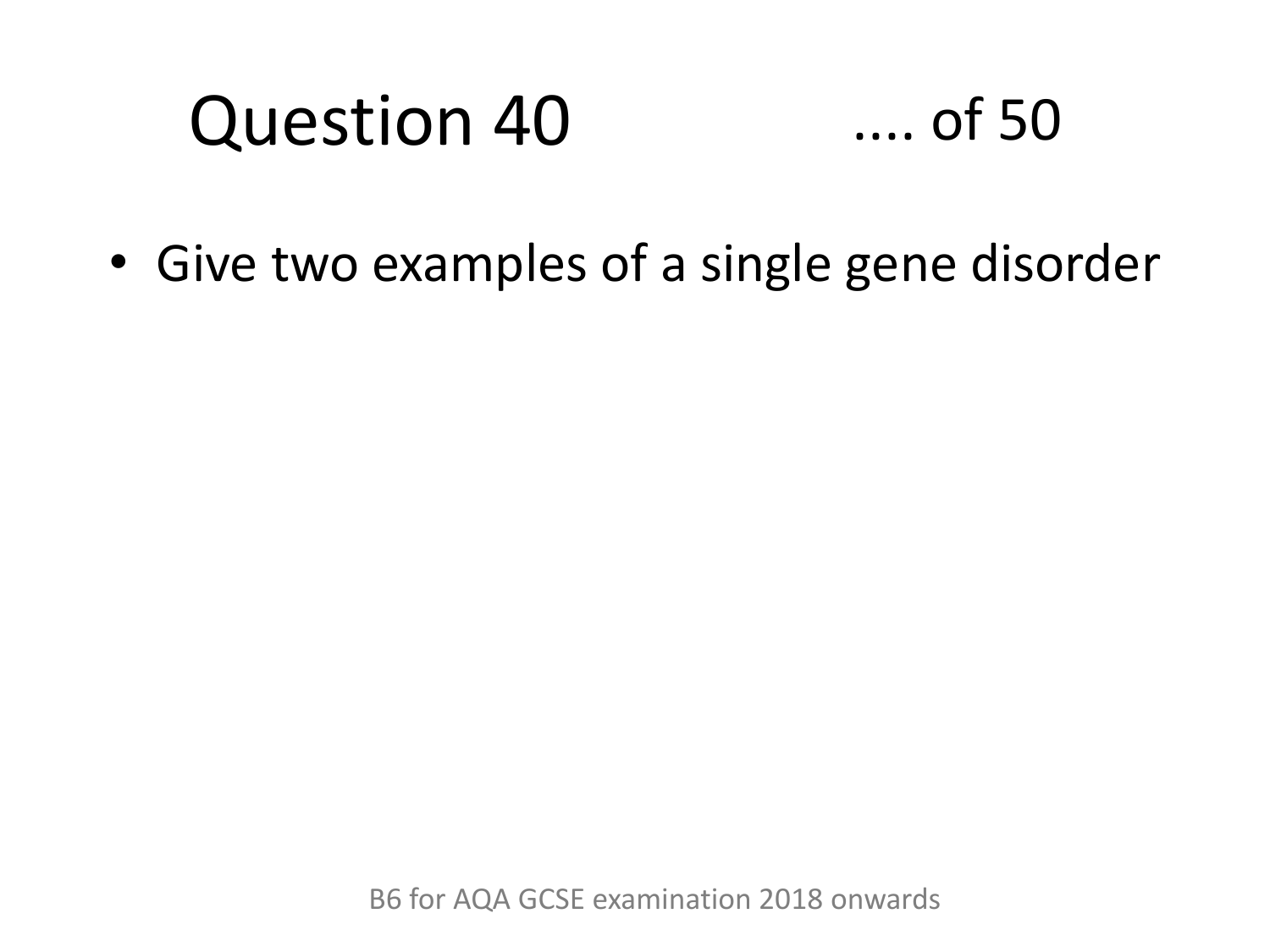# Answer 40 .... of 50

- Cystic fibrosis
- Sickle cell disease
- Huntington disease
- Muscular dystrophy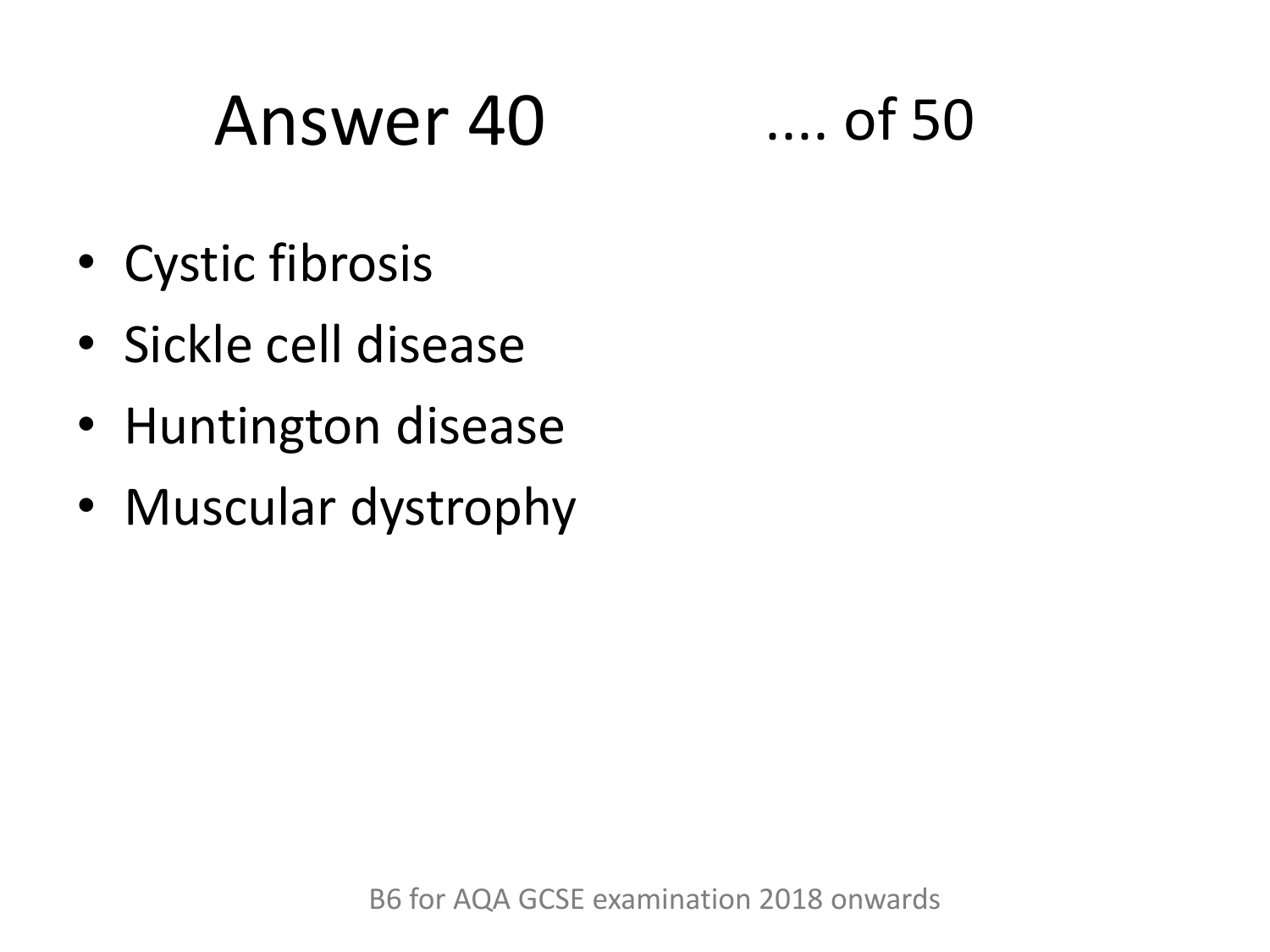

• Give two examples of a disease linked to multiple genes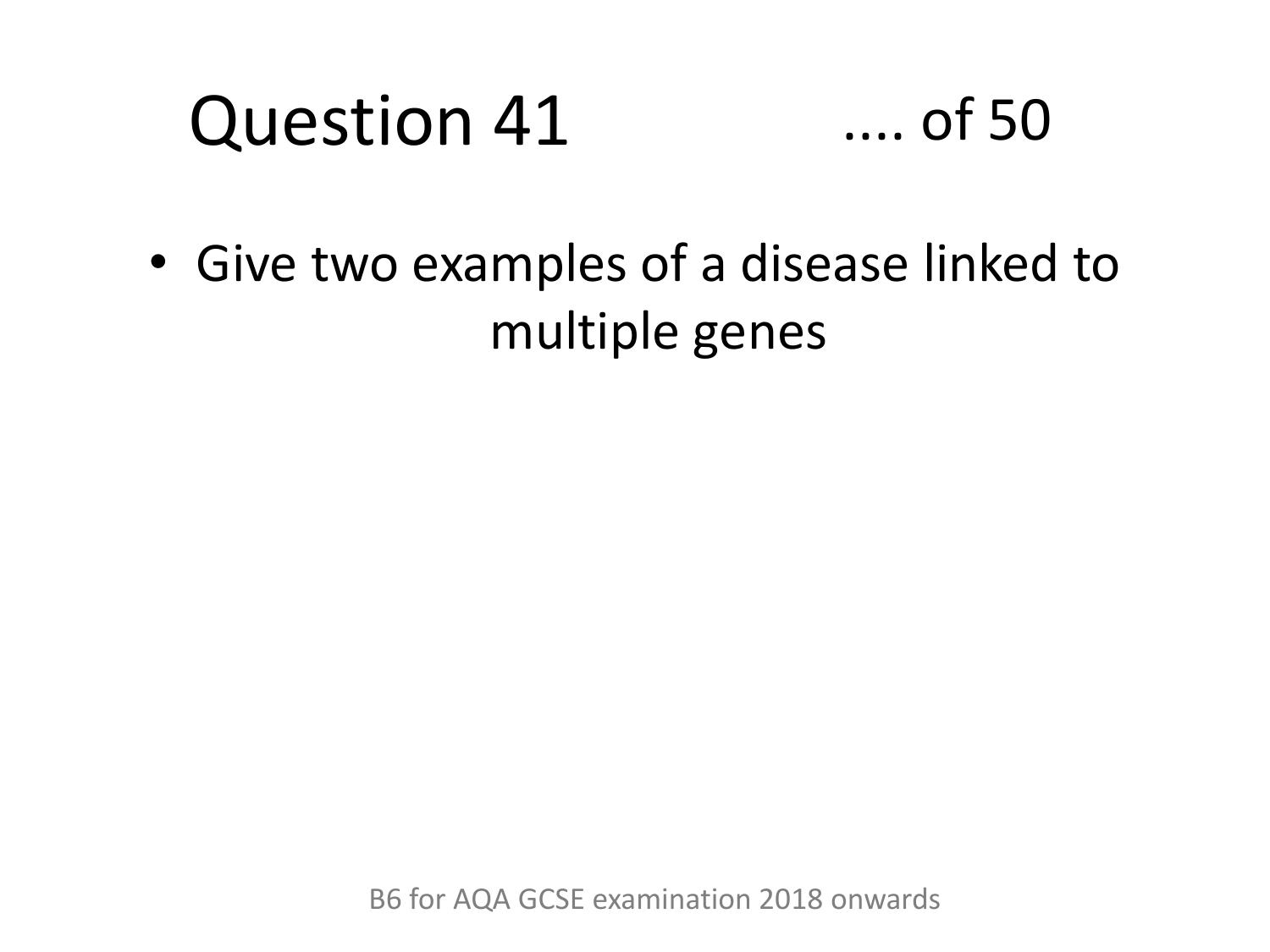# Answer 41 .... of 50

- Heart disease
- Diabetes
- Cancer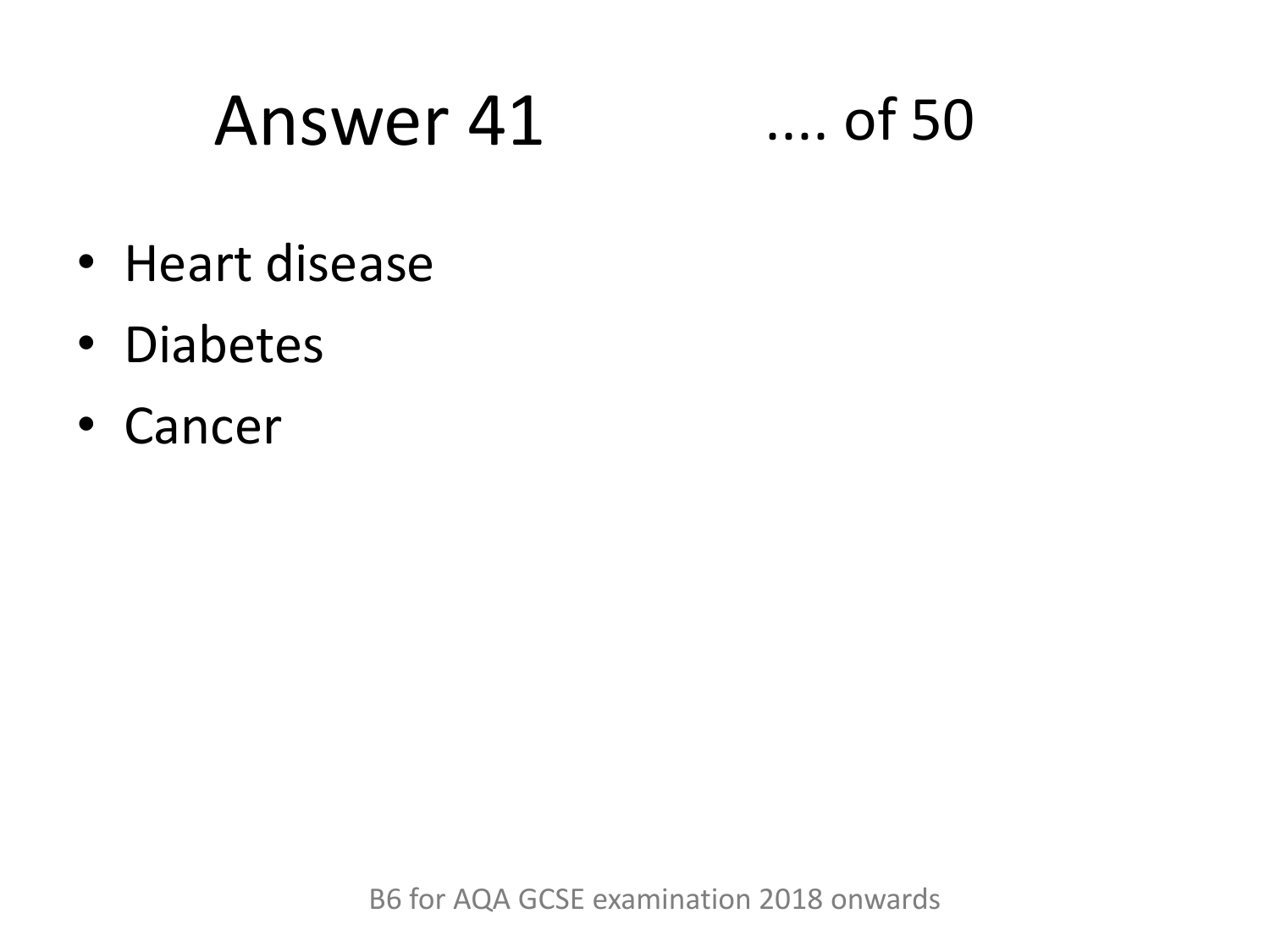### .... of 50

• How has MRSA arisen?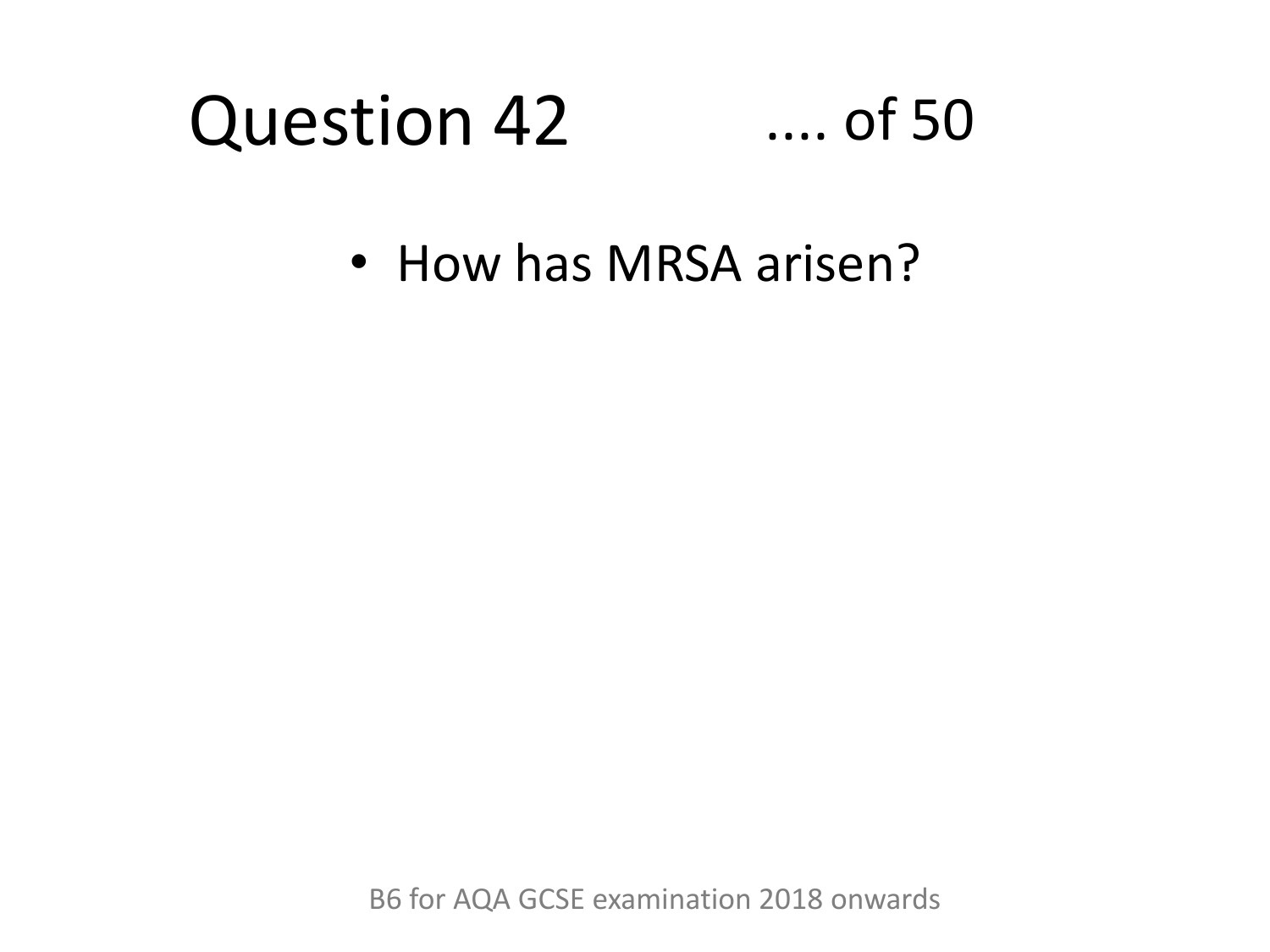# Answer 42 .... of 50



- Bacterial evolution
- Antibiotic resistance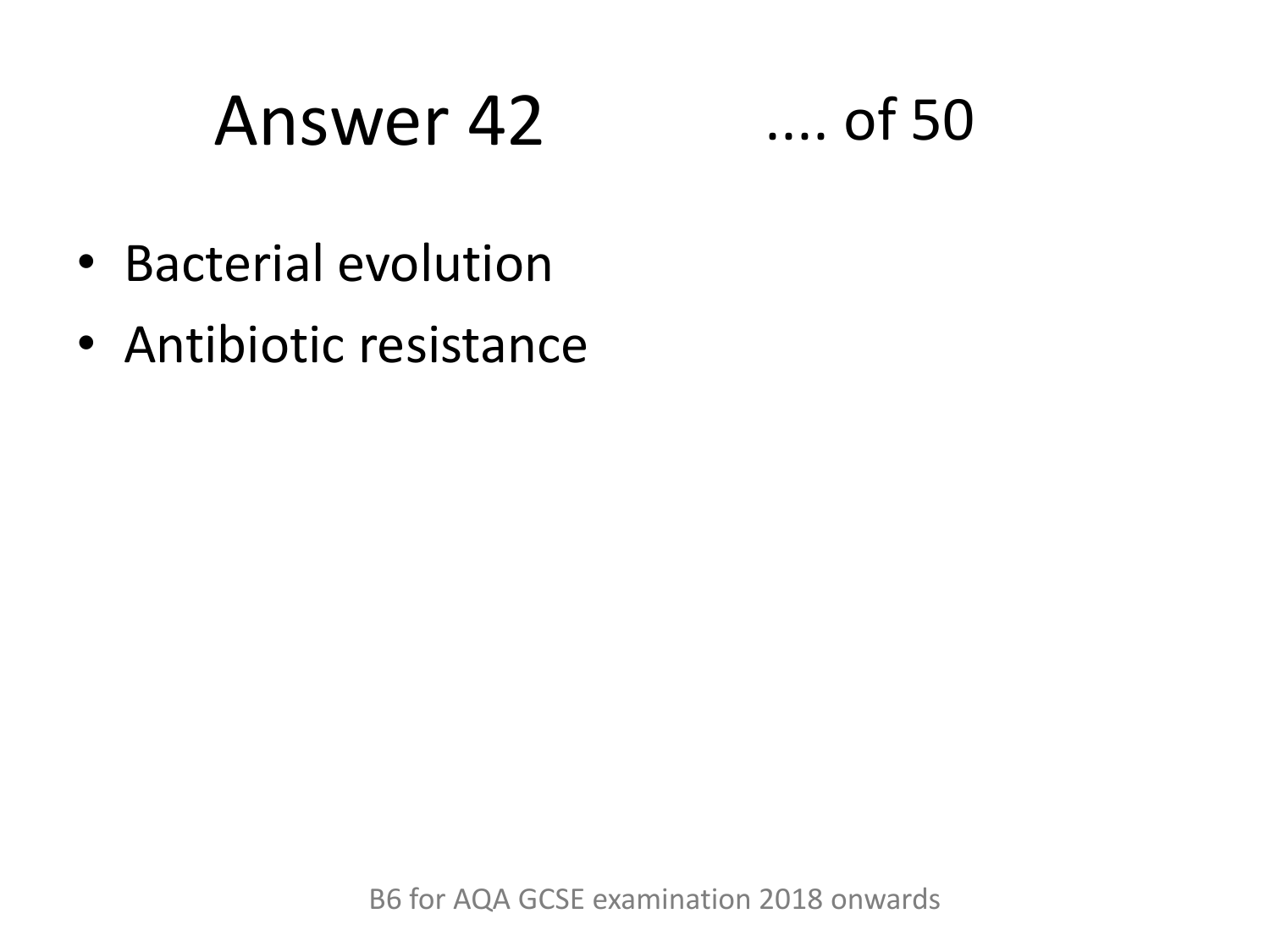#### Question 43 .... of 50

• In a cross between a heterozygous and a homozygous recessive individual for a recessive disorder, what fraction of the offspring would be expected to have the condition?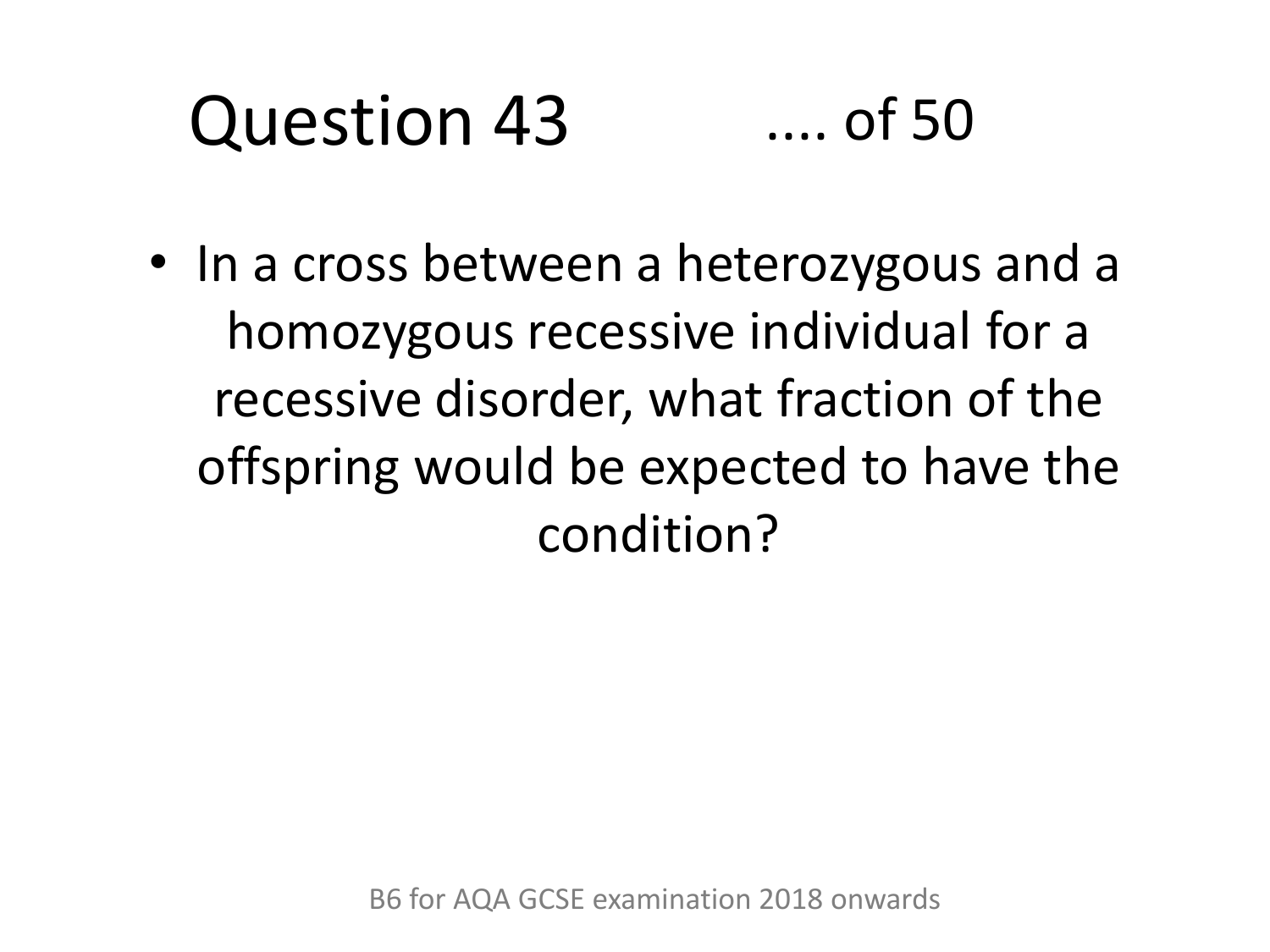#### Answer 43  $\ldots$  of 50

|   | A  | a  |
|---|----|----|
| a | Aa | aa |
| a | Aa | aa |

### 1/2 of the offspring would be expected to have the condition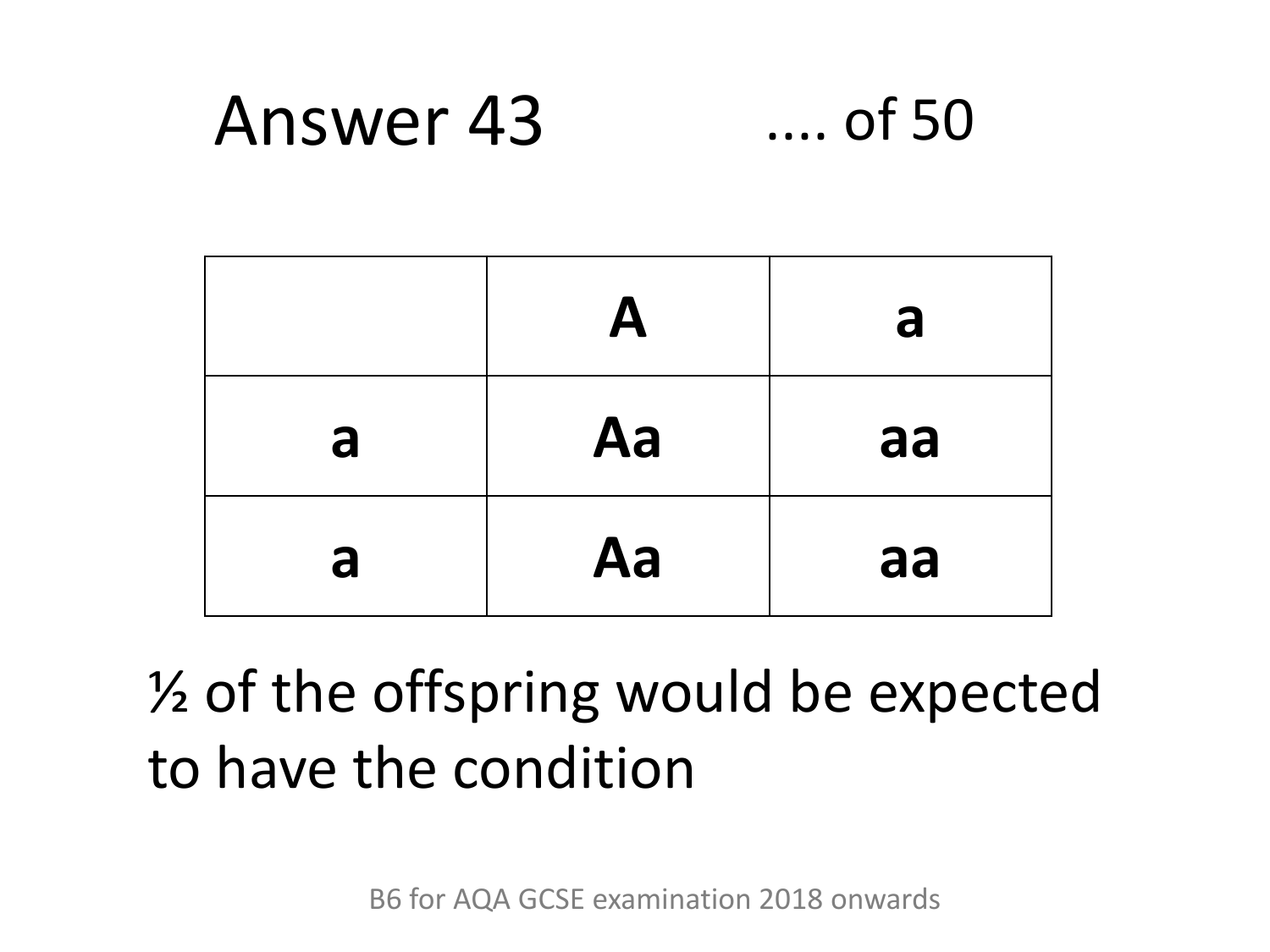#### Question 44 .... of 50

• The allele for a Huntington's disease is dominant to the allele for normal. What ratio of offspring would you expect if a heterozygous couple had a family?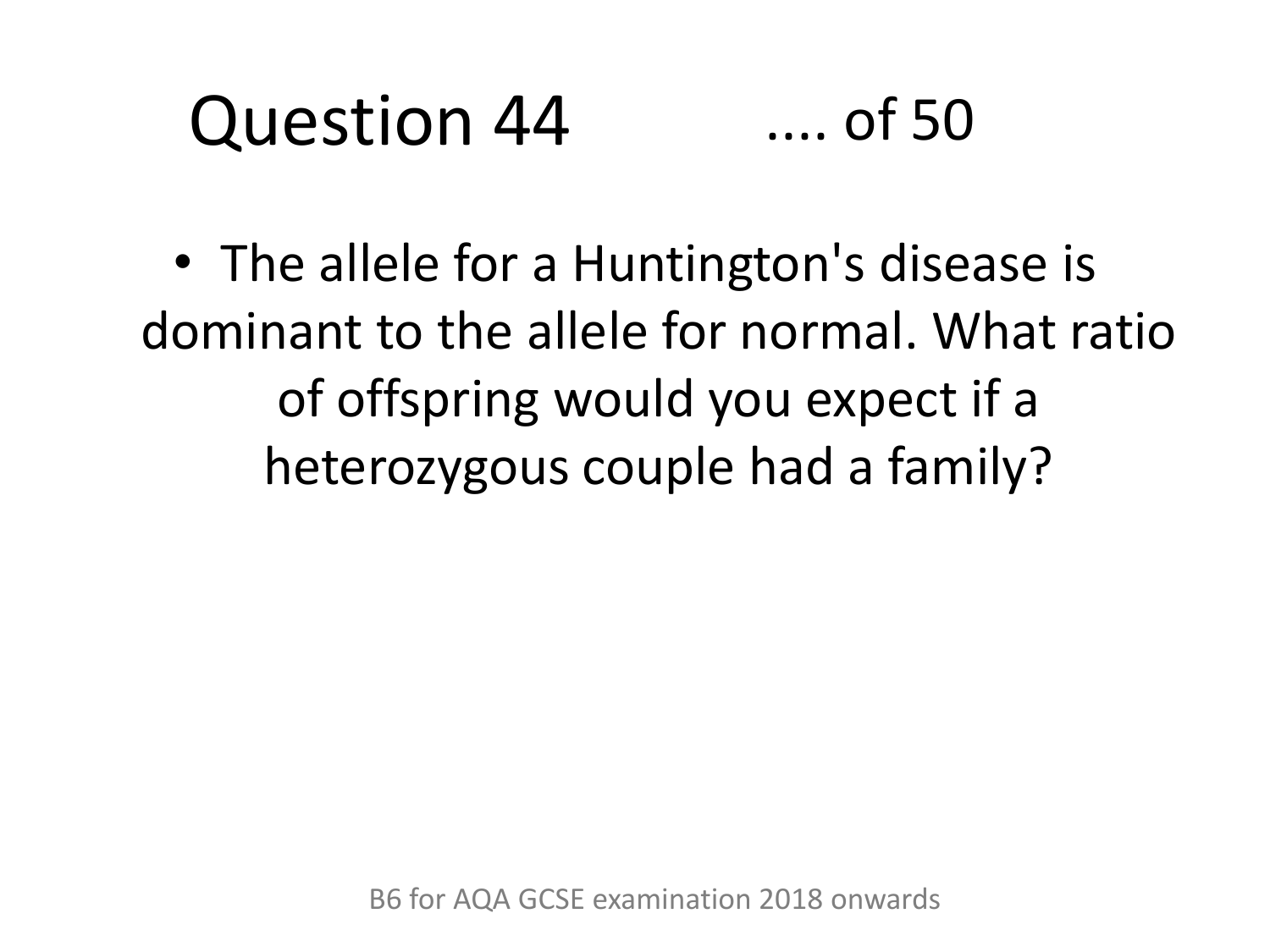#### Answer 44  $\dots$  of 50

|   | $\boldsymbol{\mathsf{A}}$ | a  |
|---|---------------------------|----|
| A | <b>AA</b>                 | Aa |
| a | Aa                        | aa |

### 3:1 offspring would have Huntington's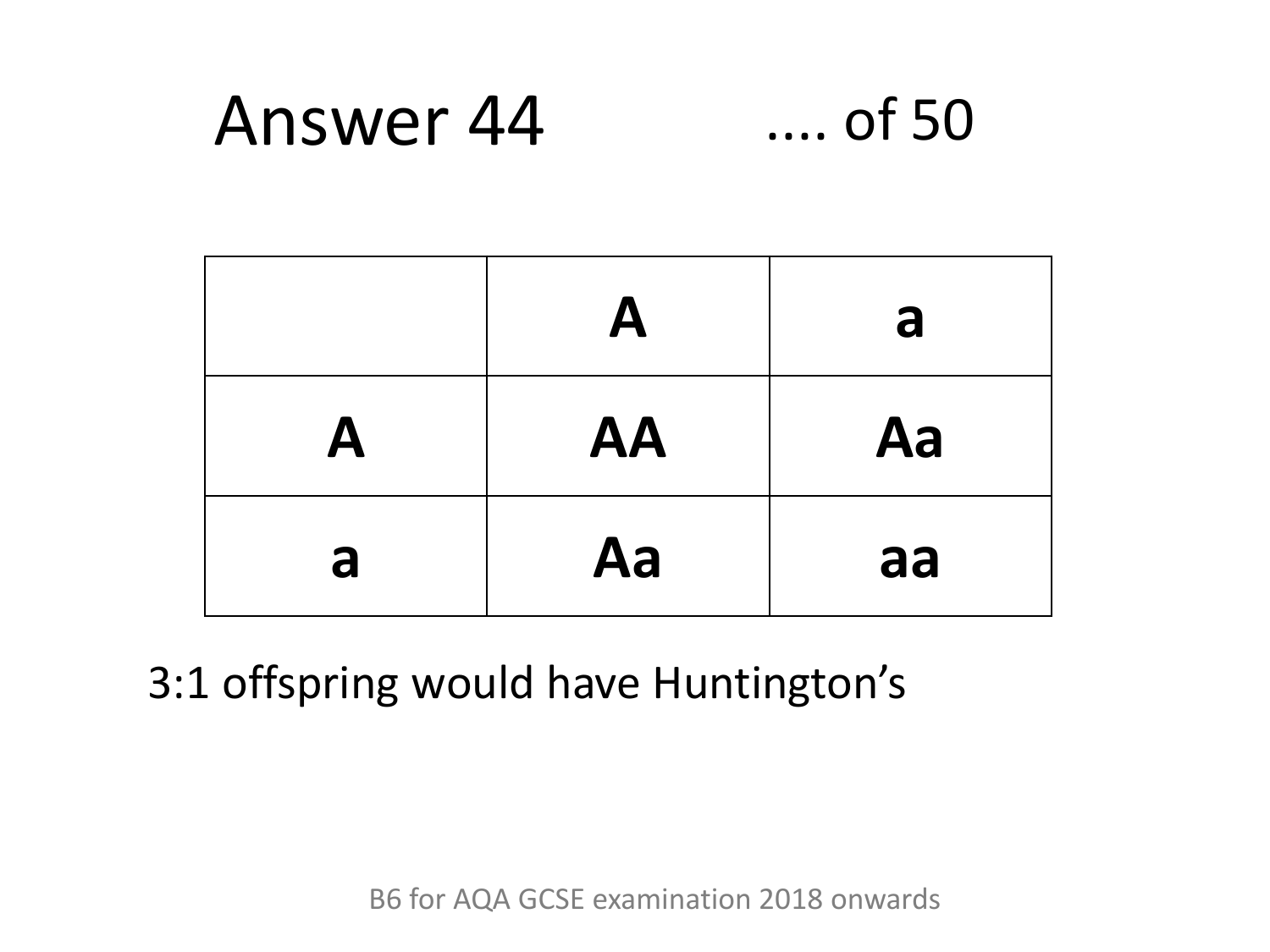### .... of 50

- In a species of mouse, black coat colour is dominant to white. Two black mice mate
	- Complete the Punnett square to show the phenotypes and genotypes of the offspring:

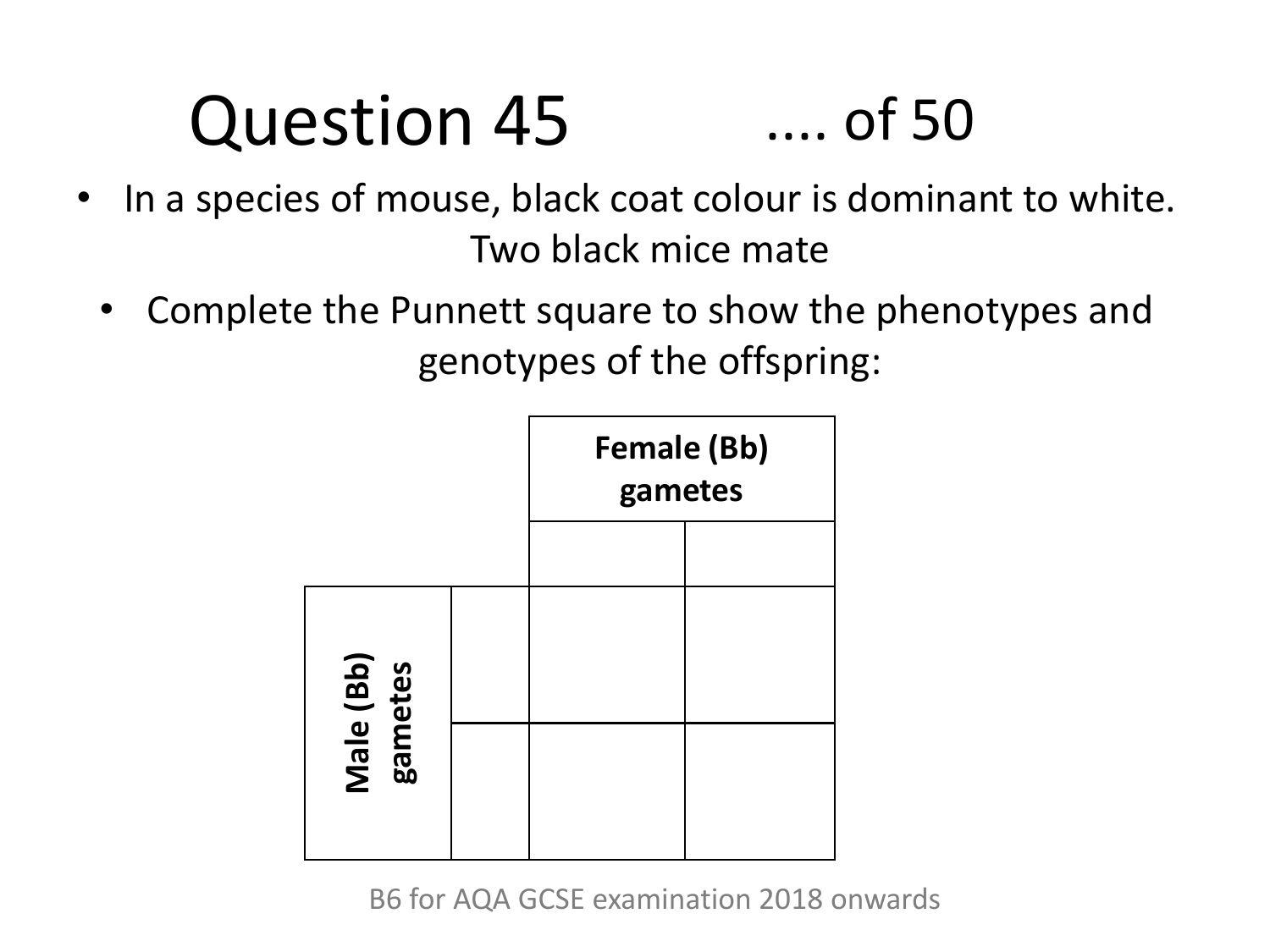### Answer 45 .... of 50



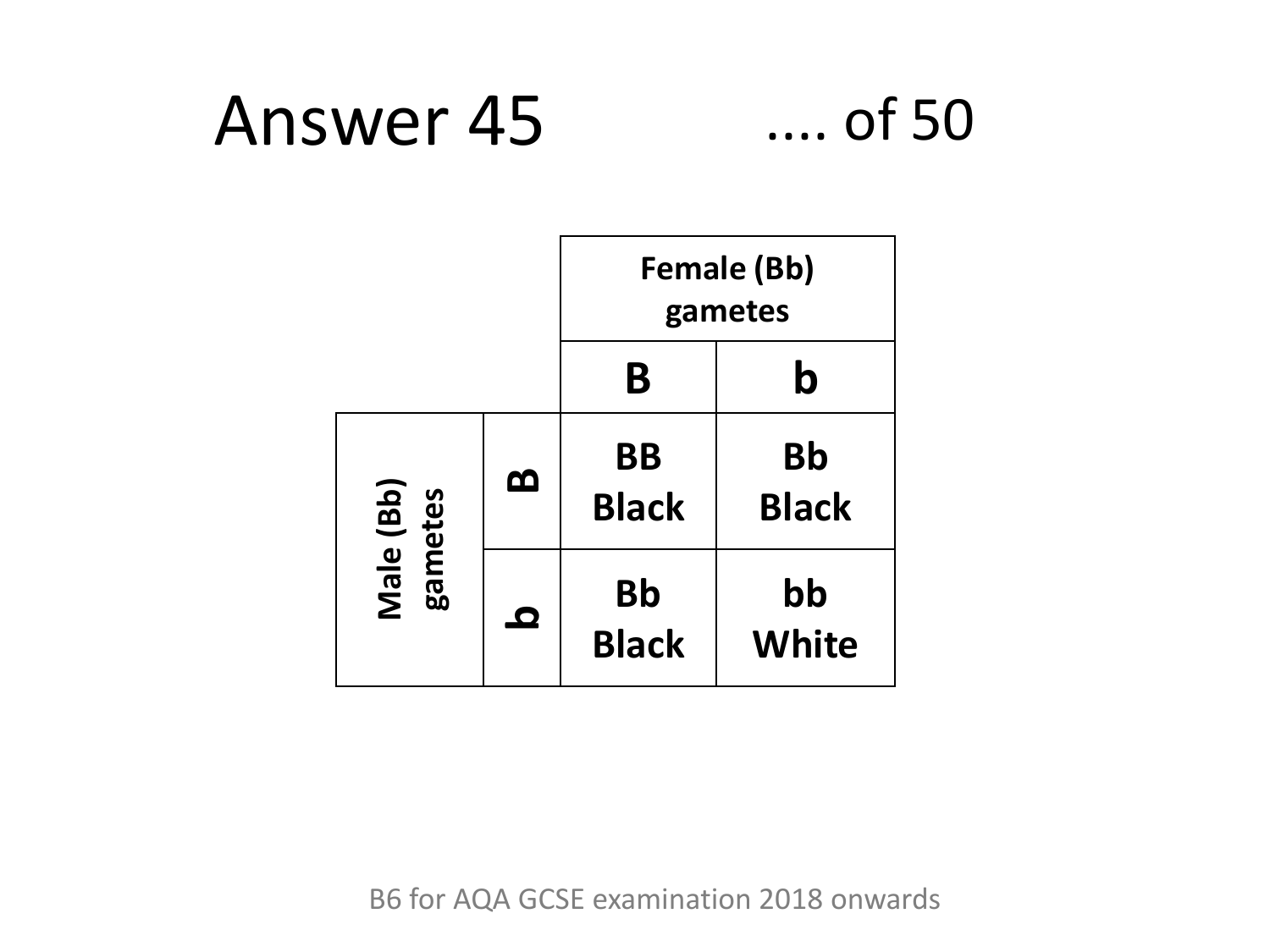### Question 46 .... of 50

- The chromosome containing the genes for coat colour was found to have 220 million base pairs
	- Write this number in standard form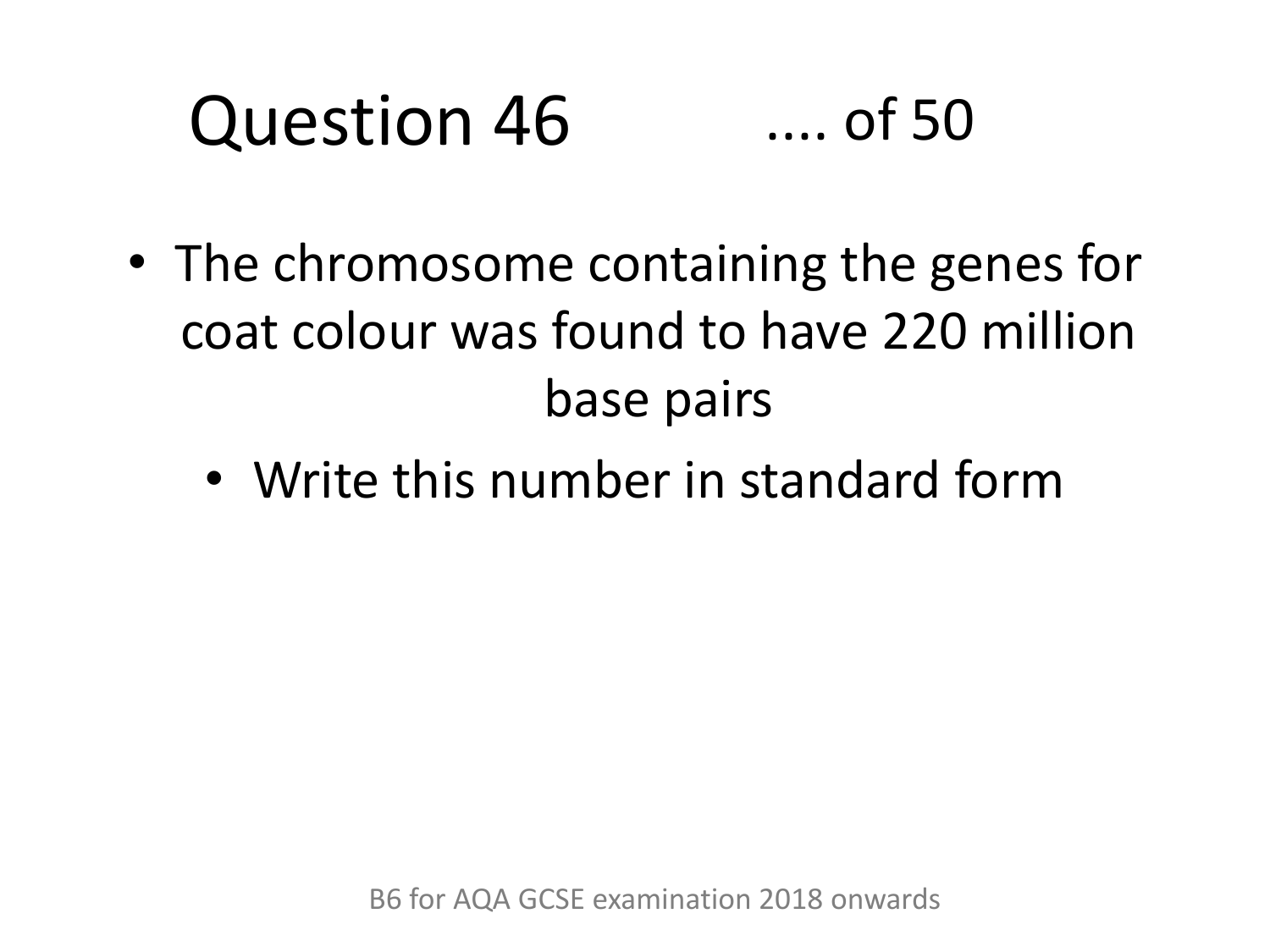### Answer 46 .... of 50

- 220 million
- 220000000
- 2.2  $\times$  10<sup>8</sup>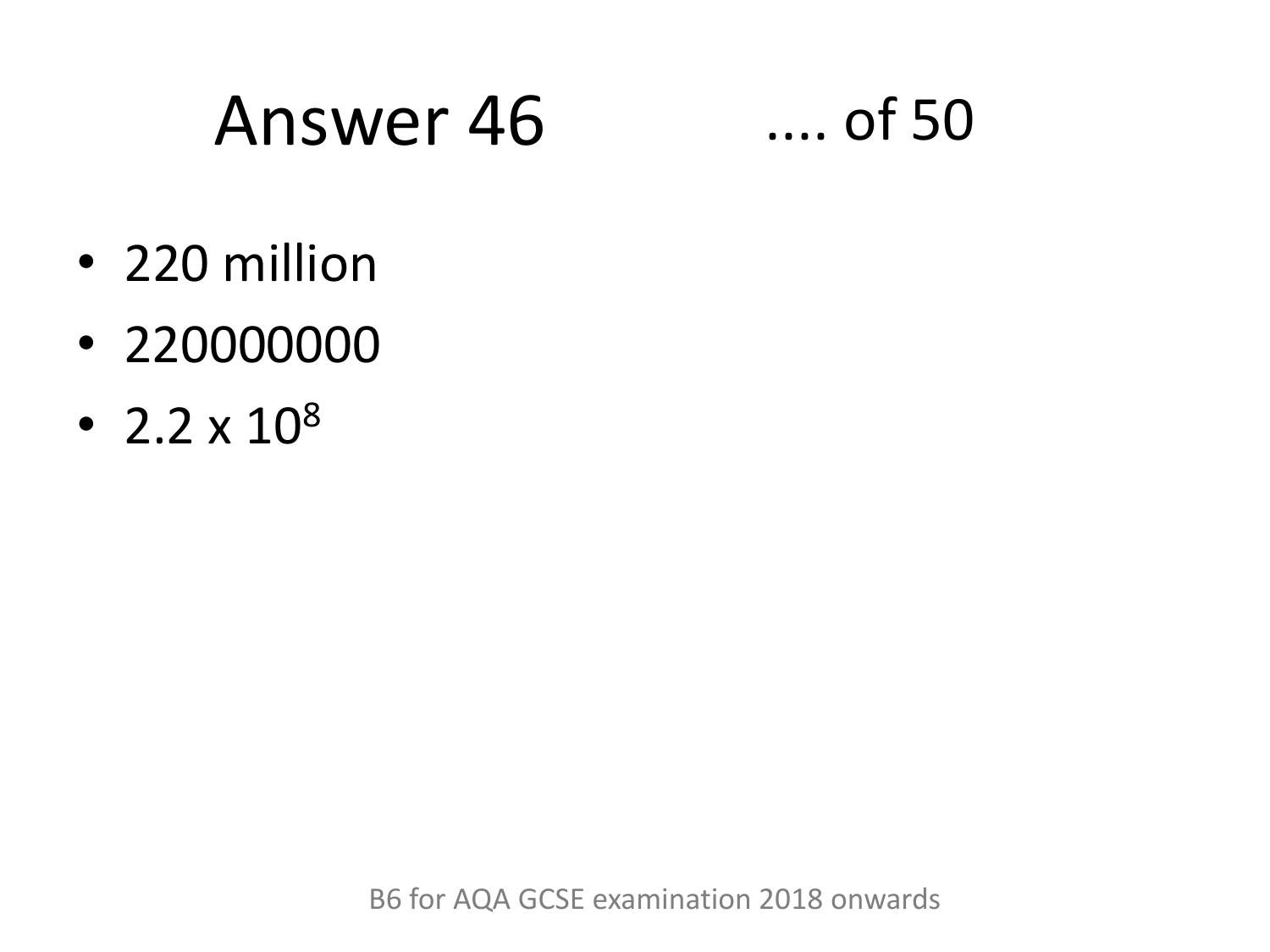

• What word is used to describe the base sequences on two opposite stands of DNA?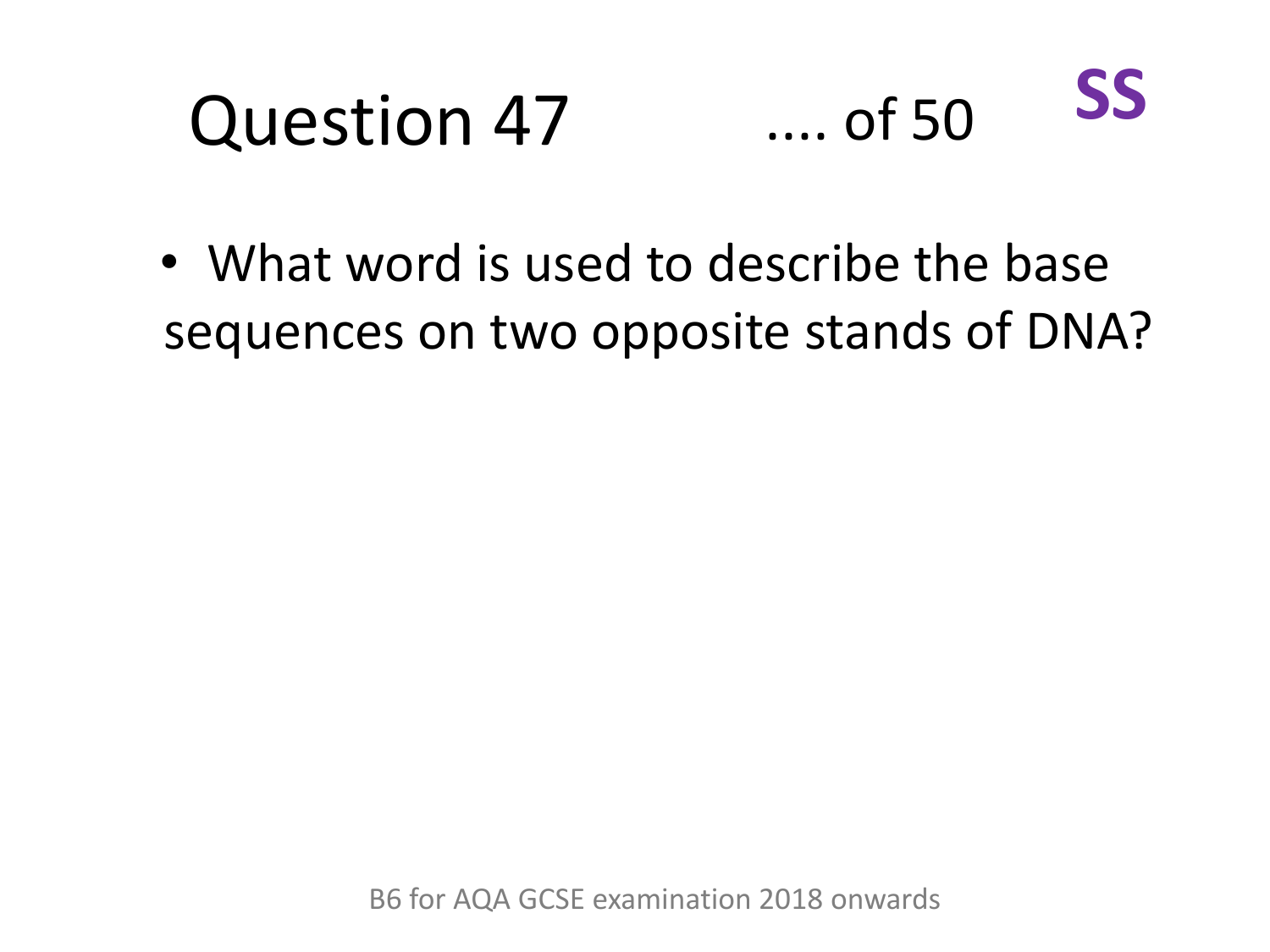### Answer 47



• Complementary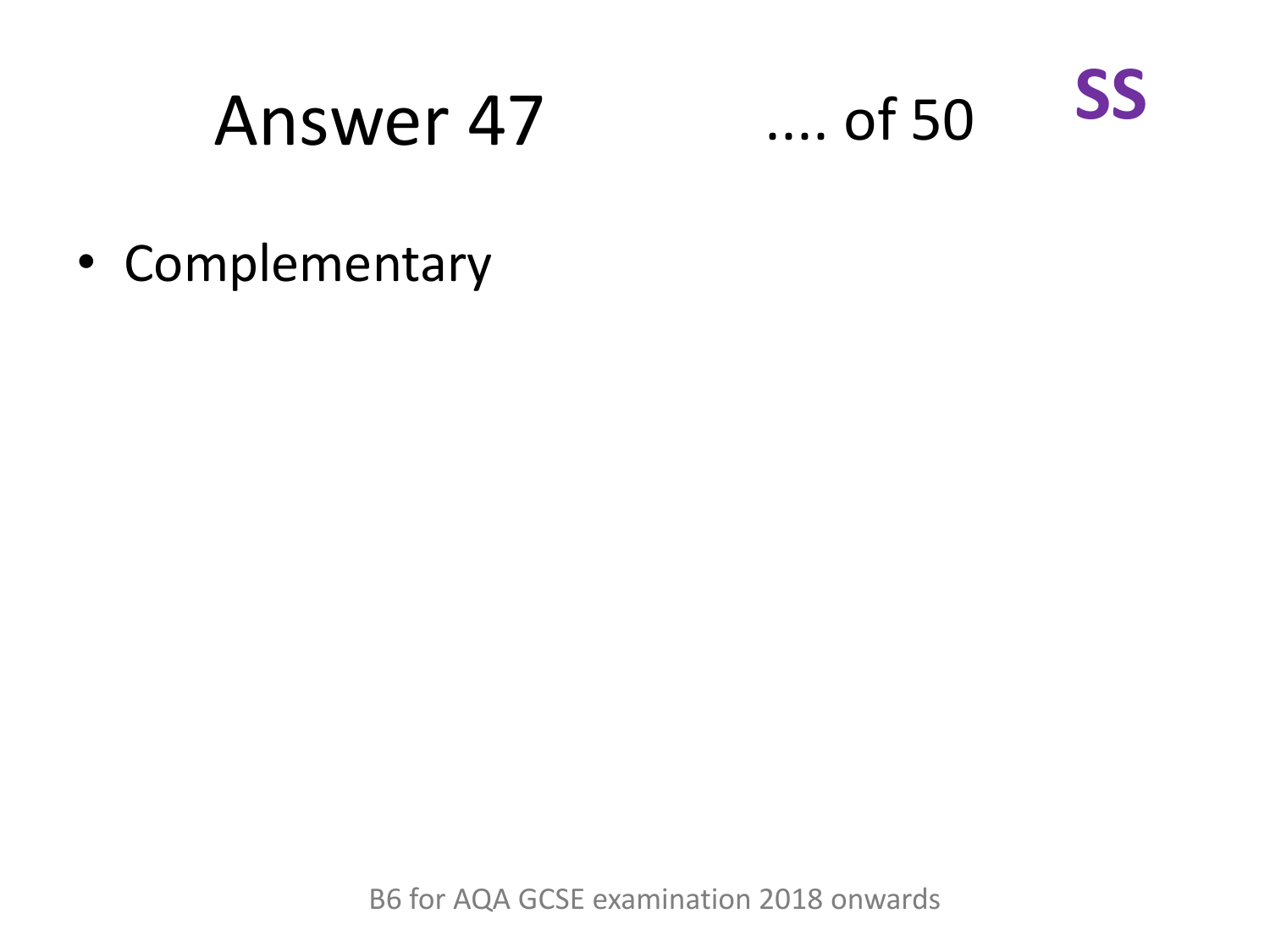

- The base sequence of a stand of DNA is: • CTCGGCCCTAC
- What is the complementary strand's base sequence?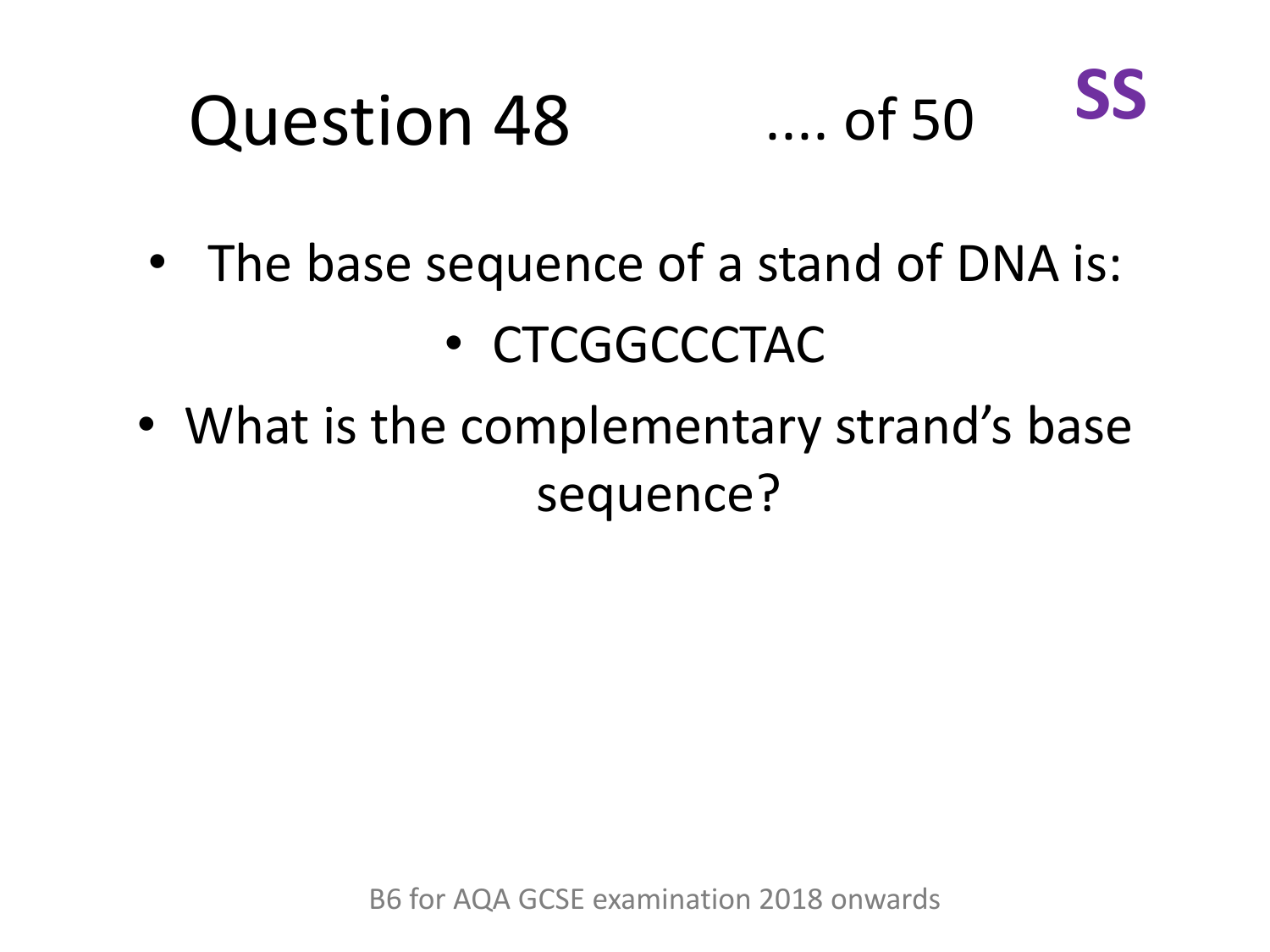### Answer 48



• GAGCCGGGATG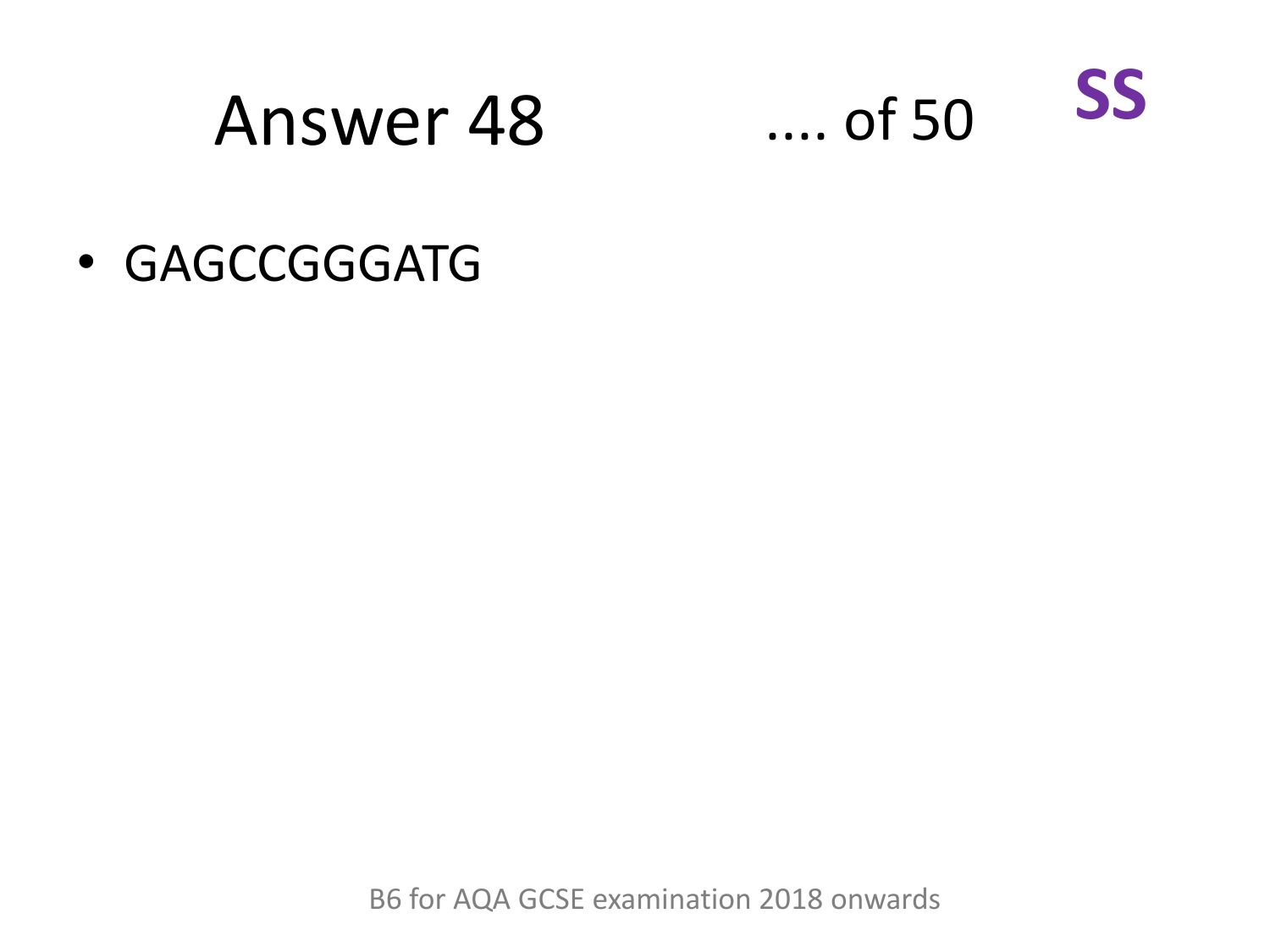- A bacterial cell divides using binary fission and produces 128 cells in 175 minutes
	- Calculate the time between each division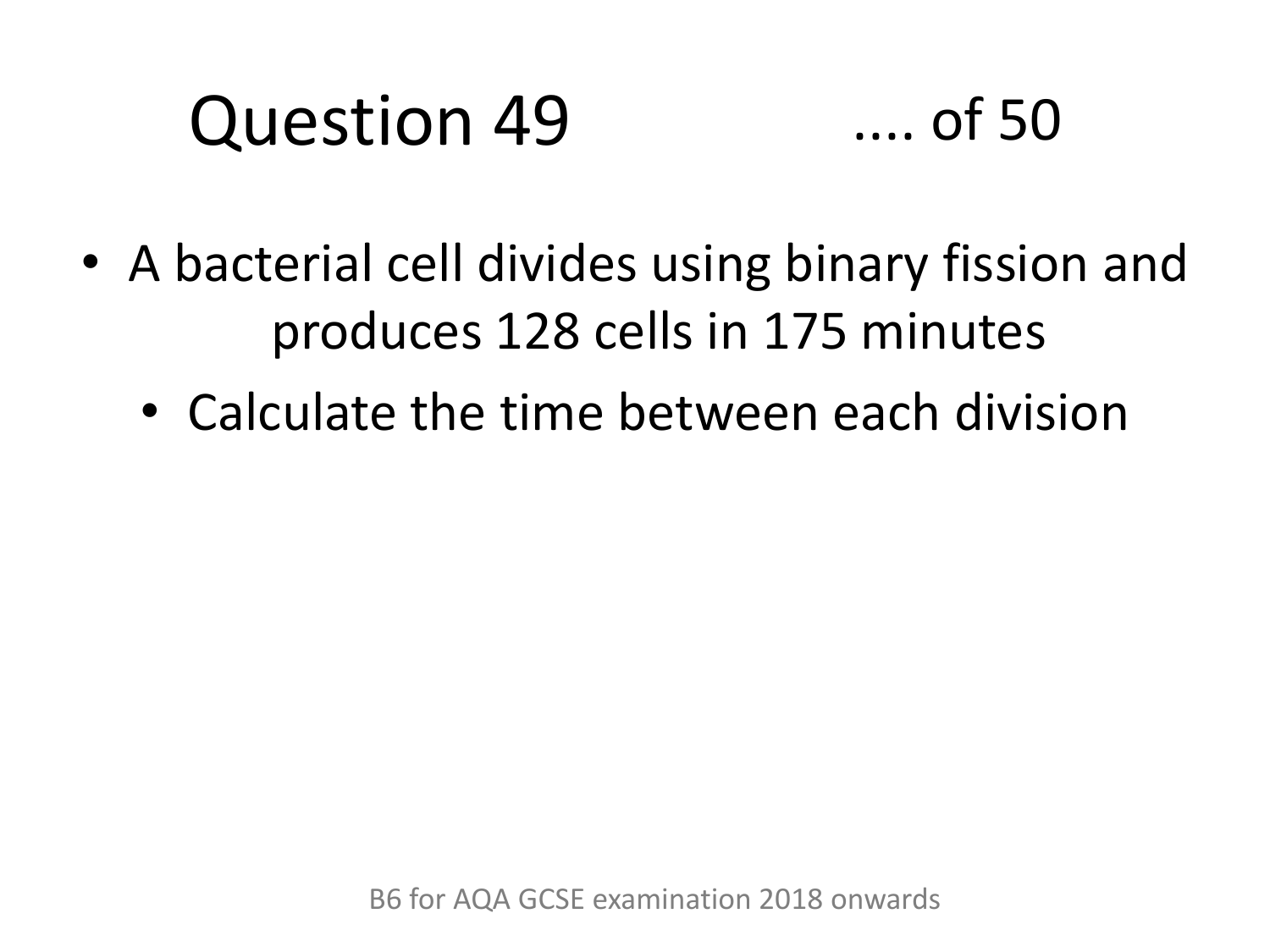### Answer 49 .... of 50

- 7 divisions  $(1 \rightarrow 2 \rightarrow 4 \rightarrow 8 \rightarrow 16 \rightarrow 32 \rightarrow 64$  $\rightarrow$  128)
- 175/7 = 25 minutes between each division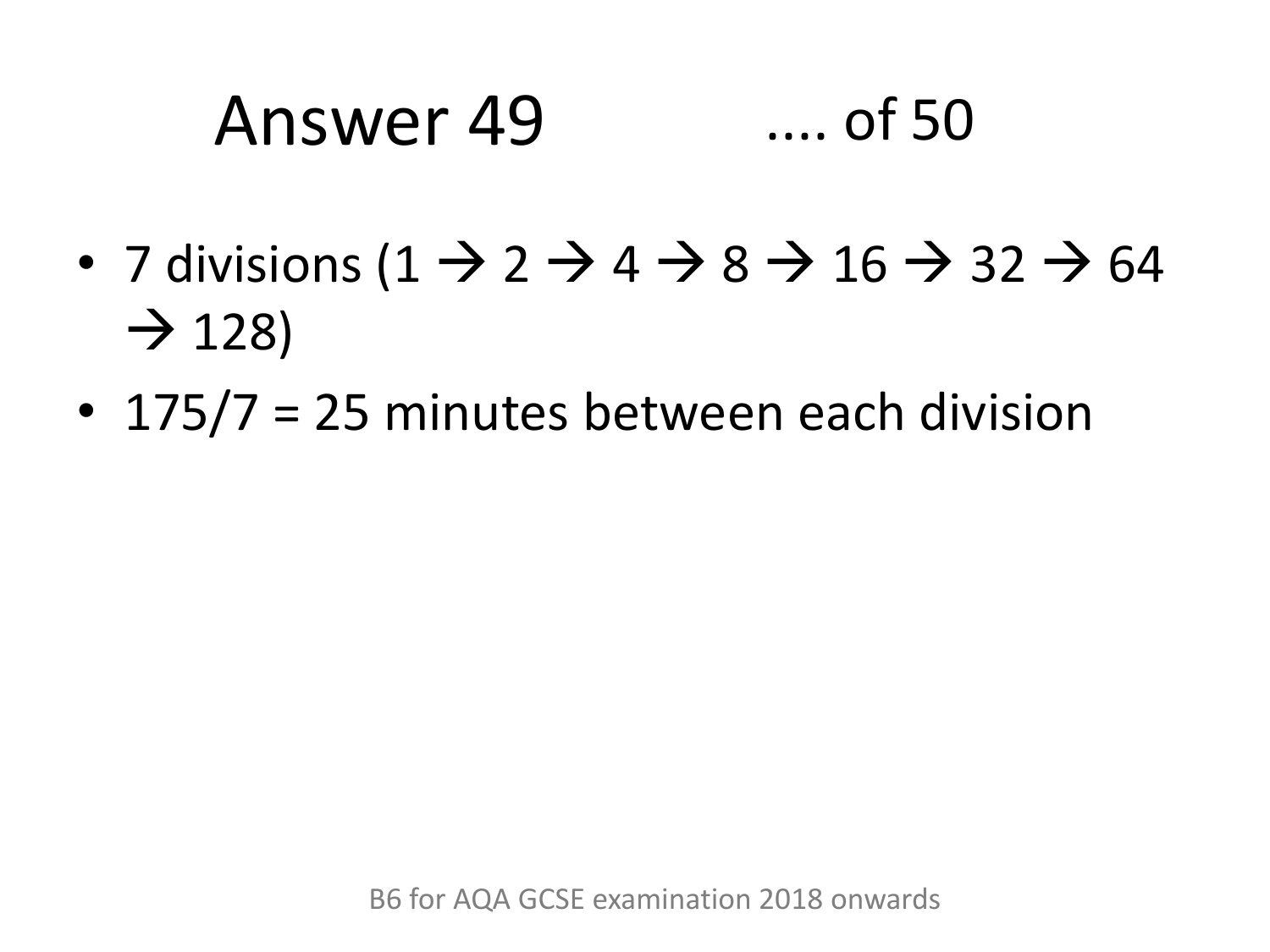### Question 50 .... of 50

• How many chromosomes does a gamete have?